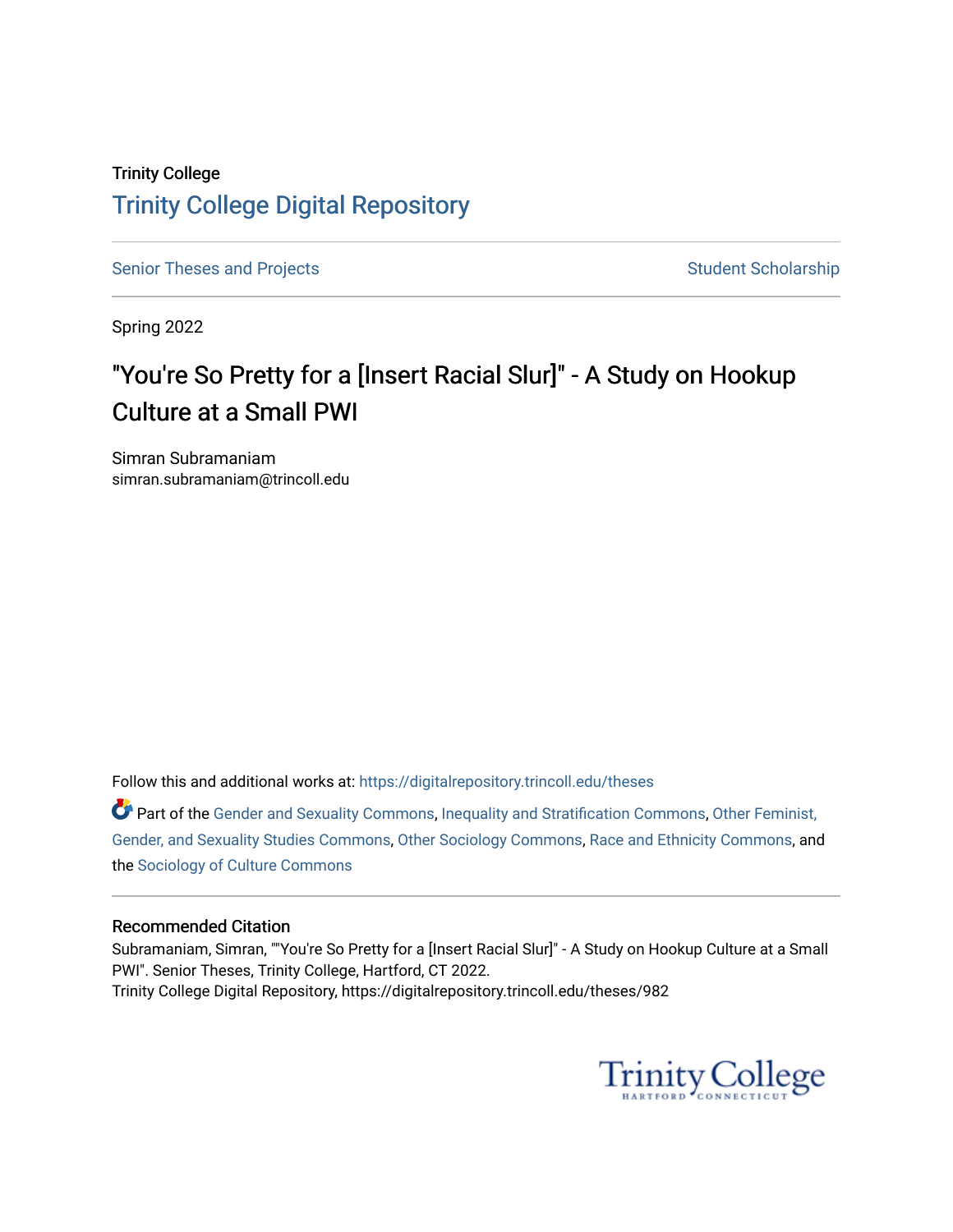# **"You're So Pretty for a [Insert Racial Slur]" – A Study on Hookup Culture at a Small PWI**

by

Simran Subramaniam

Presented to the Department of Sociology in Partial Fulfillment of the Requirements for the Degree of Bachelor of Arts With Honors

> Trinity College, Hartford, CT

Thesis Advisor: Dr. Stephen Valocchi

May 15, 2022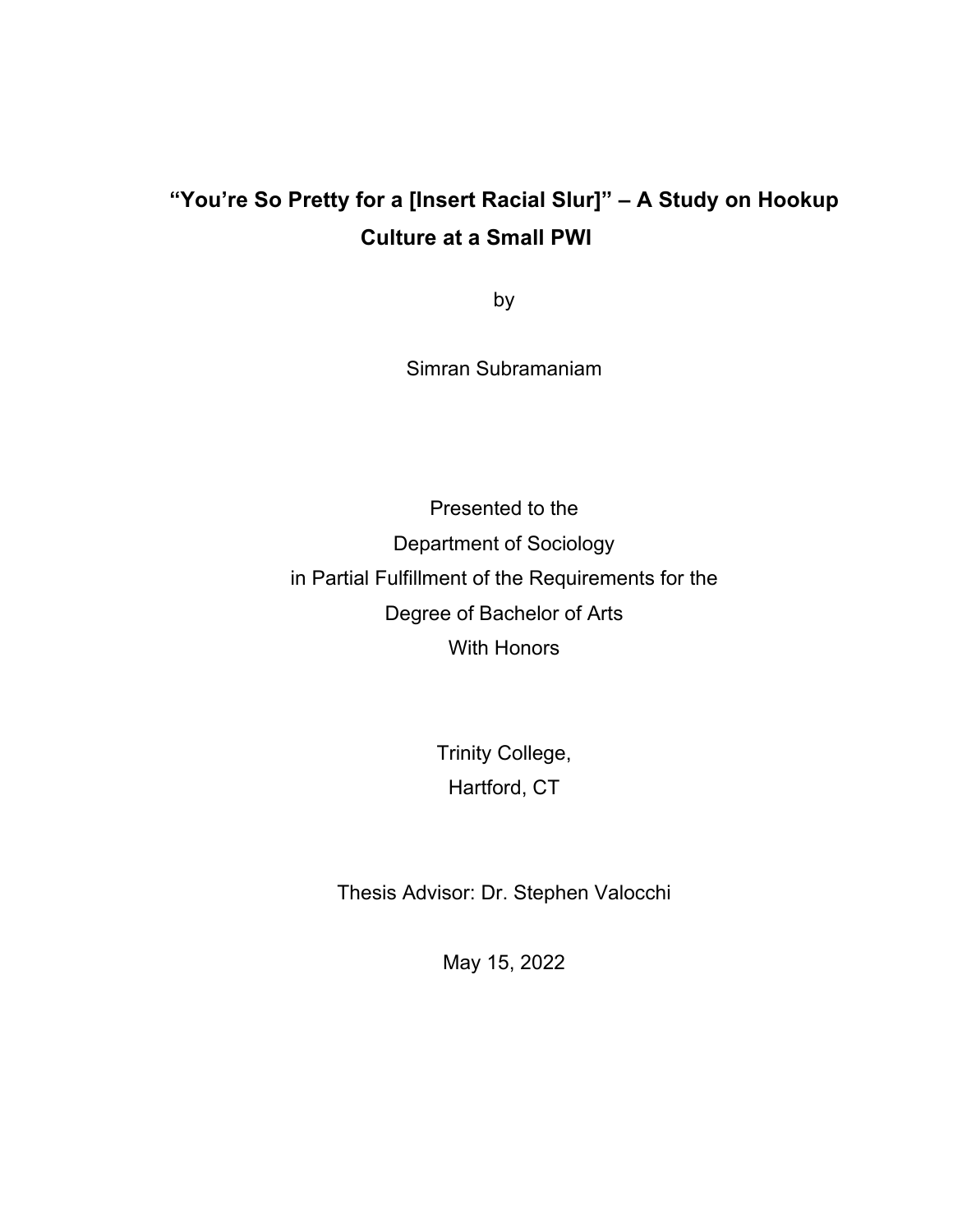# **Table of Contents**

| <b>Acknowledgements</b>                            | $\boldsymbol{\beta}$ |
|----------------------------------------------------|----------------------|
| <b>Introduction</b>                                | 5                    |
| <b>Literature Review</b>                           | 7                    |
| Methodology                                        | 13                   |
| Who is Hot and Who is Not?                         | 15                   |
| <b>Size Matters</b>                                | 15                   |
| <b>Private School Pipelines</b>                    | 20                   |
| <b>Racial Double Standards</b>                     | 27                   |
| (You Gotta) Fight for Your Right (To Party!)       | 31                   |
| <b>We Want to Paaartayy</b>                        | 31                   |
| We're Still Going to Party, Just Not With Them     | 38                   |
| <b>Love me Tinder</b>                              | 42                   |
| <b>Hooked On Race</b>                              | 51                   |
| White women don't get complimented for being white | 51                   |
| <b>Hidden and Quit It</b>                          | 55                   |
| <b>Sexpectation</b>                                | 60                   |
| <b>Conclusions</b>                                 | 63                   |
| <b>Limitations and Future Directions</b>           | 65                   |
| <b>References</b>                                  | 66                   |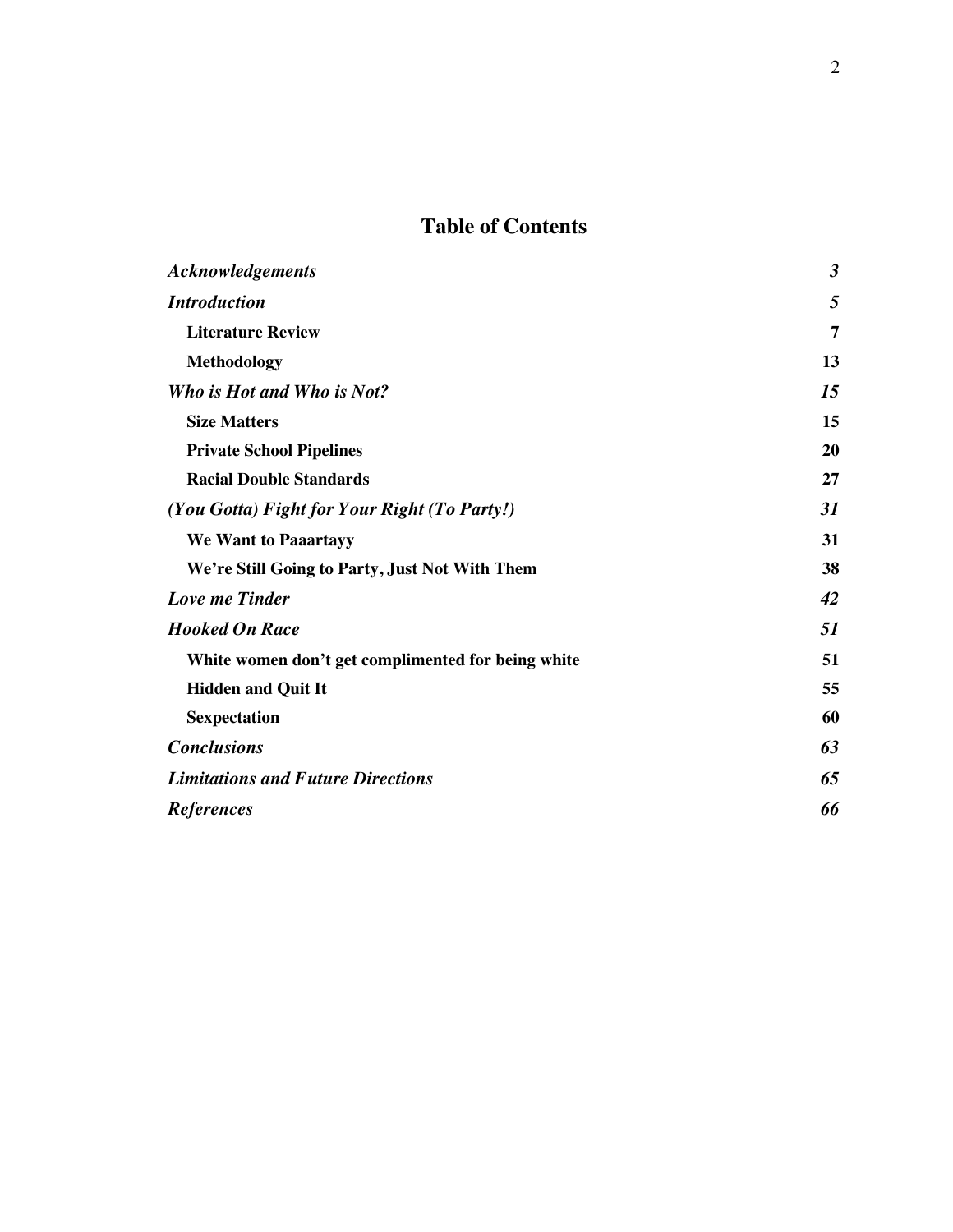#### **Acknowledgements**

This thesis is dedicated to all women of color at Trinity; the ones who endured years of alienation with me but were the support system who got me back on my feet and pushed me to do things I felt I couldn't do, and to all the women who I have not had the pleasure to meet but go through similar experiences. In writing this, I hope people take comfort in knowing they do not have to experience marginalization alone, and that we will endure.

Naturally, I'd like to thank the entire Sociology department. I came into college determined Biology was the right path for me but as fate would have it, discovered a passion for humanities as a liberal arts school. I have valued not just the subject matter, but your genuine care and interest in it that feeds my own. I am also grateful for the genuine care and support that was offered not just for academic work, but for when I found myself going through troubling times. I can't imagine a time in which the sociological imagination was not the immediate way in which I perceived the world.

Thank you to Professor Valocchi, whose class inspired this thesis a year before I even started working on it. Thank you for the faith in me, in my work, and for trusting in my abilities even though I missed deadline after deadline (sorry about that again!). Professor Douglas, I would not have known where to start and how to structure my research; every little meeting was invaluable. I have internalized "operationalizing" into my daily conversational skills at this point.

Professor Williams, Professor Anderson, Professor Spurgas, I have taken so much from your classes to incorporate not just into my thesis but every discussion I find myself in. From different frameworks and approaches, to scholars and their work that particularly resonated with me, I've found a whole new way of viewing the world, my own place in it, and how I continue to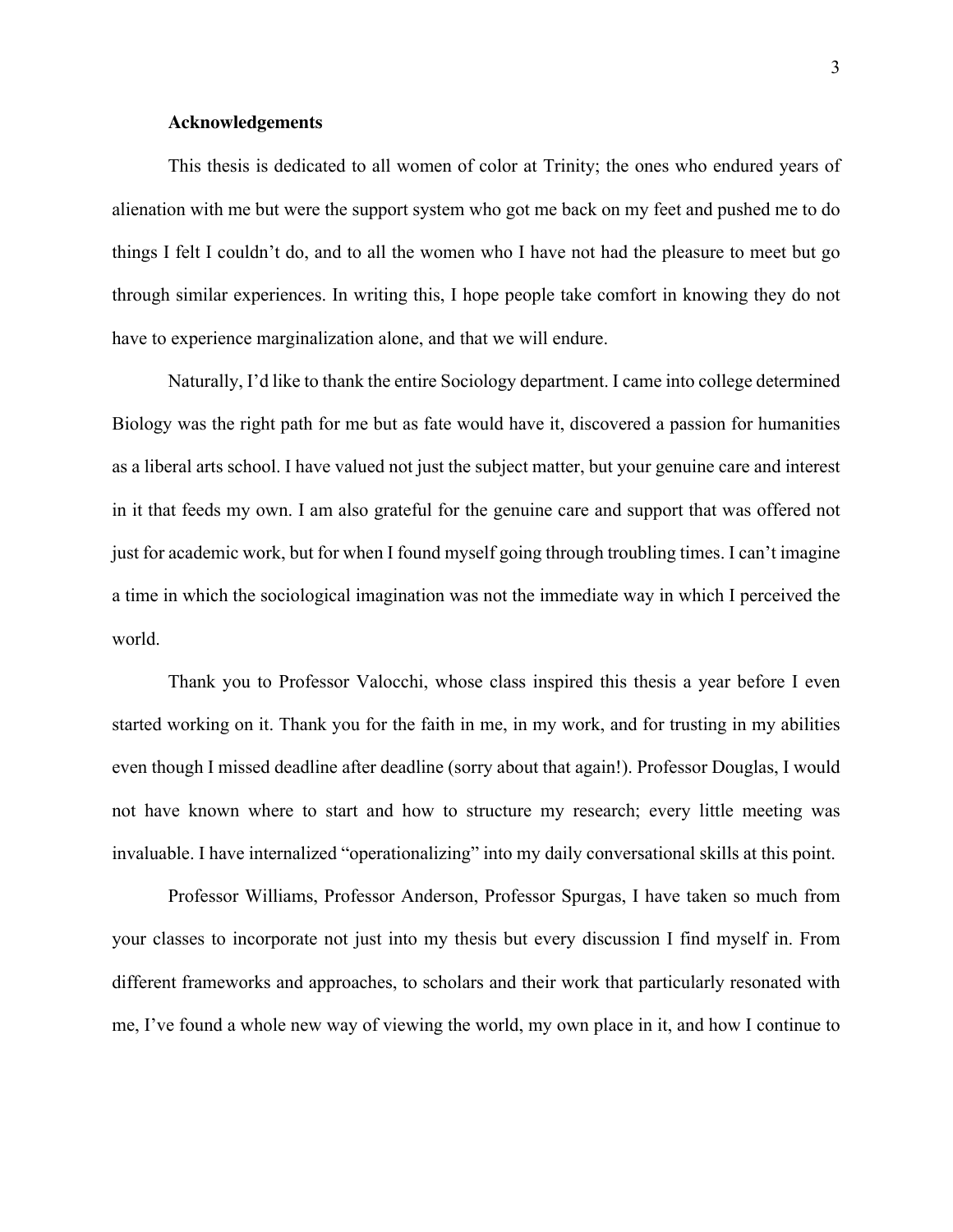find my place in it. Thank you for endless reading material that I reference during dinner time debates with my family.

I owe a big thanks to all my participants. By nature of the topic, conversations got hard, emotional at time. As we always do, we endured, and I appreciate everyone's effort to be truly vulnerable and share with me.

I'd like to thank Jederick Estrella and Sophia Georgiou who held me accountable to doing work and being the best of company during long writing hours. Thanks for letting me bounce off a sentence or thought I was worried about, as well for listening to my endless complaints.

And last but far from the least, thank you to my mom and dad who listened to me bawl incoherently on the phone for 20 minutes even though they were halfway across the world. Thanks for reminding me that I've always been a procrastinator but have also always delivered. Thanks for reminding me of the little ways to approach my work and reminding me to breathe.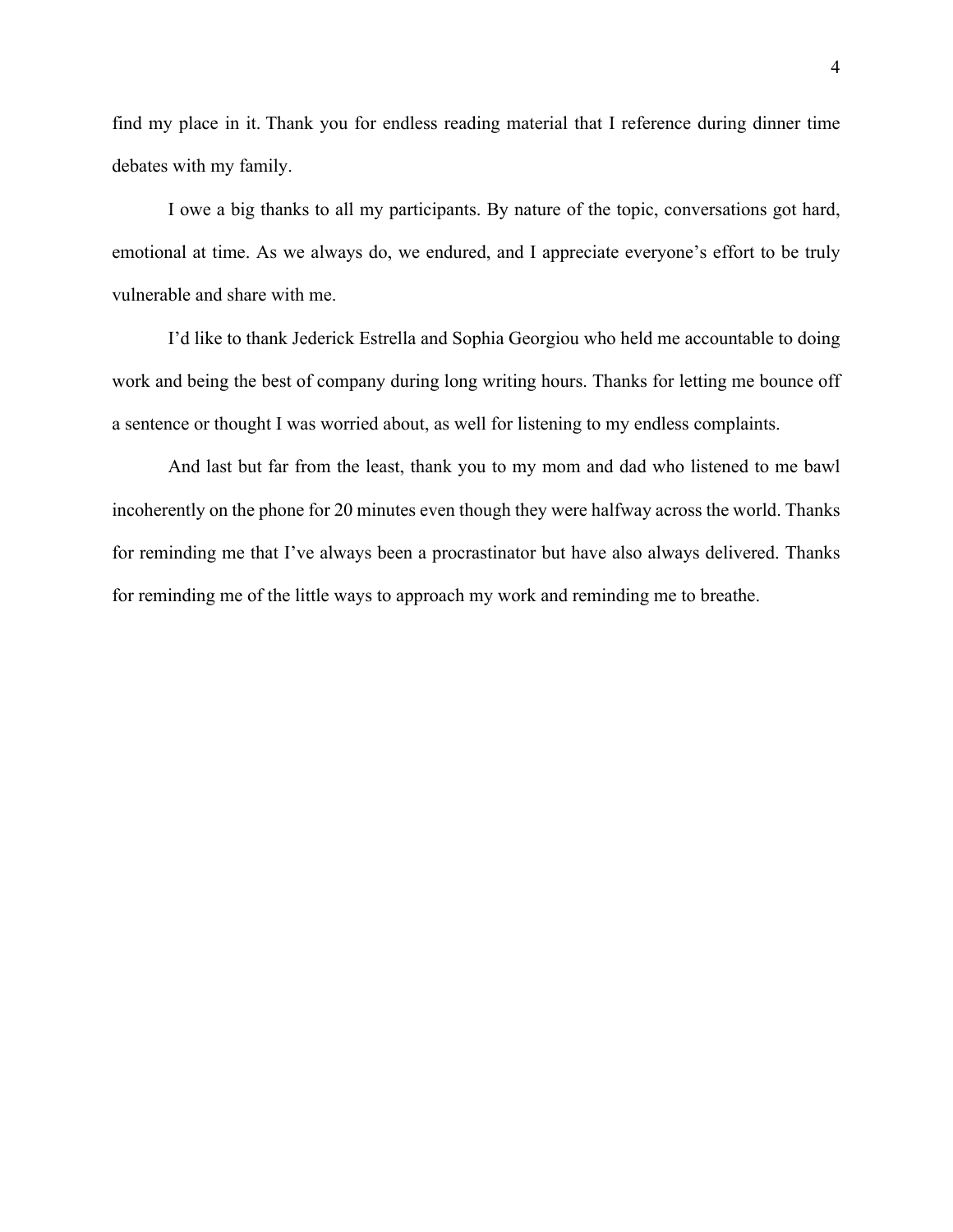#### **Introduction**

American Pie, Animal House, Old School, 22 Jump Street, Neighbors, Legally Blonde, House Bunny… I can probably go on and list every mediocre college film I watched in my formative high school years. I came into college feeling as though I had been indoctrinated into the culture because I had done my research. I was prepared to be in the basement of a fraternity. I could just picture myself in the sea of sweaty bodies; an alcohol-fueled craze of head banging to songs you shouldn't head bang to, jumping way off beat to crazy techno drops. The dark walls and crowd are illuminated just by the flashing red, green and blue light. Did I mention all of this needs to be visualized in slow motion? I could see the streams of beer flying through the air, keg stands being done in the corner, a fraternity brother crowd surfing. I could see strangers grabbing one another, a kiss in the heat of the moment, bodies grinding together in a not so PG-13 way. I could picture just how a boy caught sight of a girl dancing across the room. The camera pans from his look of awe, to the girl in the distance whipping her hair (that stays perfectly in place, mind you) laughing to her friends. I could see him approach her, begin to dance, and when she reciprocates he swoops in and plants one on her lips. About 10 minutes later, he leaves with her. His friends laugh and high five him as he puts his other arm around her, and she's rolling her eyes at her friends who tease her, telling her to "Have funnnn!".

I shouldn't have been surprised, but it was a rude awakening when I, the main character, realized my movie actually didn't fit into the genre of the movies I had watched in preparation. I remember times where I felt humiliated standing outside a fraternity with my friends. While groups of white women walked in, they kept telling us we had to wait because they were at capacity. I remember times where men approached me, vile insults disguised as compliments. I remember times where I was reduced to my body and skin, just a little brown girl.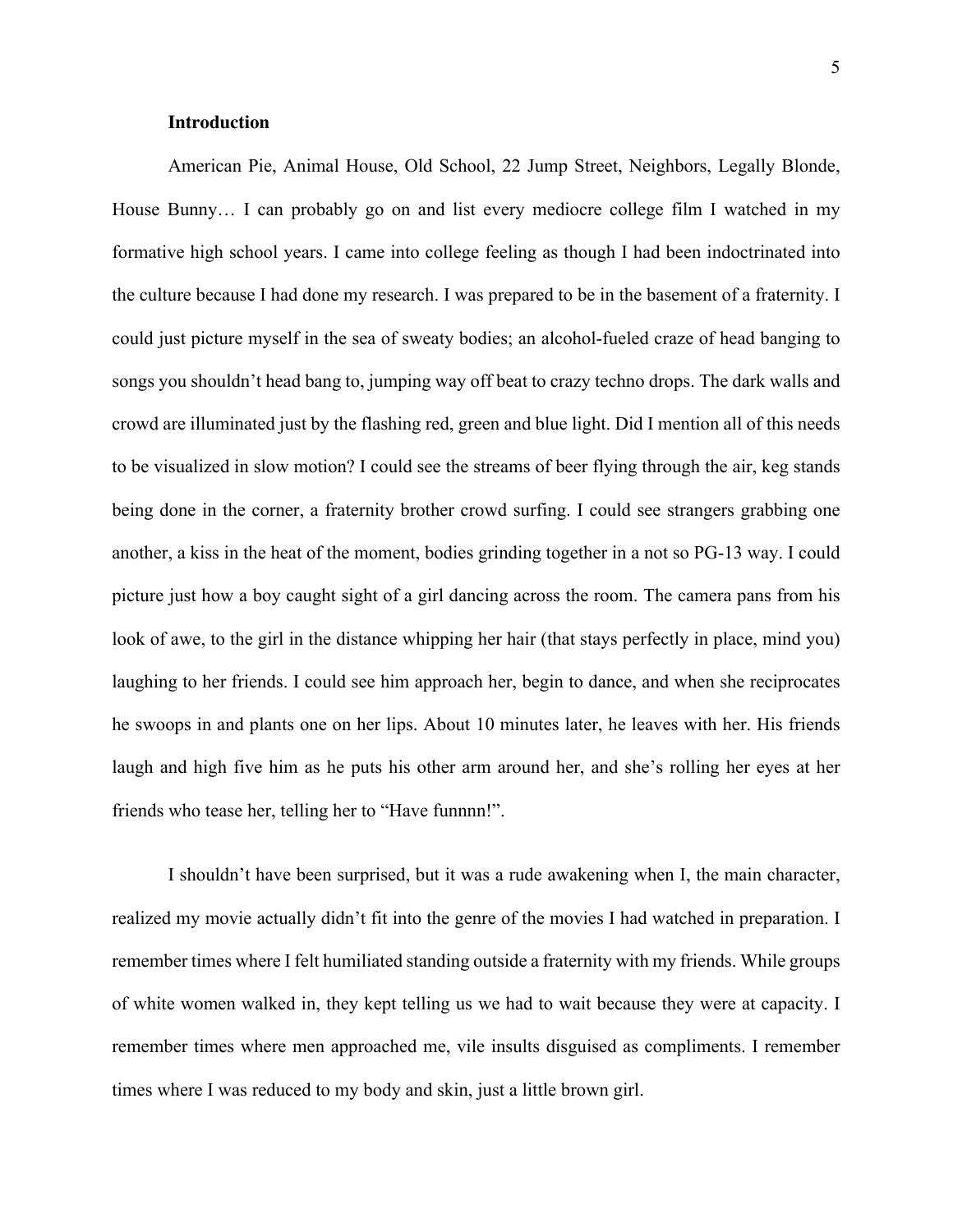I remember all my white peers discussing the boys they had a crush on, the ones who kept looking at them in class, the ones who kept asking them to go on dates with them. I remember talking to other women of color about how degraded we felt at Trinity, how our treatment dehumanized us and how we could only come to each other because not everyone understood how we as women of color stand out on campus.

Sex and hooking up was meant to be a place of pleasure, sex was meant to be desire and fantasy rolled into one, open to all. Booze and boys were meant to be a fun addition to our college experience, not another layer of institutional powers that regulated our access to an already exclusionary college environment.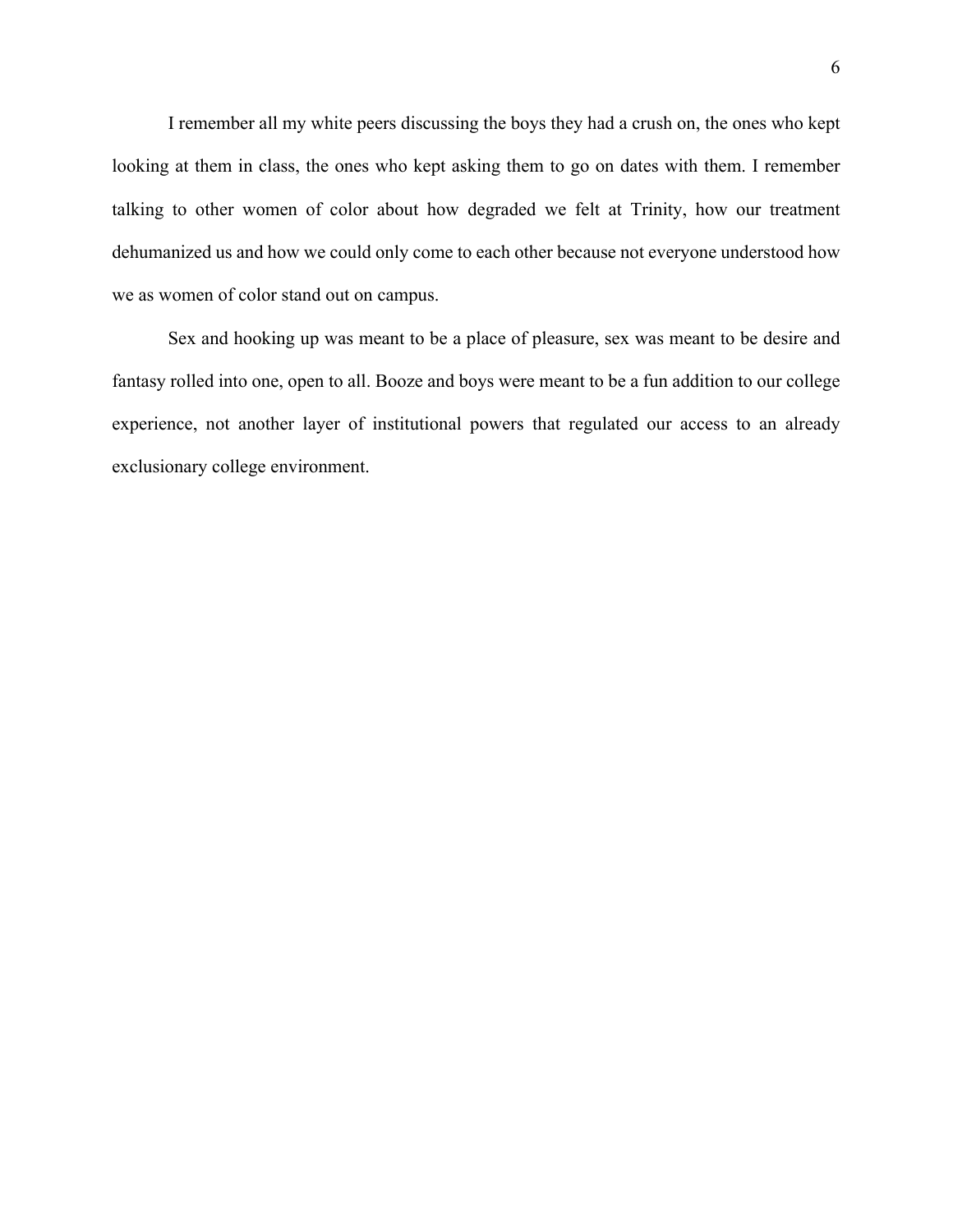#### **Literature Review**

#### **Hooking up**

While definitions vary from researcher to researcher, a hookup can be generally understood as casual sexual activity between individuals without expectations of commitment (McClintock, 2010; Glenn & Marquardt, 2001; Paul, McManus, & Hayes, 2000).

Hookups can take place in different relational contexts; one-time sexual encounters (a "one night stand"), one time or repeated sexual encounters initiated over the phone (a "booty call"), or repeated sexual encounters with a partner they maintain a platonic relationship with ("friends with benefits") (Jonasan, Li and Cason, 2009).

### **Hookup culture and Sexual Scripting**

From the perspective that hooking up is a type of sexual behavior, "hookup culture" refers to the phenomena by which hooking up has become a part of the sexual and social cultures of institutions, like college campuses. This means that colleges not only provide the opportunity for a sexual encounter, but their structures also clearly regulate and enforce certain sexual behaviors. (Lisa Wade, 2017). Simon and Gagnon's sexual scripting theory is the framework I utilize to understand hookup culture. According to the sexual scripting theory, sexual behaviors are dictated by "scripts" or schemas; a tool to organize and interpret sexual encounters to make meanings of it. Scripts vary historically and culturally which determine expectations for appropriate and inappropriate which leads to a normalizing and stigmatizing effect, thus ensuring conformity to norms. Hookup culture in college is derived from the over metaphorical social scripts that students learn and incorporate into their functions with their social group, which means that the sexual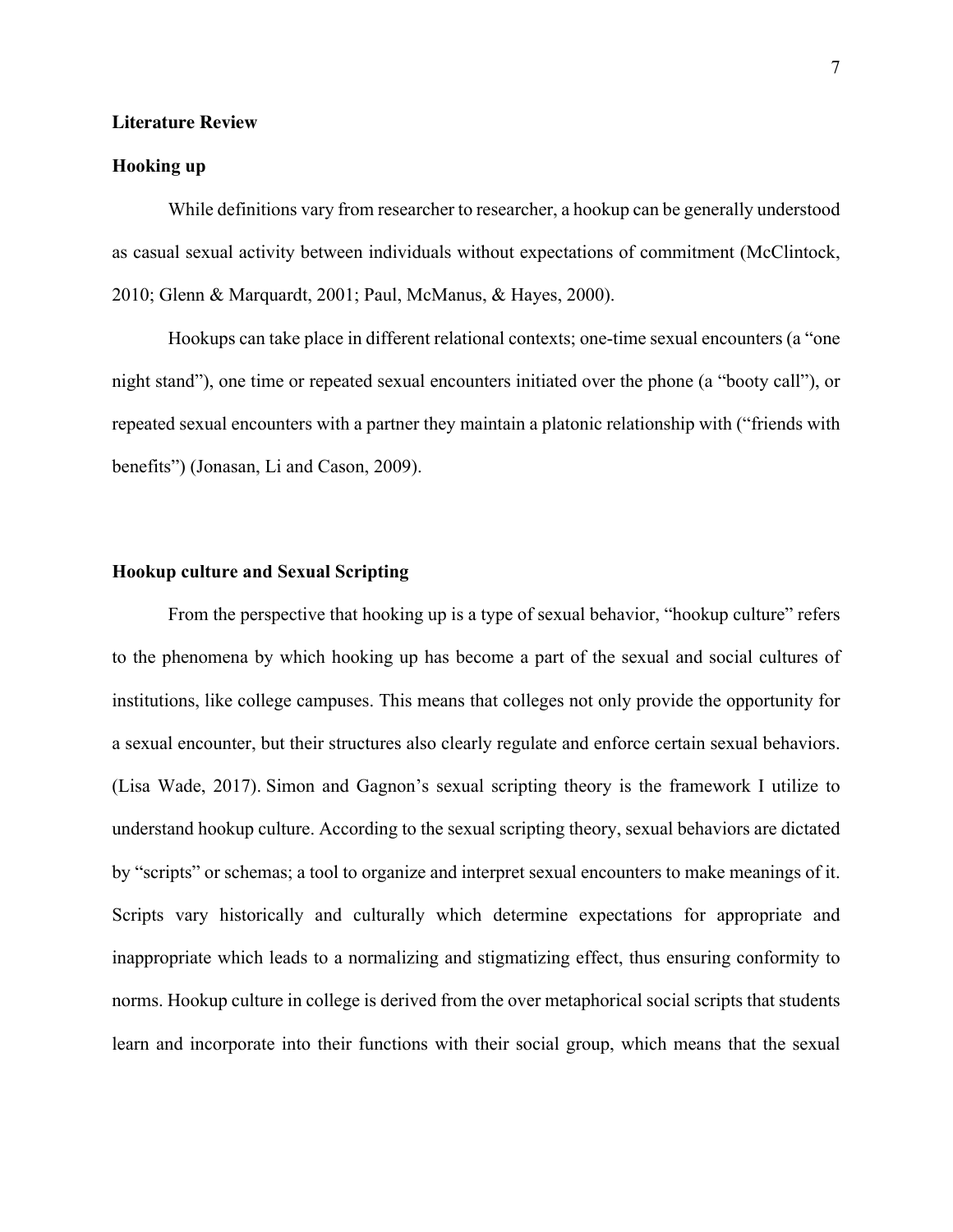scripts must be examined under a lens that contextualizes the script to the place, the people and power.

Simon and Gagnon describe 3 types of sexual scripts; cultural sexual scripts, interpersonal sexual scripts and intrapsychic sexual scripts. Cultural sexual scripts refer to guides that exist at the collective level of life. These however do not necessarily determine sexual behavior, rather, "The enactment of virtually all roles must either directly or indirectly reflect the contents of appropriate cultural scenarios. These cultural scenarios are rarely entirely predictive of actual behavior, and they are generally too abstract to be applied in all circumstances" meaning that while they determine the overall set of roles and relationships between them, they are too vague to give real direction with regards to sexual behavior in a specific encounter.

In encounters, social actors are transformed to an actor that plays a certain role in the timespace context of the encounter. These scripts, in context of encounters are referred to as the interpersonal sexual script. Individuals make sense of themselves vis a vis an interpersonal script invoked in an encounter between two people. Interpersonal scripts are dynamic since social actors create interpersonal scripts by adapting the cultural guidelines to the specifics of a sexual encounter.

Intrapsychic sexual scripts refer to the way in which we learn, internalize, and adapt previously adopted scripts, through our specific experiences and encounters. Intrapsychic scripts include fantasies and memories.

Hookup culture, from the perspective of sexual scripting, is then the predominant cultural sexual script. Wade discusses in her book a shift from dating culture within which sexual relations occurred to hookup culture wherein sexual relations are appropriate to take place casually, not requiring long-term commitment. Therefore, I understand hookup culture as the emergence of new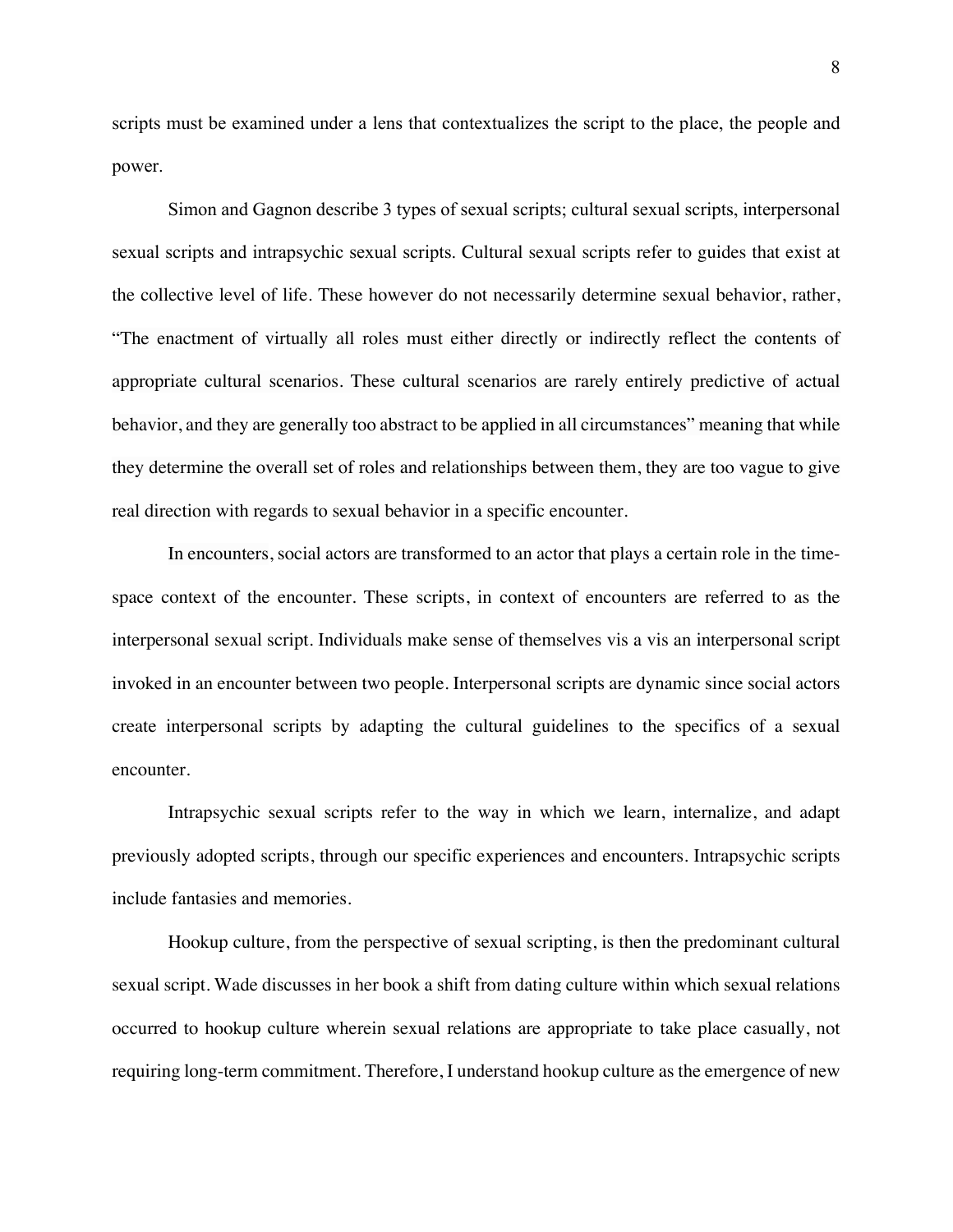kind of sexual script in which hooking up is prioritized, and understand that it is institutionalized and mediated in specific contexts like college.

#### **The role of Culture and Dimensions of Power**

Recently, researchers have expanded on the demographic correlates of casual sex to show that not all college students participate equally in hookup culture; there are distinct gender, racial/ethnic, religious, and socioeconomic boundaries that delineate participating in hookup culture.

Given that residential spaces and party spaces facilitate where hookups are initiated or take place, past research has examined residential campuses and "party schools" determining them to have a significant role in providing opportunities for hookups (Bogle 2008, Allison and Risman 2014). Allison and Risman found that campus residency and proximity to campus life indicated social class differences between participants, therefore allowing class-privileged students to access and participate in hookup culture. Students from working class backgrounds tended to either focus on their academics or had alternative housing to on campus residency.

There are also clear gender inequalities in hooking up. In "Is Hooking Up Bad for Young Women?" (Armstrong, Hamilton, and England 2010) and "Gendered Sexuality in Young Adulthood Double Binds and Flawed Options" (Hamilton and Armstrong, 2009) discuss the sexual double standard and the prevalence of the "Slut Stigma" on college campuses. They followed up with a class analysis of the slut stigma, finding that women from both upper- and working-class backgrounds employed the slut stigma to reinforce their class position and logic of participation (Elizabeth A. Armstrong, Laura T. Hamilton, Elizabeth M. Armstrong, and J. Lotus Seeley, 2014).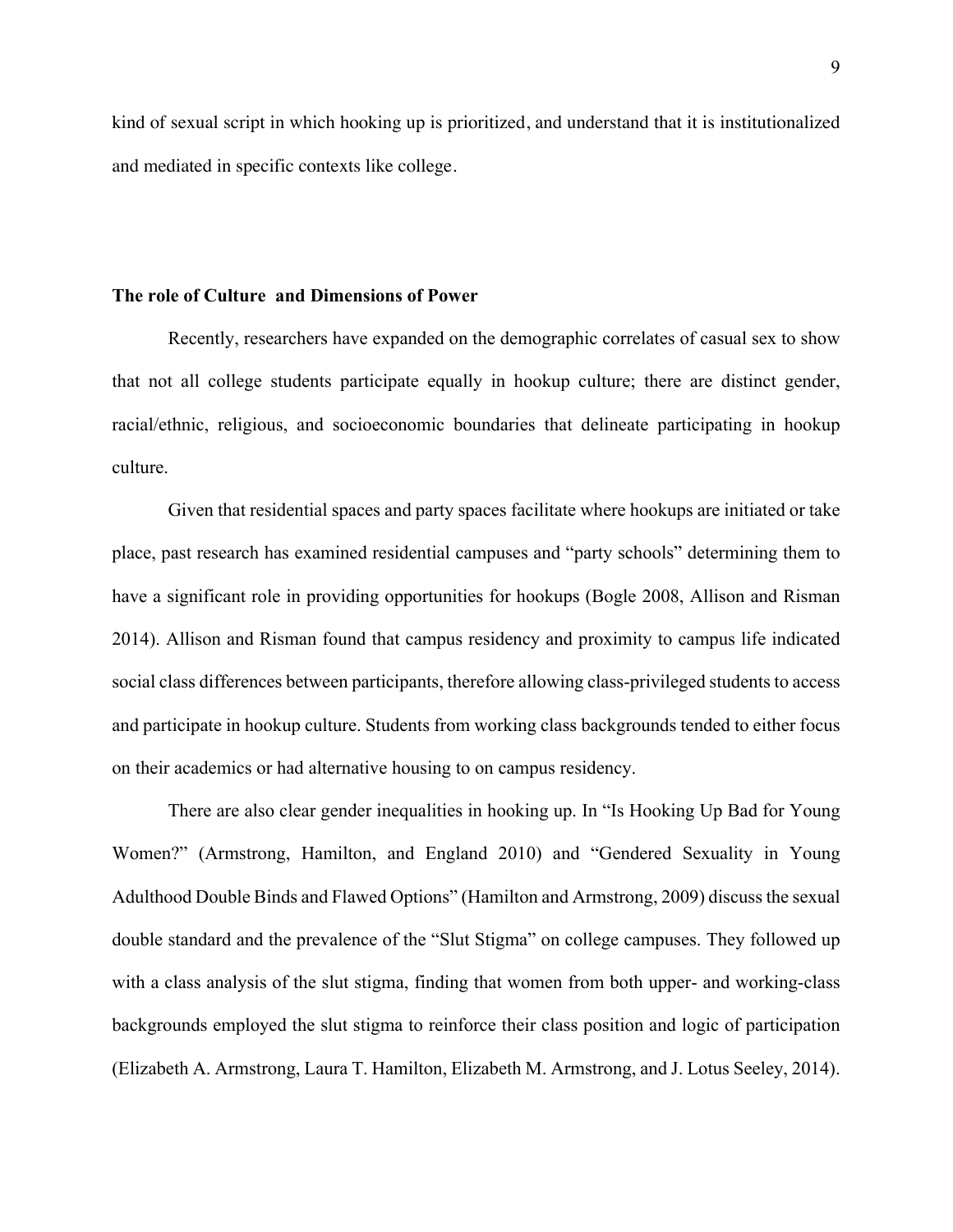While their sample was all white, in Allison and Risman's research, class inequalities showed a racial imbalance between the two groups, with Latina women being overrepresented in the working-class group; a group that tended to participate in college hookup culture less than women from privileged classes.

Studies on racial and ethnic differences in hooking up similarly show that white students, especially white men, have the highest rates of hooking up on college campuses and non-white students either tend to opt out of hooking up or are excluded by nature of a predominantly white student body (Bogle 2008, Glen and Marquardt 2001, Wade 2013). However, despite the research on sexualization, sexual stereotypes (standards of beauty, exoticism and fetishism researchers have not investigated the differences in gender while considering race and hooking up. Additionally, while research tends to describe a group's avoidance of hookup culture along racial differences, I will attempt to highlight how racial and gender inequalities are compounded in a way that determines opportunities and experiences of hooking up.

#### **Sexual Racism**

Sexual stereotypes of Black women as discussed by Collins, discussed a distinctly classed representation of Black femininity and sexuality. As Collins explains it, Black women are considered unattractive or less attractive to White women as traditional femininity is attributed to them. As a result, they "compensate" by using their hypersexuality to "catch" men. From here the stereotypes turns into sexually promiscuous to the stereotypes of the "Welfare Mother" or "Baby Mama". Black women's promiscuity is often referred to as "Freaky" often implying they are willing to take sexual risks, enjoying rougher sex, or engaging in what might be considered taboo sexual behavior.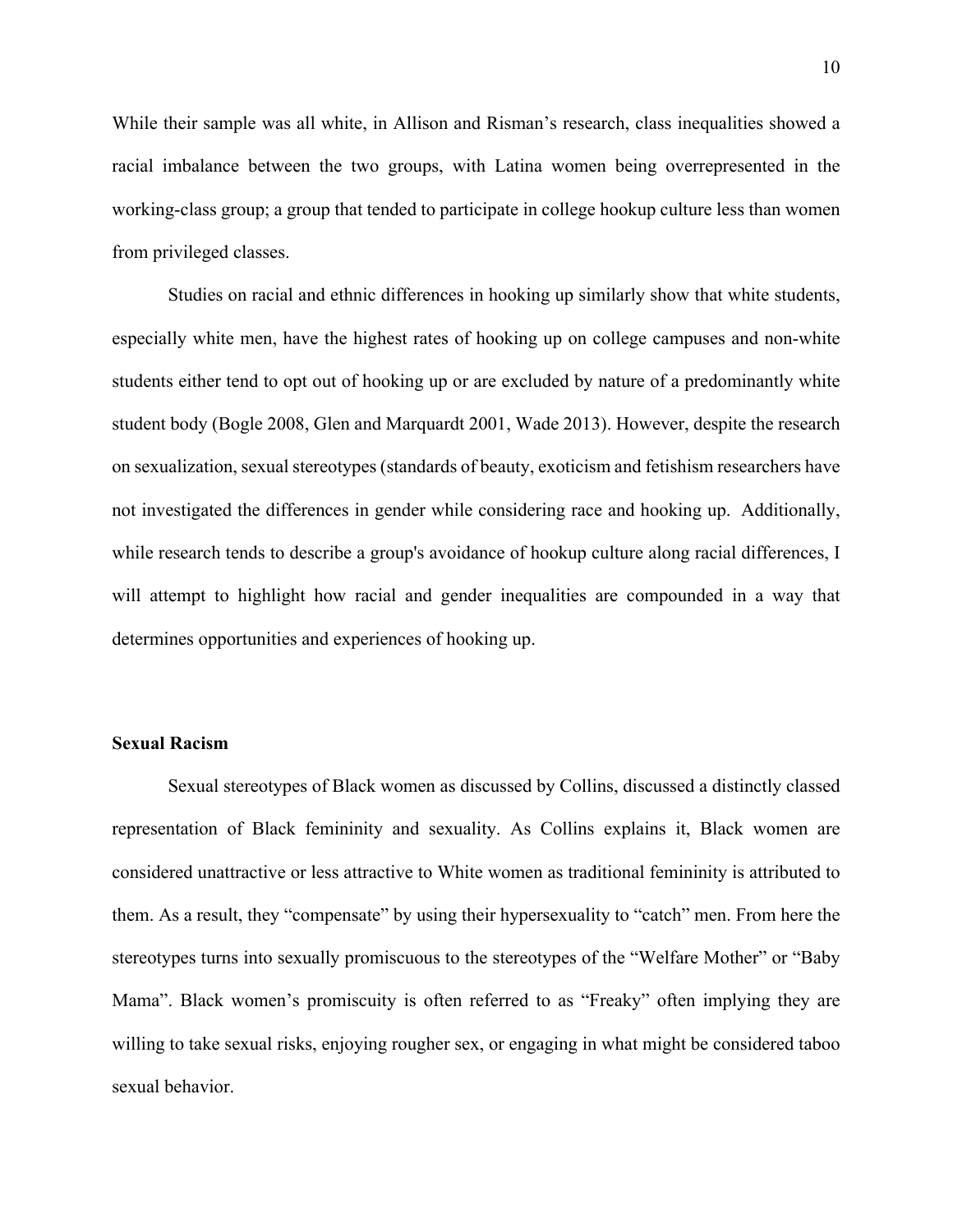Latina women similarly have classed representations of sexuality that stem from both colorism and social position. While upper class, typically lighter skinned Latinas are immersed in a classed purity culture as an aspiration to achieve the femininity status of White women. On the other hand, darker skinned women who might also be from working- or middle-class backgrounds are the sexual "Other", the deviant reserved for the pleasure of men, which has evolved into the popular culture stereotype we see today of a feisty and hypersexual Latina woman.

Asian representations of sexuality are more complicated given that Asian often refers to East Asian rather than South Asian representation. Asian femininities are considered attractive as they are codified as docile, however fall in the category of femininity performances by working class or other women of color often termed as "de-emphasized femininity" or "marginalized femininity". Theorists like Said also emphasize how Orientalism and the "othering" of the East and bodies in the east extend to sexuality, simultaneously showcasing female bodies as exotic, and sexual deviant for the pleasure of White men, yet to be protected and saved from the transgressively masculine Asian male.

These racial stereotypes of sexuality have found themselves in the popular culture and contemporary forms of the stereotype grew out of popular representations. Black culture of music, dance and dressing and the commodification of Black culture into the mainstream have signalled Black bodies as the site of certain sexual pleasures. Similarly, TV representations of Latina women as feisty yet sexually seductive, with similar body standards, are pervasive.

Asian culture on the internet has seen a rise with the popularity of anime, Korean TV and music as well as fashion, leading to the rise of a niche group (mockingly referred to as "Koreaboos") that fetishize not just individuals themselves, but the culture as a whole, commodifying it to their liking.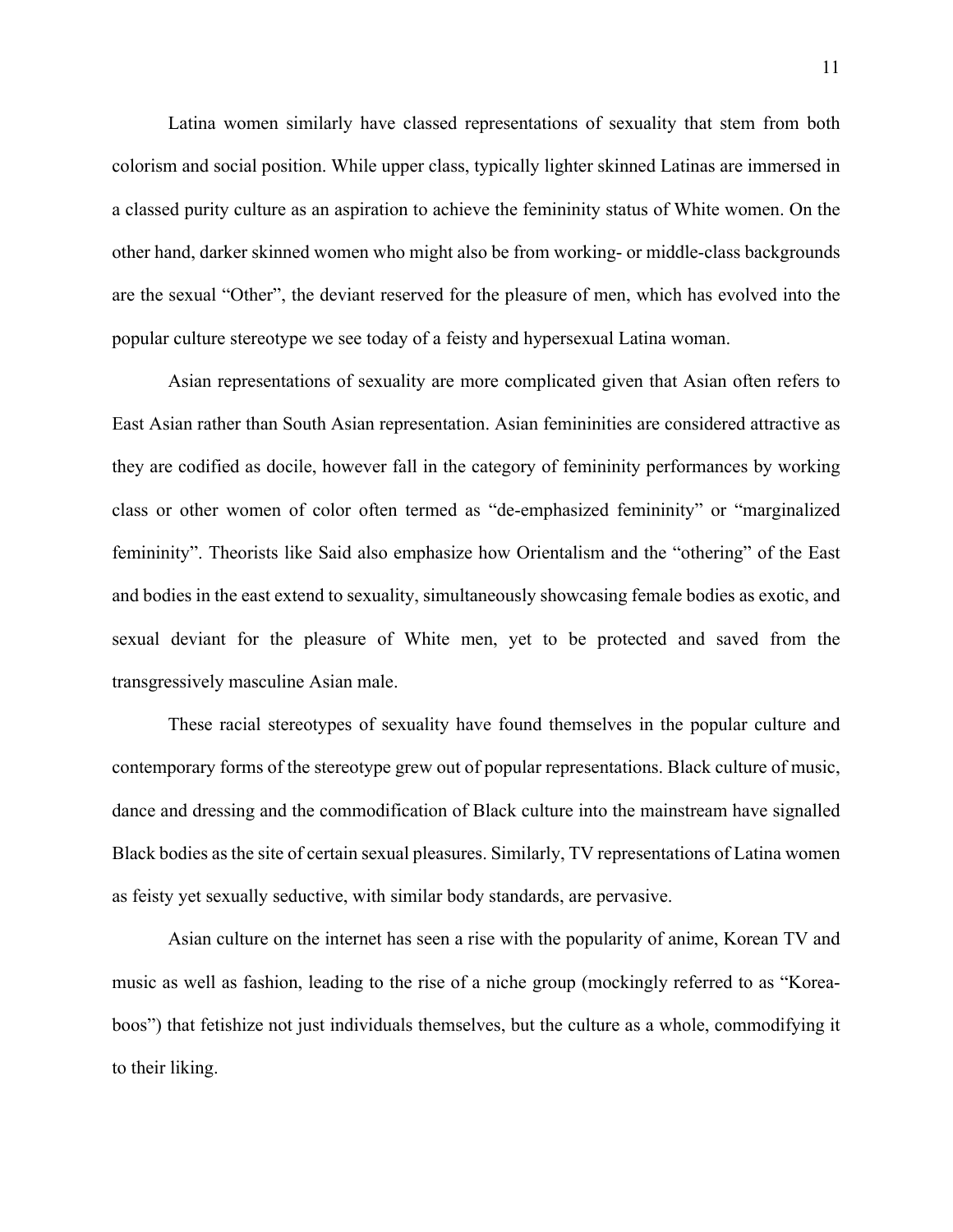#### **Intersectionality and standpoint**

I understand the experience of my participants through an intersectional lens. Intersectionality, coined by Kimberlè Crenshaw, refers to the idea that individuals with multiple marginalized identities experience compounded effects of structural inequalities given that they live within the intersections of different dimensions of power. Although officially defined by her, the concept of intersectionality was originally discussed in the Combahee River Collective, wherein Black feminist scholars understood that sexual politics under a patriarchy are as pervasive in the lives of Black women as the politics of race, which they push to be considered along sex oppression as they are experienced simultaneously.

Standpoint theory, termed by Patricia Hill Collins, understands that certain social groups experience the politics of sex, race, or class similarly and by acknowledging this situatedness, agree that history and experiences are subjective to the position from which they are experienced. Therefore, Black and Brown women, who belong to 2 marginalized groups create knowledge from a combination of two perspectives that intersect to structure their lives.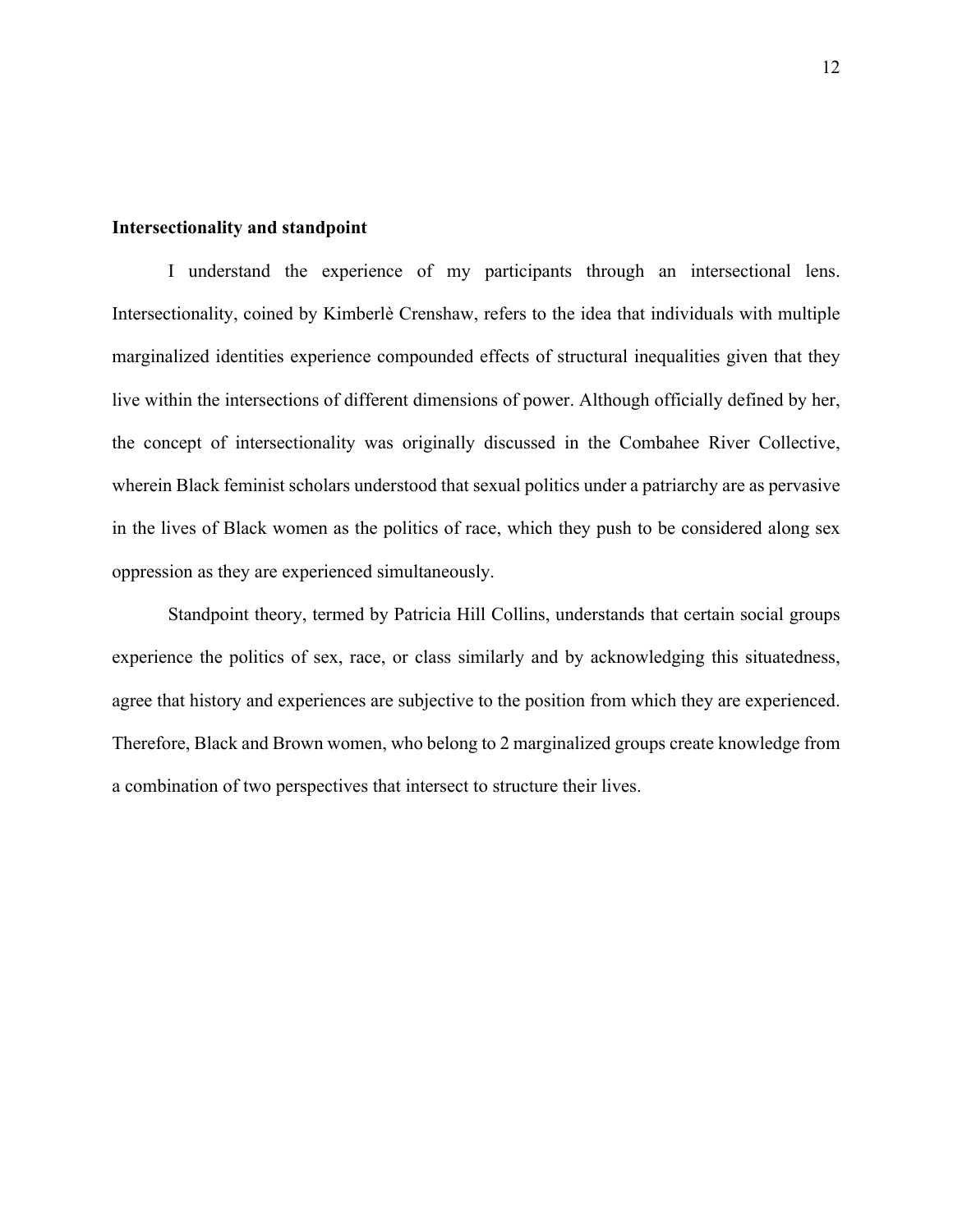#### **Methodology**

My research aims to systematically outline the negotiations of interpersonal sexual scripts by women of color who attend an elite small liberal arts college. I employed a qualitative approach, relying on both primary and secondary data. For primary data, I conducted 10 in-depth one on one interviews with women of color who are currently enrolled as full-time students at Trinity. In recruitment emails to women of color on campus, as well as snowball sampling, I asked for participants who considered themselves having been once-active participants or currently active participants in hook-up culture. Given that the dominant interpersonal sexual scripts on campus are largely heteronormative, I limited my interviews to discussing their experience of heterosexual hookups. Three participants did consider themselves queer but had had both same-sex and heterosexual hookups. All 10 participants were either juniors or seniors which gave me the opportunity to discuss how their patterns of negotiations in hooking up had changed over the course of time.

Interviews lasted between 30 minutes to an hour in which I asked them to generate their sexual scripts in context to the Trinity's social environment. Some participants who had never reflected on their experiences hooking up, reached out to me via text or email after the interview to offer more insight into their actions or experiences having had some more time to reflect on the questions I had asked.

I analyzed the data from their interviews thematically and theoretically using the scholarly theory of sexual scripting by Simon and Gagnon. The data from interviews was used to construct participants interpersonal conceptualizations of the sexual script, as well as their intrapsychic sexual scripts; their intrapsychic sexual scripts reveal how they negotiate the interpersonal script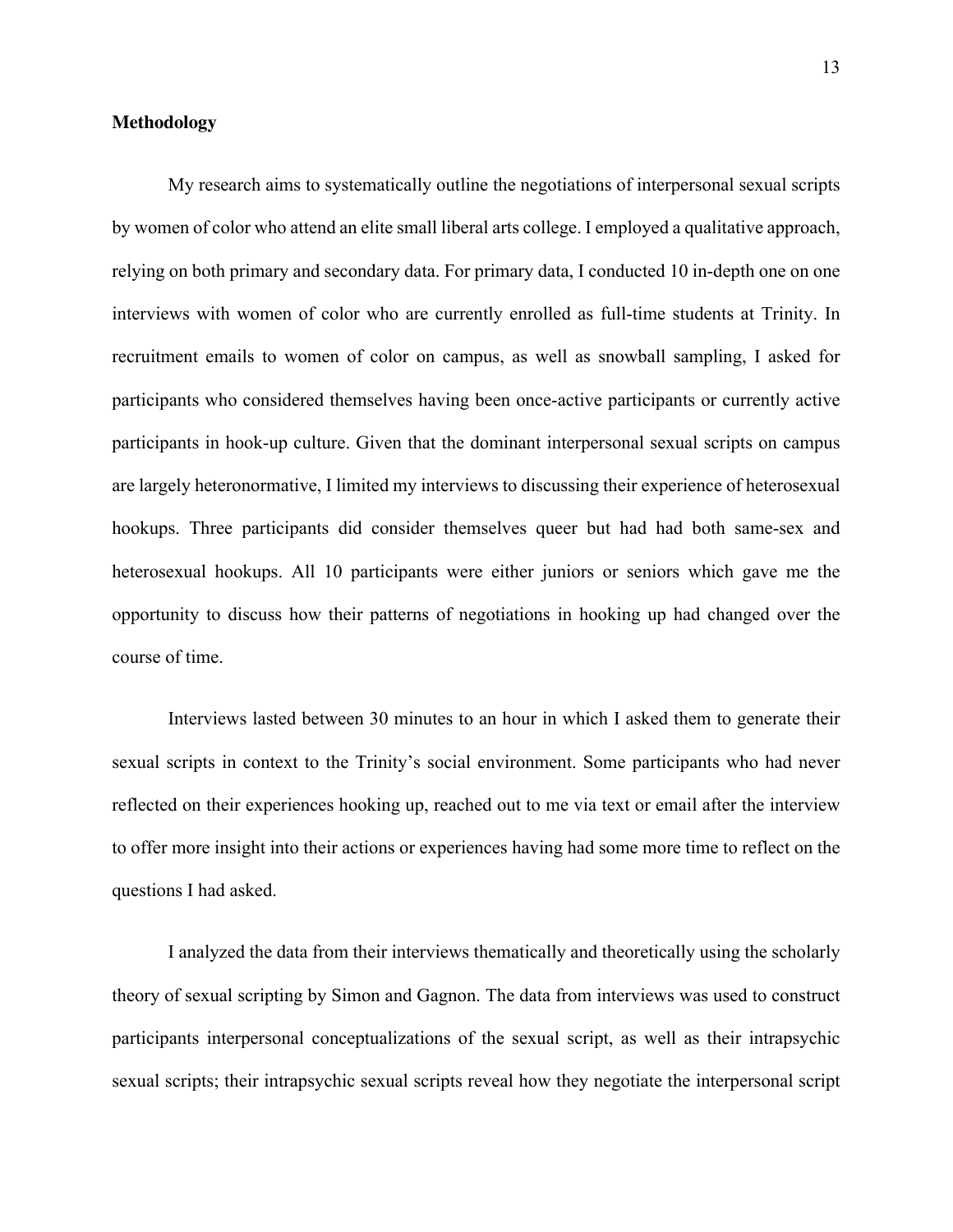that is defined by the social nature of their environment. In addition to the interviews, I utilized the data from secondary sources like college overview websites to describe the social environment, and the social and cultural norms of Trinity that go into the construction of interpersonal sexual script.

Using my data I attempt to show how the interpersonal sexual script of Trinity is marked by the institutionalized power structures of race, gender and wealth, which dictate access to and ease of participation in hookup culture. In learning participants intrapsychic sexual scripts, I identified negotiation tools or tactics that grant them, as women of color, access to participating in hookup culture at Trinity College.

I set to answer these 3 research questions (1) How is the exclusionary nature of interpersonal sexual script of Trinity College created and maintained by institutionalized power structures of race, gender, and wealth? (2) How is the interpersonal sexual script constructed to position women of color in a highly racialized and sexualized manner given institutionalized misogynoir and (3) How do intrapsychic sexual scripts provide women of color tools to negotiate their participation in hookup culture (a) *Who* is considered a potential partner (b) *Where, when* and *how* they find potential partners.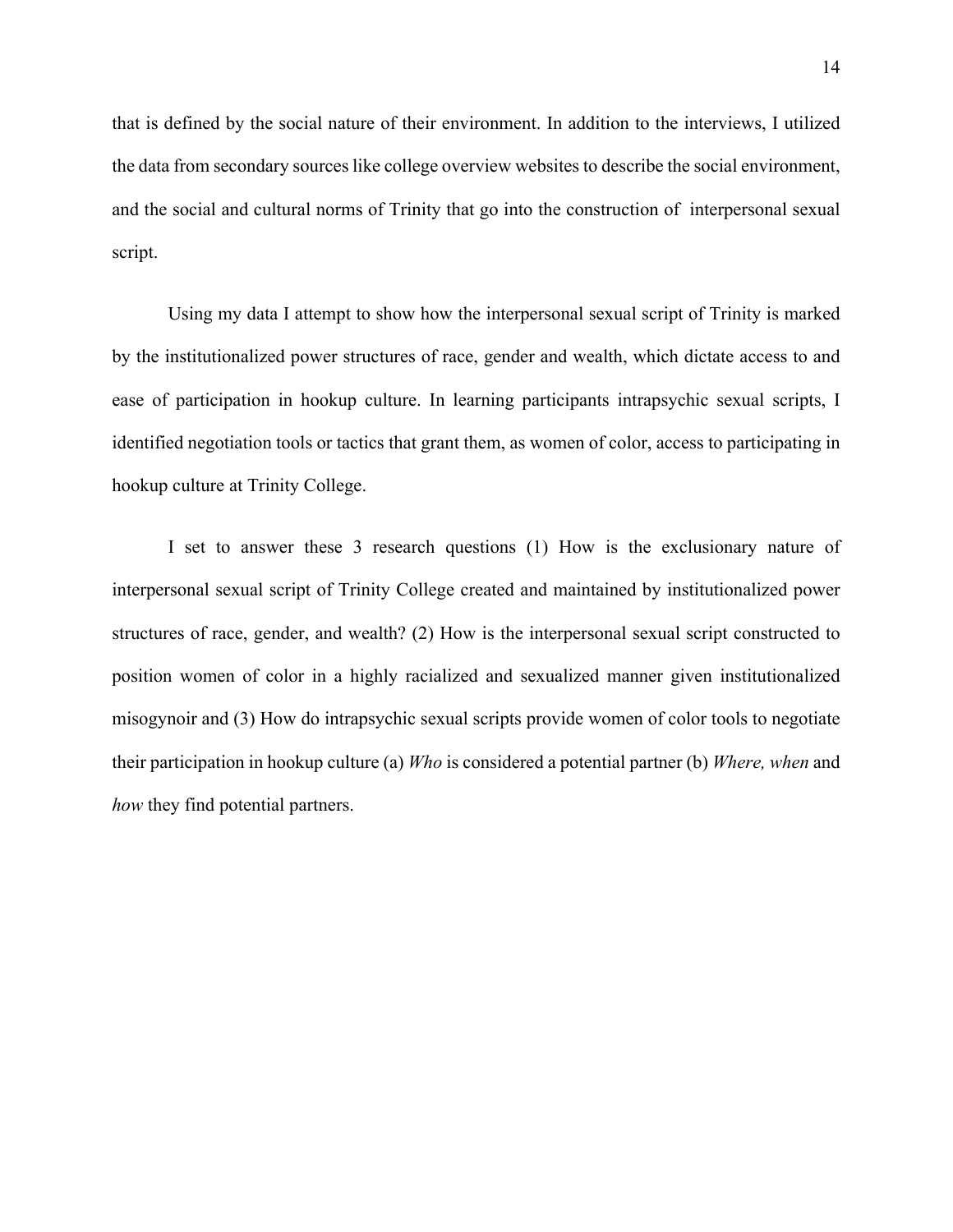# **Who is Hot and Who is Not? Size Matters**

"Honestly, I just really feel like there's nothing at Trinity for me. And it's just like, disappointing. But then also, I'm just like, this is a super small school" said Liquorice, an Afro-Latinx senior at Trinity College.

With an undergraduate class size of only 2,200 students, students frequently joke about the similarities between Trinity and elite boarding prep high school. Unlike boarding high schools however, Trinity as a college has little to no school spirit. Instead, you find that the sense of community on campus is boiled down to the social order and cliques on campus, that are heavily raced and classed communities. Fraternities, sororities, and the athletic teams wield a majority of the power on social gathering and organizing on campus. Many Greek life members are also on athletic teams. If you're uninvolved in either, access to those social spaces and therefore the network of peers, is granted if you associate or find yourself in a clique or circle of predominantly white upper-middle class students that talk and dress up to the standard at Trinity. These students are careful not to diverge from the largely accepted social culture of Trinity and invoke the social and sexual scripts of the majority. The social and sexual scripts that play out at Trinity can be attributed to the overall culture of Trinity that is geared towards benefitting the white and the wealthy students.

Outside of that mainstream, you will find a variety of cultural organizations and clubs that offer alternative social spaces and gatherings for students. The racial homophily at Trinity begins during pre-orientation activities that inevitably contribute to the creation of racially distinct spheres of social life on campus. There is a clear trend in who certain programs are oriented towards. For example, the P.R.I.D.E program (Promoting Respect for Inclusive Diversity in Education) and First Gen program are geared towards attracting largely students of color. According to the Trinity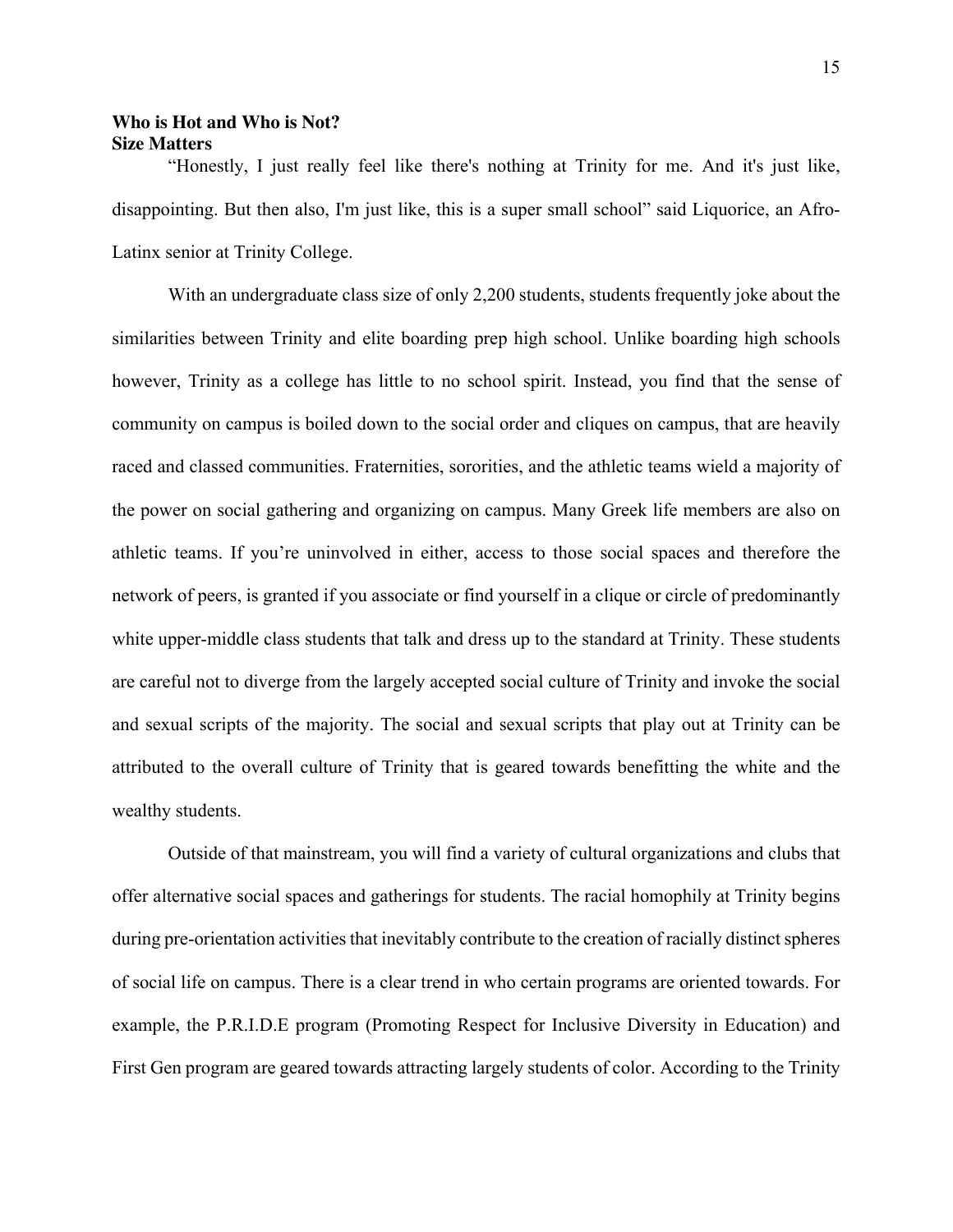webpage, P.R.I.D.E is "designed to help students of color and international students become acquainted with the campus and make a successful transition to Trinity's academic and social environment." The phrasing implies that the social environment and therefore the social culture is something people of color might have to integrate into, rather than finding a place for themselves as their authentic self. P.R.I.D.E often operates beyond just the Orientation period. Students come back as Leaders, to host and organize not just the Welcome Weekend program, but also put together events each week through the school year. These events range from more formal events like Q&A panels with significant individuals of color from their respective industries, or more community-oriented events like Bingo Nights, movie nights, and culturally relevant events or celebrations.

Students who participate in P.R.I.D.E by nature of their connection with other students of color and in meeting upperclassmen who serve as Leaders continue to operate within that social circle, often joining one of the cultural houses that they feel is best fit to their specific ethnic background. These organizations include the International House, La Voz Latina, Imani, Trinity African Students Association, Asian American Student Association, South Asian Student Association, Caribbean Student Association, and others. These organizations operate out of 4 houses on Vernon Street, offering a physical space for students of color to feel safe in as well as an alternative space to party outside of Greek Life. These organizations tend to host events that go beyond themed binge drinking. CSA and TASA host an annual fashion show that brings in African American and Caribbean designers from Connecticut and other states that are displayed by the students who walk the runway. Temple of Hip-Hop organizes a weekend worth of activities that celebrate music, dance and art through workshops, panels, dance contests and a variety of musical performances. During Black History month, LatinX heritage month, Women's history month,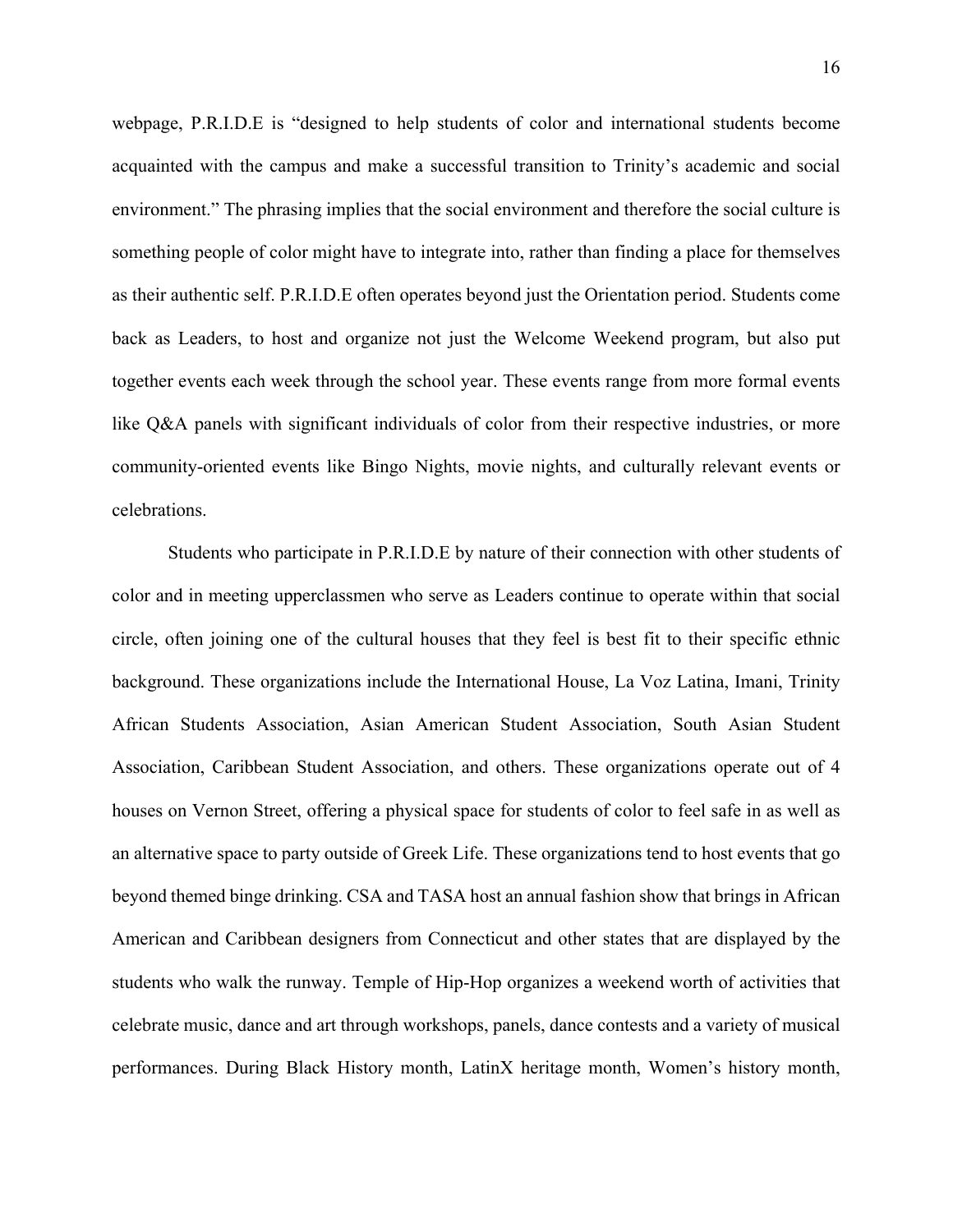organizations collaborate and host events the entire month that brings students together over food, talks and presentations.

Additionally, organizations plan and organize a variety of their own events to bring together students of that background in celebration of a festival or just an opportunity to discuss ethnically relevant topics of politics with their peers, or simply enjoy their cuisines.

While the scope of social life for this group of people seems far more vast than Greek Life, the community is rather tight knit. Many individuals belong to multiple organizations and operate within the same peer network in each. P.R.I.D.E and MAC (the Multicultural Affairs Council) are head organizations through which people find a cultural organization that is best suited towards their taste, as well as creates a community between members of all cultural organizations. Those in attendance at these events are those on the E-board of the organizations, their general members, and members of other cultural organizations. At any cultural event, there will be few if not zero white students.

Esther is a Mexican Latina who is highly active in this community of students. She says, "…specifically as a Latina, the number of Latino students on campus are fairly, are like very, very small. And just in general, I'd rather have a friendship with them than anything past that just to like, not complicate that."

This notion was repeated by various other students who felt that even if they would prefer to hookup within their race, the social circle of students of color on campus was small which complicated their ability to simultaneously sustain both their platonic friendships and sexual relationships. Every other participant voiced that they felt like even if students of color were not directly involved with cultural organizations, the community of students of color tended to know almost everyone else who was a student of color.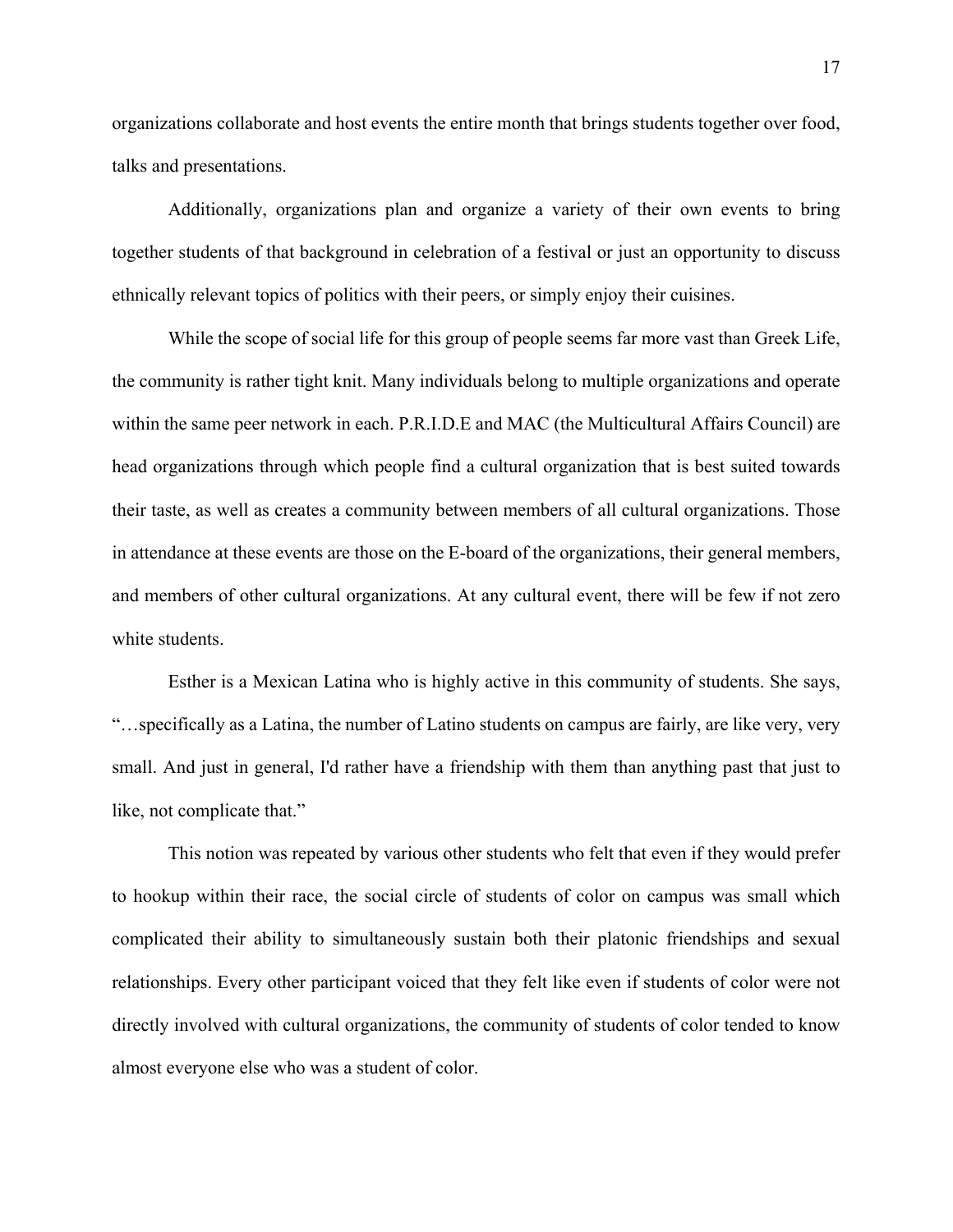Virgo is a senior and a student athlete on a predominantly white team. Like Sandy, who is a senior in a sorority, she talks about having two very different sets of social circles, one that is predominantly white and one that is more diverse. Both express that how they spend time with people in those circles are different, as well as the emotional depth of those relationships. For both, their "closer" friend circle consisted of other students of color. This friend circle was part of the larger social circle of people of color and therefore were connected to the community of color. On the other hand, their relationships with their teammates and sorority sisters, respectively, were more regulated. That element of their social lives involved being present at practices, locker room fun, team dinners and excursions, traveling for games, chapter meetings, chapter events and mixers with fraternities and formals. In essence, their participation in athletics and Greek life opened the doors for them to the more mainstream Trinity community, and rather than choosing one over the other, they participate in both social cultures prevalent on campus.

It was evident then that the size of the school played a major role in determining how women of color went about engaging in hookup culture. By sheer statistics, there are far less students of color at the school, and even within the community there are distinct groups. Within the student of color community, there is a division between students who are of color and from the United States and students of color that are international students. Barring one participant who grew up outside the country and then immigrated to the States, my participants were all American. While involvement in organizations allows American students of color and international students of color to mix, their closer friend groups are usually indicative of their nationality status.

Therefore, the communities get even smaller, and as Juliet, a Black junior, put it, "I can count the amount of black men on my hand that go to this school." The hesitation to consider that social circle as their potential hookup or dating pool was indicative to how the size of the school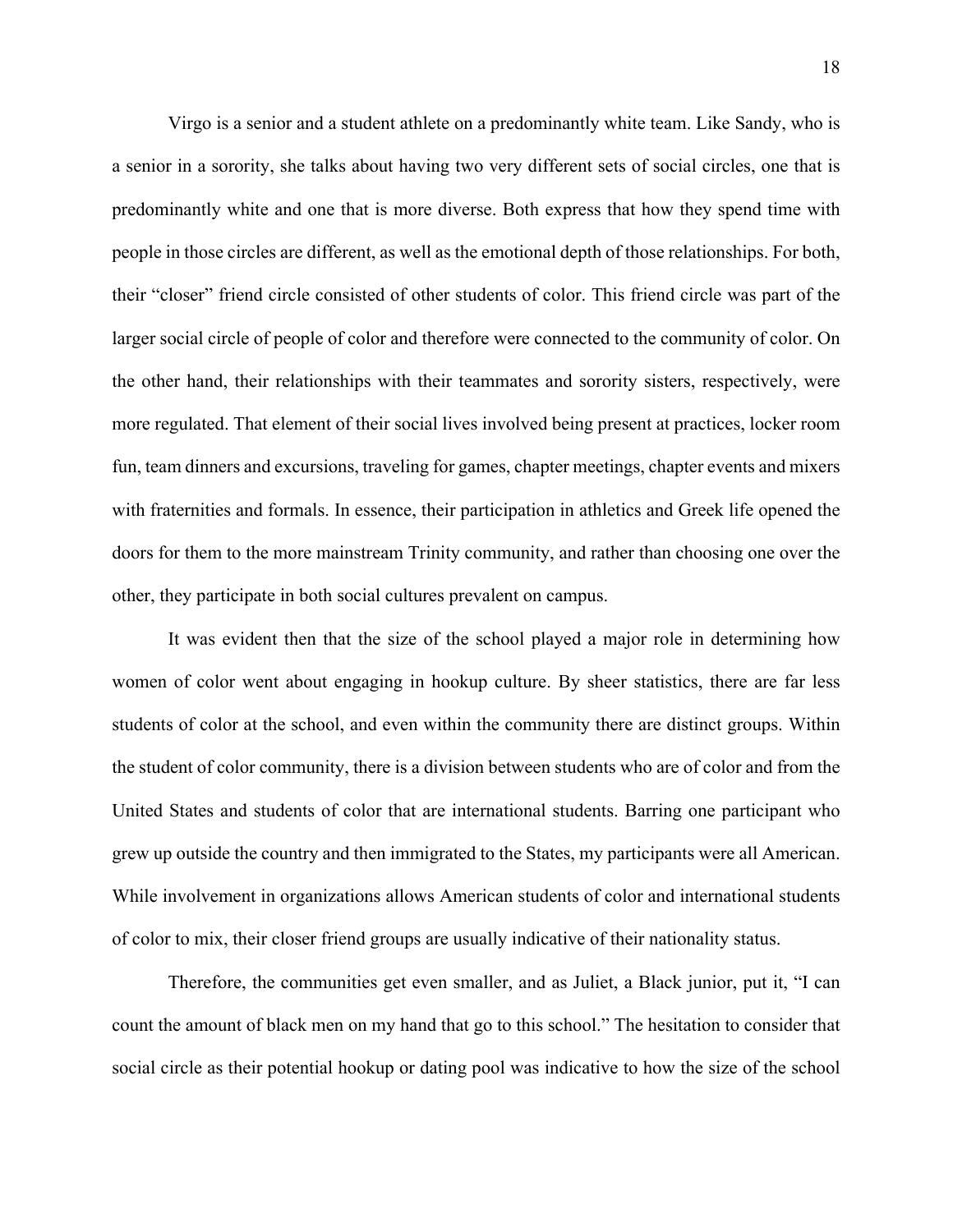impacted the sexual scripts and overall culture of hooking up at Trinity. There was a recurring theme of fear of being talked about within the community of color if they hooked up with multiple people. This fear is evidence of two unsaid and insidious elements of the culture of hooking up at Trinity and how they operate differently for women of color: 1) Slut Stigma and 2) Being In the Groupchat

When it came to slut stigma, participants voiced being afraid of being labeled a slut or someone who was passed around if they hooked up with too many people, revealing the gendered nature of the sexual script. For women who were not looking to hook up outside the community of color, this fear was impounded by the fact that the community of color was small and if they hooked up with multiple people within the community, it would appear as though they were "easy". Women of color explained that white women had a larger pool of potential hookups, white men as well as men of color, and since the community was larger, they could go about hooking up with people who didn't know each other to avoid being labeled a slut. This reveals that the Slut Stigma is not only revealing of the gendered nature of the script, but the racialized way in which it plays out given the size of the community.

Similarly, for women of color hooking up within their community, there was a fear that they would be "In The Groupchat" which implies that a strong element of hook-up culture was discussing hook-ups with their friends and social circle. For women of color, the overlap between friend circles was daunting as people were often friends with each other and expected that their name would come up in conversation leading to multiple people finding out they had hooked up with someone in common. They often claimed consequence to that would result in not just slut shaming, but would lead to them being referred to colloquially as a "homie hopper" or someone who was passed around by a friend group of men. Fears involved their sexual history and their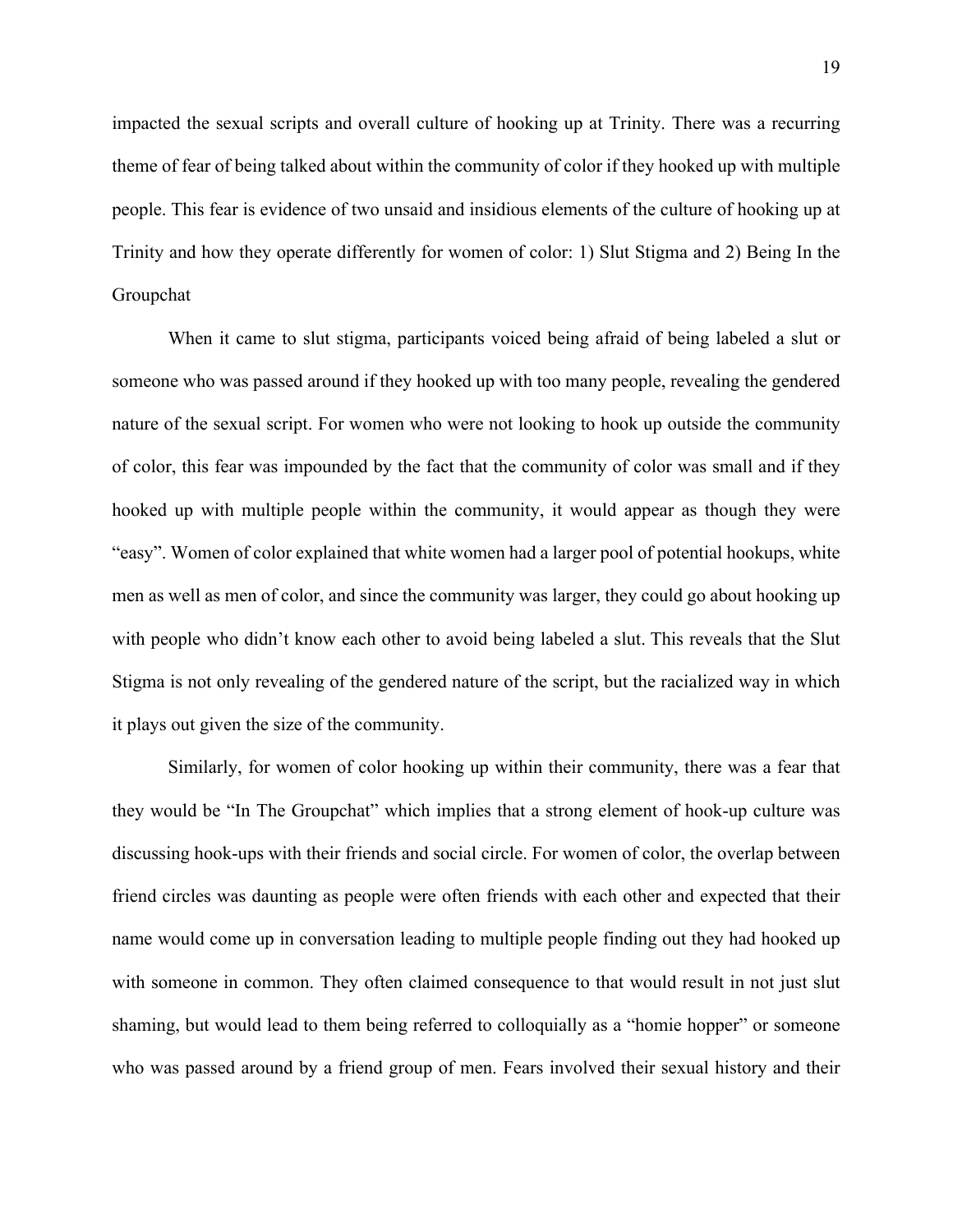sexual activities being discussed among peers, and participants emphasized they preferred privacy when it came to what a hookup for them entailed. Additionally they felt that inevitably multiple women, some of whom are their peers might end up hooking up with the same few men and they felt this might damage their female friendships.

#### **Private School Pipelines**

While we consider how the immediate college social circles are racialized and how they impact how people choose hook up partners, a theme that came up in conversation was their prior social circles and how they experienced hook up culture prior to coming to Trinity. This involved participants talking about the neighborhoods in which they had grown up, how they were racialized or not racialized and how their experience in high school influenced how they negotiated participation in hook-up culture at Trinity. Sexual scripts are impermanent and highly dynamic (Simon and Gagnon, 1986) and often relate to the cultural consciousness of a certain palace. However, prior exposure to certain cultural sexual scripts made accessing and participating in Trinity's hookup culture easier for some than others. Their perceptions of how hook up culture operates prior to college influenced how they chose partners and if they were engaging in hook up culture in high school, they came into college having their own sexual script, some of whose scripts aligned with Trinity's typical ones.

There was a stark difference in how students who went to predominantly white high schools approached engaging in hook-up culture at Trinity vs those that grew up in predominantly black neighborhoods and attended more diverse schools. Within the category of predominantly white high schools, students who went to boarding school had vastly different experiences that they feel are repeated at Trinity College.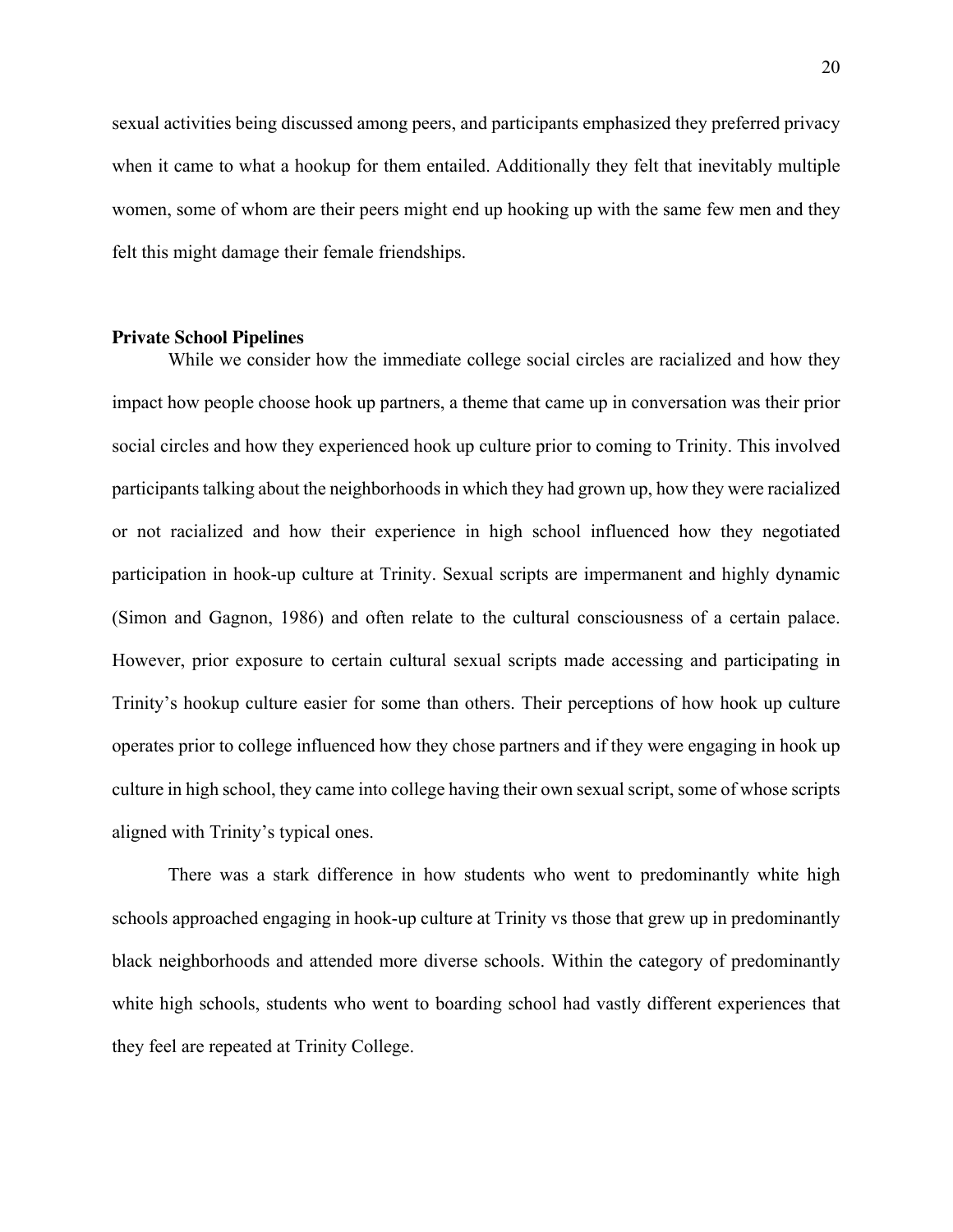Women of color who attended predominantly white institutions or grew up in white neighborhoods, expressed that whether they did or did not hook up outside of their race, that they felt impacted by white beauty standards. Virgo said,

"I went to boarding school and it was a very similar environment to this. It was like 99%, white people and all of them like, look the same, they were all relatively fit, or like, the girls are skinny, and blonde, and just had this personality."

Virgo went on to explain that although her peers had been hooking up throughout their 4 years of high school, giving them a chance to explore their sexuality, she only had her first hook up towards the end of junior year of high school. Sandy said, "We had, like 15 black kids. No more than that. My 4 years of high school, there were 4 black girls, including myself, never more, never less." According to her, the compounded effect of being in the minority and the white beauty standards made hooking up harder for her and had an impact on her self-esteem and coming to college expected that the experience would replicate itself given that diversity was proportionally similar. Rani, a South Asian senior, said,

"I grew up in a very white town, and even though I went to high school in California, that was still pretty white. So like, in general, I feel like I'm used to being made to feel like I'm the other. I'm never the first choice."

She went on to discuss how growing up around mostly white people and learning that she was not the beauty standard affected her confidence, and also made her wary to even approach white men in fear of being rejected. This was a common theme for all women of color, even those who had not grown up around primarily white. This is testament to cultural sexual scripts that maintain Whiteness on the beauty hierarchy by deeming them most attractive and therefore the ideal sexual partners. Participants referenced those Eurocentric beauty standards, explaining that White women were put on a pedestal by both White men and men of color. Rani also said that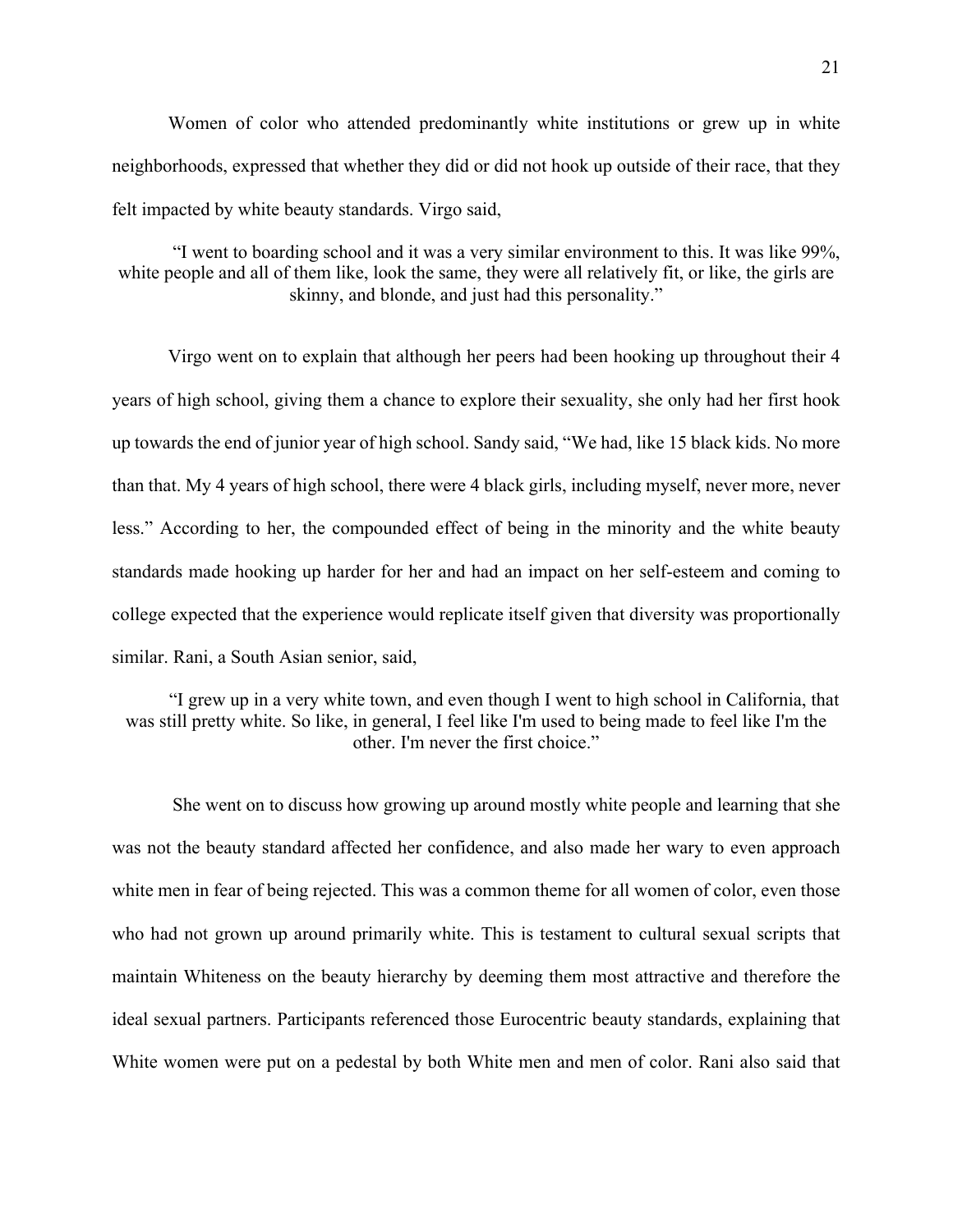22

knowing she was not the first choice in high school expected that when she came to Trinity, she would have a similar experience in regards to being the "other" or the second choice.

Sandy, Virgo and Emma attended predominantly White boarding schools. Each of them attested to the similarity of the culture of hooking up at Trinity and their respective boarding schools. Like at Trinity, they were a minority. Emma said, "I went to private school my entire life so all I really saw were like, white guys like the same kind of environment here, like, exactly the same. Just replicated on a college level."

What distinguished them from those who only attended day school was their knowledge of how hook up culture works in predominantly white boarding schools, that are often marked as elite. In comparison to the 3 girls who attended white public high schools, Sandy, Virgo and Emma were more comfortable with hooking up with white men, whereas Rani, Michonne and Kate were more wary. The lack of separation of space between home and school at boarding school is not unlike that at Trinity College. Students live in close quarters and are likely to know people across grades and with extracurriculars and sports, there is a similar sense of community like there is at Trinity. Given that there are more restrictions when it comes to leaving the campus of a boarding school, students like Sandy, Virgo and Emma's potential pool was restricted to the men on campus. This also gave them insight into how the sexual scripts of hooking up work in a campus setting and how sexual scripts of hooking up work at a predominantly white institution. When they eventually came to college, they had a sense of how the culture of hooking up worked before they got there. What these students essentially gather at boarding schools is the cultural capital to then navigate hooking up at college. Cultural capital, theorized by Bourdieu, refers to the way in which individuals learn taste, skills, mannerisms, style and other ways to assimilate or integrate themselves into social groups, often to gain social mobility. Degrees from similar institutions also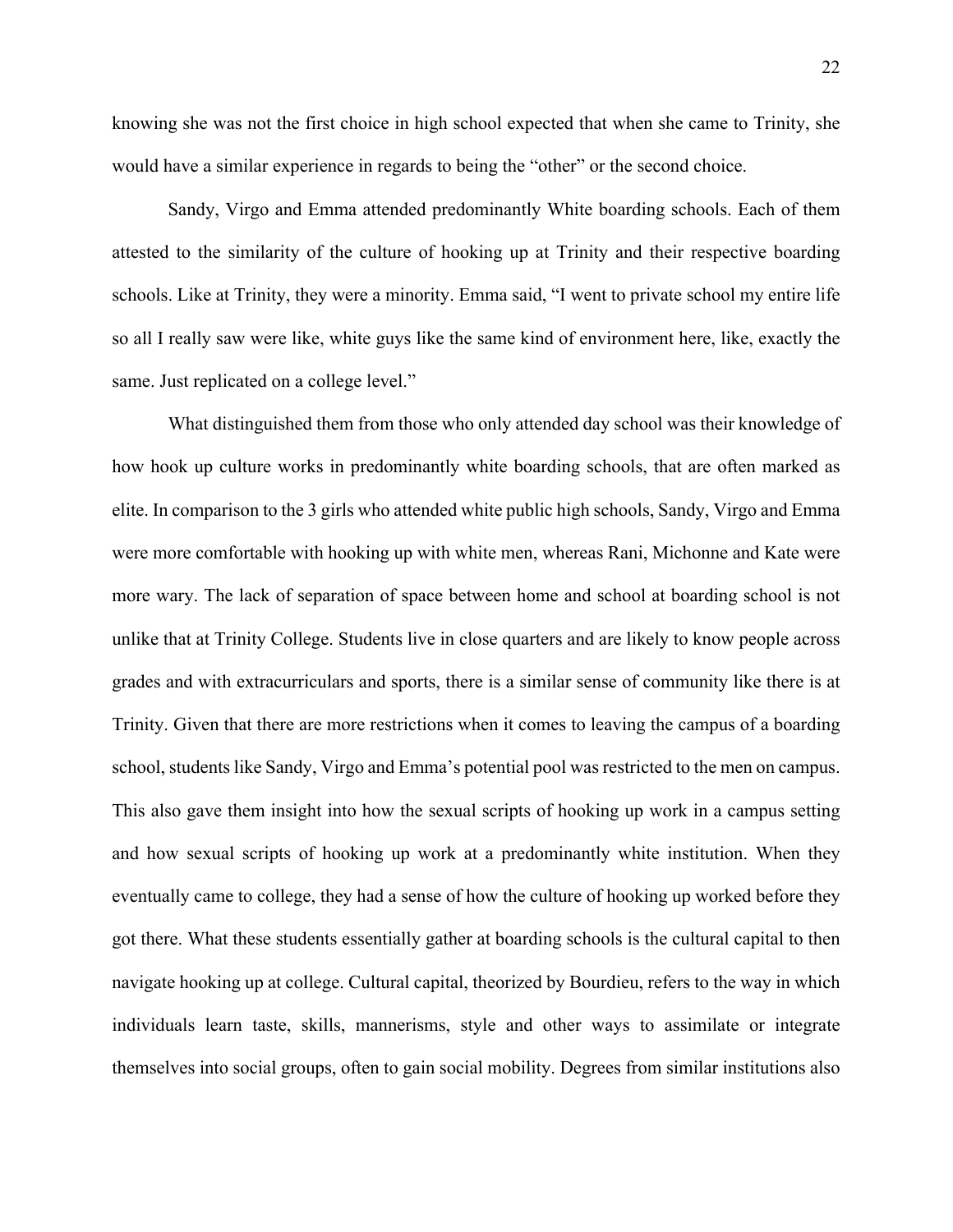solidify a sense of group identity and for students like Virgo, Sandy and Emma, provide them with a way to navigate institutions like Trinity that create student bodies of people from similar high school backgrounds. Emma was vocal that she knew how to operate in white spaces because of her high school experience, talking extensively about how girls dressed a certain way ("preppy", in her words), and that it was mutually agreed by white men and women that it was the most appropriate way to dress. She incorporated dressing that way into her habitus, and knew that it granted her social acceptance into certain social circles.

On the other hand, women who attended predominantly white public schools had more opportunity to look outside their school peer network, and having not observed or participated in hookup culture that was similar to that of Trinity, they were more taken aback by how sexual scripts operated on campus. For example, through high school, Rani was content using dating apps to hook up but preferred men of color except for South Asian men. In college, she discovered that she did in fact feel attraction to South Asian men. Between high school and college, she was consistently wary of hooking up with White men because of how she had been made to feel growing up around them and in college, felt that it had more to do with the economic affluence of the White men who attended the school, than their race as a standalone itself. This theme resonated with a few other participants who said that they did hook up with White men, but those men neither attended Trinity nor fit into the tax bracket or socio-economic background that is typical of White male Trinity students. Esther said, "The majority of the White people I actually hooked up with were off campus. And they tend to be more from a different background, like a more middle class or low income background, or a working class background, so it kind of makes them a little bit more relatable to me in that sense."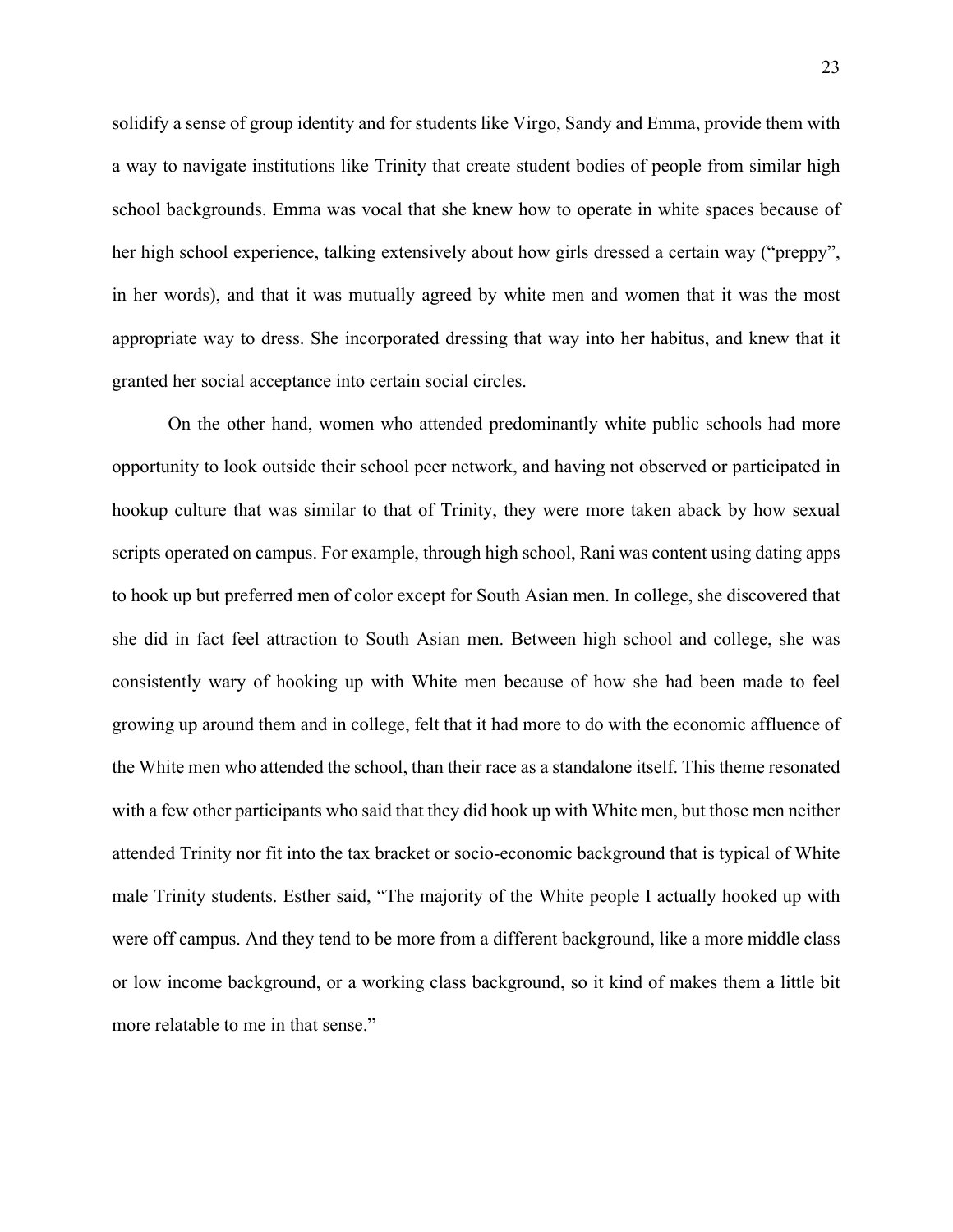What Esther referred to as relatability stems from the misrecognition of certain tastes and lifestyle behaviors that came with having social capital and therefore cultural capital. Her similar economic background to the White men she did hookup with, gave her cultural capital to socialize and interact with them, rather than the upper-class White men that typically go to Trinity. Similarly, Emma knew that her ability to navigate hookup culture as a Black woman was because of her boarding school experience, stating "I think a big difference is, and I learned that too, a lot of the people of color who come here usually don't have private school backgrounds and come from public school. So like, I've always had this like, like you say, this proximity to whiteness" The specific aspect of Whiteness that Emma was referring to was not just the learned sexual script that came from her schooling experience in an elite institution, but also the cultural capital that makes adapting to the sexual script more easy. It was easier for her to assimilate to the culture at Trinity because her prior experience made it relatable for her to navigate. She went on to mention that although she finds the culture of Trinity relatable and easy to navigate, she is hyper aware of having to exist between two worlds in college; one that is occupied by the majority and the other that is occupied by the community of color. It is clear then that hook up culture at Trinity within the campus is accessible to those who have an understanding of the particular sexual script, and subscribe to it by using that script when they engage in hookups, whether they personally agree or disagree with its roots.

Kate is a South Asian senior and like Rani, grew up in a predominantly white town and went to a predominantly white high school. "I had just naturally grown up thinking that I was, like, unattractive. And I think this is something that other brown women experience when they grow up in predominantly white spaces, and I don't think it had fully occurred to me that it wasn't like a me issue." What Kate means when she refers to it as a "me" issue is the internalizing of the idea that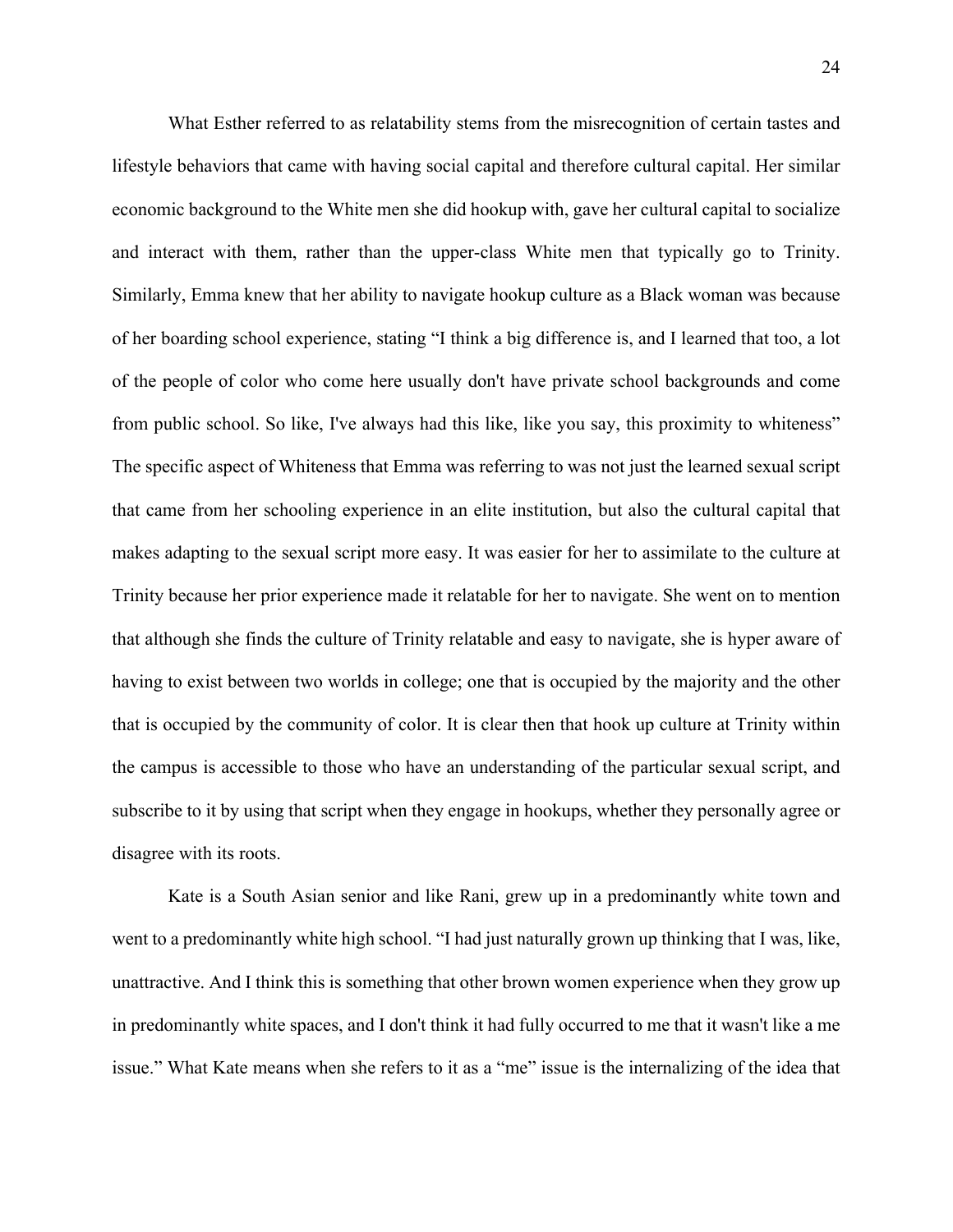she was unattractive as a result of her race, when in reality it was the beauty standard and the culture of where she had grown up and the highschool she attended. She said that she was surprised when she came to college and found that men were perceiving her as attractive. She did however say that typically it was men of color who found her attractive and approached her rather than white men, which still reaffirms that the culture of hooking up at Trinity is guided by the similar standards in predominantly white spaces. Like Rani, Kate also expressed having felt belittled by white men prior to Trinity which is why she was wary of considering them a potential partner. On her trip to Cancun for spring break however, she found that how White men approached her was vastly different, seeing her as attractive without ever racializing her appearance or making assumptions about her because of her race. This further goes to show that the sexual script that is relevant to hooking up at Trinity is also related to the mainstream culture of Trinity which is marked by Whiteness and Wealth.

Michonne, Diana, Liquorice, Juliet, and Esther grew up in predominantly Black and Brown neighborhoods and with the exception of Michonne whose school was predominantly white, they attended far more diverse highschools. Having been surrounded by their own community growing up, they explained having felt attraction towards only men of color, typically Black and Latino men. Diana additionally spent part of her childhood outside of the United States and upon immigrating to the States attended a diverse international school and found that her attraction then began to extend to Asian men as well. Apart from Rani who did begin to prefer South Asian men once she got to college, Diana was the only student who explicitly mentioned her attraction to Asian men. The history of how Asian and South Asian men's attractiveness or masculinity have been defined and perceived definitely plays a large role in them being neglected to be mentioned as potential partners by women regardless of race.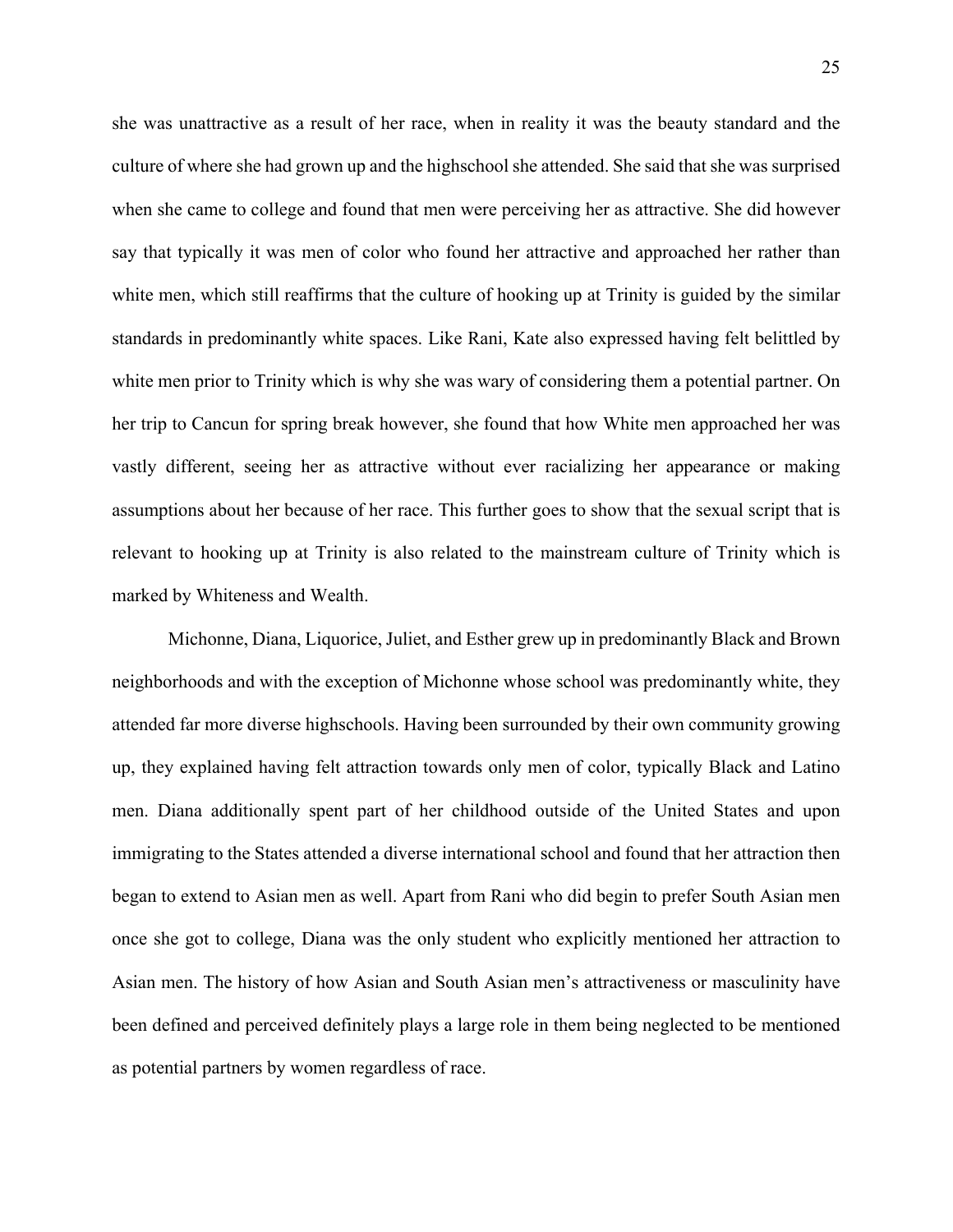Like the women who attended predominantly white day schools, they had little knowledge of how sexual scripts of hooking up operated at Trinity. They cited that they had never really been approached by white men prior to Trinity and their own preconceived notions of what white men wanted from them or why they were *really* attracted to them made them wary of hooking up with White men at Trinity. Out of the 5, even though they have all been approached by white men, only 2 of them actually hooked up or continue to hook up with White men on campus. Esther referenced one particular man that she hooked up with who although was White, was ethnically Greek and partook in his heritage and culture very vocally. She said,

"The only reason I did hook up with him was because I was like, he's a little bit more ethnic. Like he's what we would call "spicy white". So that definitely made me feel a little bit more comfortable. But even with that experience, he specifically made it a point to pick up his Puerto Rican girlfriend and that he knew a little bit of Spanish and stuff like that."

There is an underlying assumption from all these women that the White men at Trinity identify strongly with Whiteness, rather than the various ethnic backgrounds of these white men. That assimilation to Whiteness is an indicator of their choices in who is considered a potential partner, and by subscribing to the sexual script of Trinity's hookup culture, they can say who they consider attractive without explicitly saying it. That assimilation to Whiteness and identification with it, is considered evidence of their subscription to norms of Whiteness including racial hierarchies and subscribing to values of eliteness.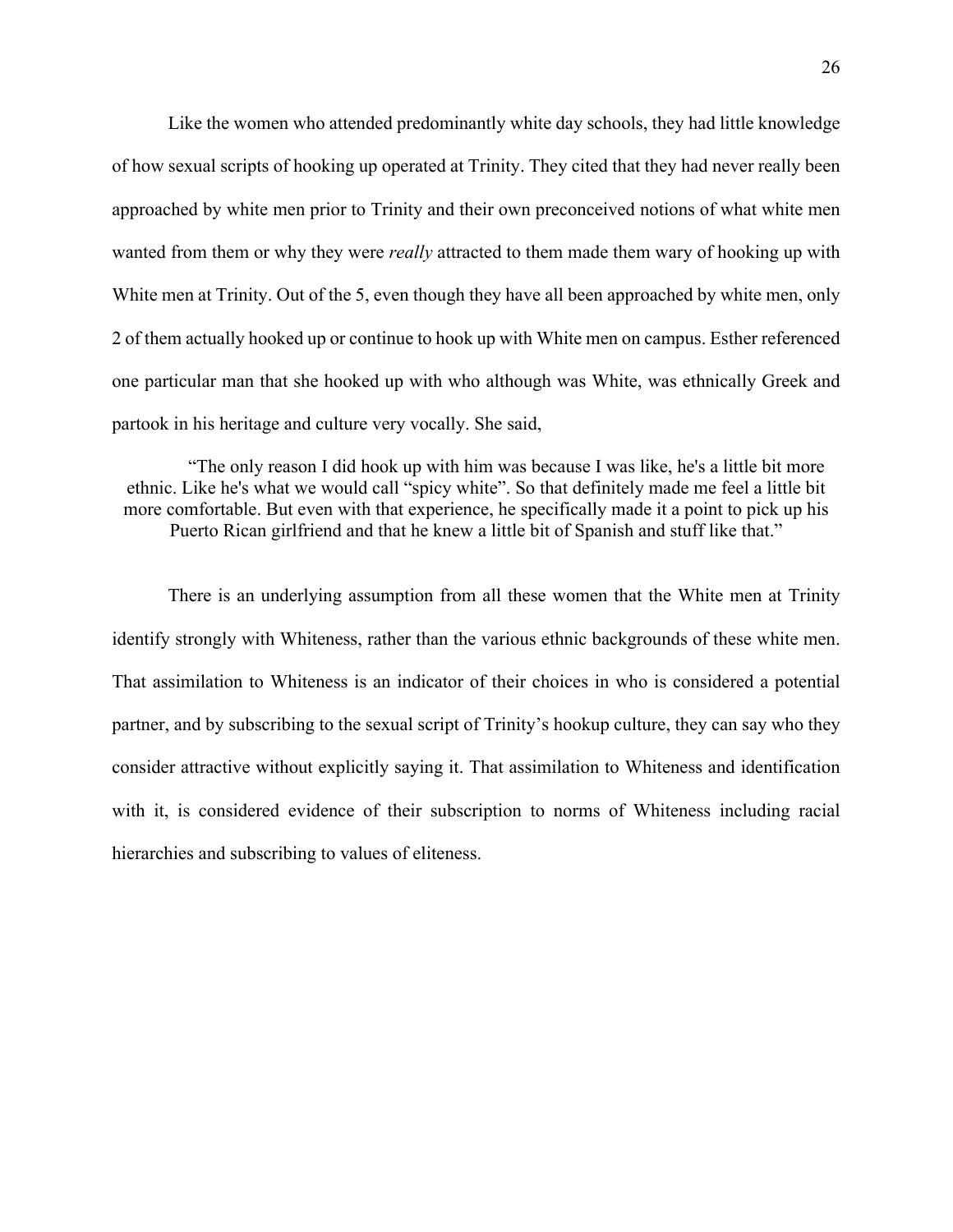#### **Racial Double Standards**

"Junior year, I just feel like something shifted in me because I was just so tired of having to, like, compete with these like white girls that black men kept going to and I just felt defeated because I'm trying to compete with all these white women that like black men especially"

Juliet toured Trinity before she chose to attend. She recalls the day she was on campus and admitted that on every tour, she was checking out all the men, and weighed that into her final decision. She was stunned by how many Black men she saw on Trinity's campus compared to some of the other she toured, and were arguably way cuter than the others. Having grown up in New York around largely Black and Brown men, she knew hooking up would be easy at Trinity given she saw that she had many options. But she was in for a shock when she finally came down in the fall, joking that those Black men were planted on campus by Trinity to incite interest. Still content that there were some Black men, she was in for a second shock when she realized they were not into her.

Liquorice also described the way in which hookup culture was different for her and her Black male counterparts,

"I said hookup culture only benefits the white and the wealthy but I think especially at PW eyes like it also benefits specifically black men, especially that are like the ones that are athletes like football players. And especially here like not for nothing, but like the black men here. Love them some white women, and vice versa. But Jungle Fever is a big thing here too. And it's like goes back to the conversation about like fetish fetish fetish isolation. Like the white women definitely fetishize black men here. And the black men feed into it, and they find a way to justify it. Like they say to me, *Oh white women are just easier to deal with* or something and its like why? Cause black women won't let you walk all over them?"

Other participants also mentioned the fetishization of Black men on campus, especially athletes and members of Greek life, by White women. Likewise, Black men similarly fetishized white women, and since it opened their potential pool, had more opportunities, and preferred to hook up with White women.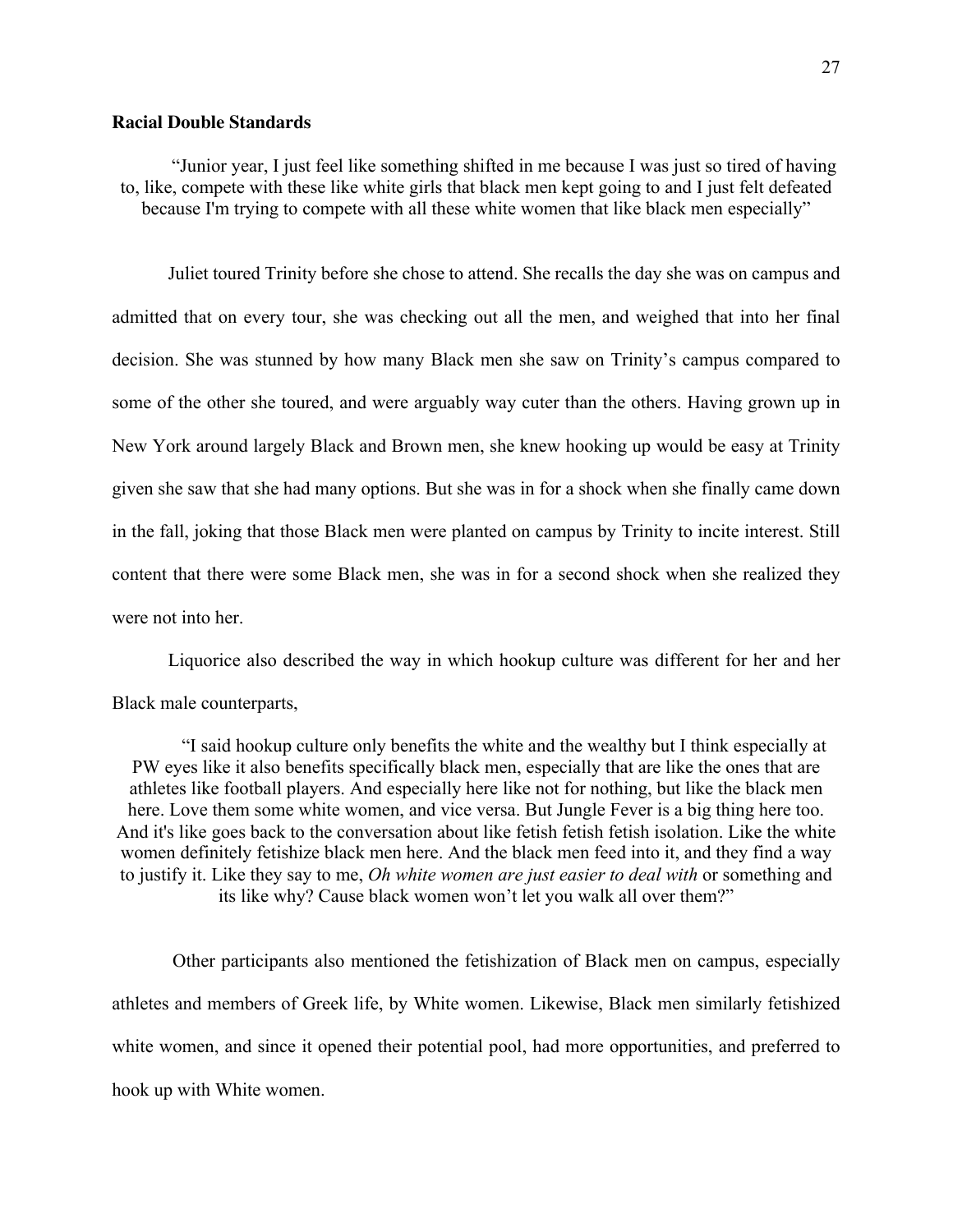Virgo additionally discussed the social consequences of hooking up for White women and Black women in interracial encounters.

"If they're usually hooking up with white men, they think they did something by going to hook up with a black guy and think that they're all that for that. It's so interesting. And it makes me think there's motive behind that. Just subconsciously thinking that, they're appearing a certain way. Like *I'm down with the shits cause I'm hooking up with a black man*. But if you're a black woman, like you don't want to be seen hooking up with a white guy, even though it's like we are in a PWI. And I feel like that kind of puts tension between the spaces of like hookup culture."

Therefore, the fallout for women of color was higher than for white women participating in hookup culture. Juliet went on to discuss how she then negotiated hooking up at college since Black men were limited. She negotiated the issue of having a limited pool since she felt that the few Black men on campus liked white women by allowing herself to expand her potential partner pool to White men as well. She phrased it as having to "step outside her comfort zone" indicating that she felt like she had no choice but to widen her pool to truly participate in hookup culture at Trinity.

Students also talked about feelings of racial validation that influenced who they chose to hookup with. Emma and Sandy having been surrounded by elite white peers through high school both referenced feeling guilty that they felt validated when they hooked up with white men. Sandy expressed that she knew her preference for white men as a potential partner stemmed from having grown up as a Black woman around predominantly White people.

"Like white men have this specific hold on my like, mentally in my head. And I think it was more so just like growing up in white spaces, like all my life. like first grade first, like kindergarten. So now like, I was just like, always, either outnumbered or just like no one else. Like, they're people who are who around me that just like, again, that network they look like me. And it was a point where I got whitewashed. And then I was also thinking that I was assimilating in a good way but then, but it was do more damage than good."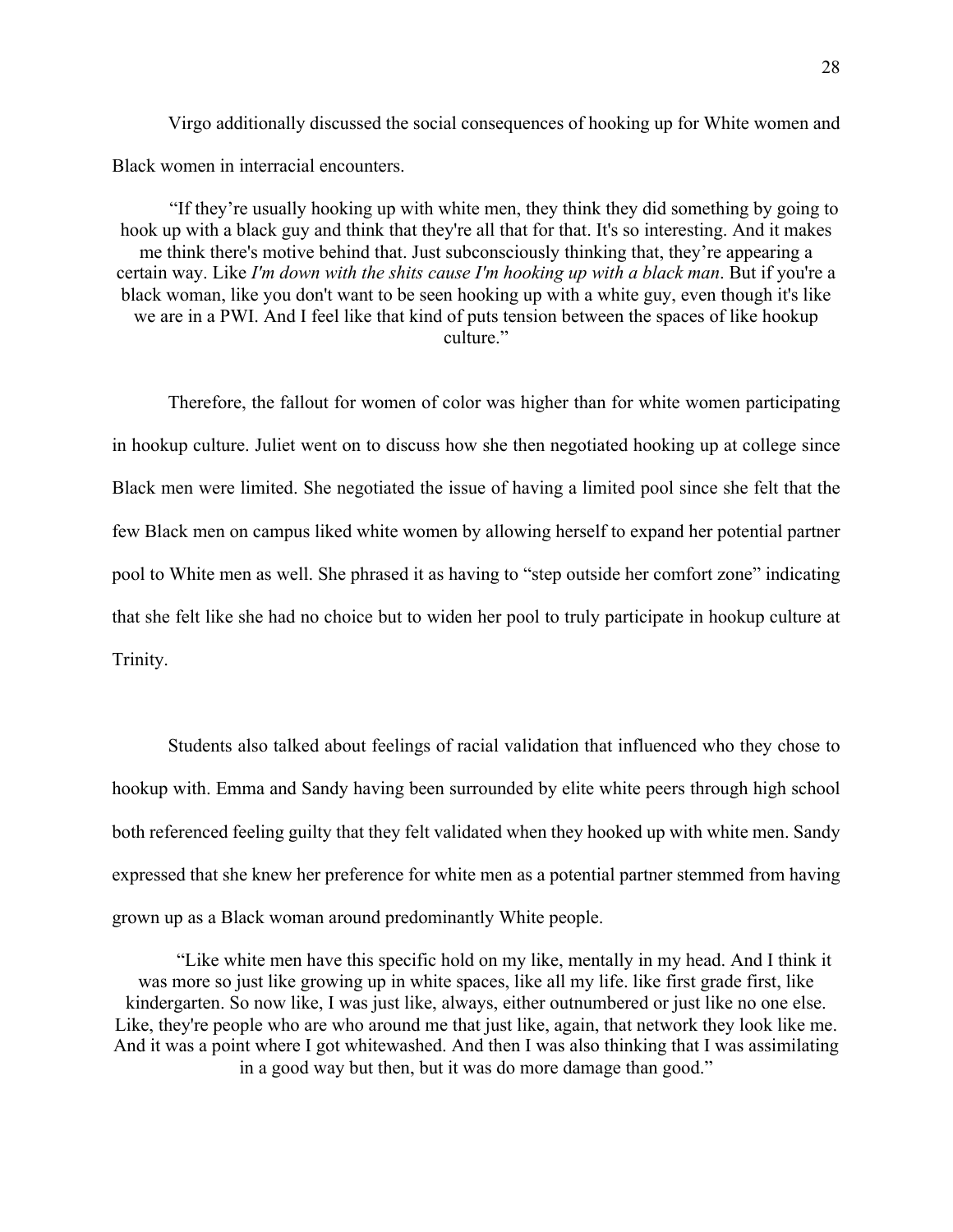Emma narrated the incident in which she first realized that instead of having simply grown up around white people, it was a sense of validation she had chased from them for not being considered desirable growing up.

"I always thought it was because I had really bad self esteem issues. And I always felt like hooking up would make me feel better about that. Especially because with my high school experience, I feel like I was never like desired or an option by these white guys. Now it's like this validation thing for me and especially freshman year I just would get with like, as many like white guys as I could just to know I could do it, because it was like yeah, at least someone wants me. Then one time I was hooking up with this guy. And not to be absolutely rude, but he was so ugly. And just like that, I just knew what it was. I wasn't attracted to him at all. It was my second semester of freshman year, he was in a fraternity, and I was just like, like, this is a way in, but also like, it made me feel like I accomplished a goal. I always think of that."

So why is it different for men and women of color? I argue that part of it is the double standard of both misogyny. Esther admitted that often when she saw women of color hooking up with white men, she felt annoyed by it thinking they might be reaffirming sexual stereotypes or accepting the invitation to be fetishized. Virgo similarly expressed earlier the double standard of women of color being seen with a white man as stigmatized whereas both men of color and white women ascend social hierarchies if seen with one another; men of color due to their sexual relationships with white women, and white women because they are deemed "progressive" or "non-racist" for having hooked up with a man of color, subverting racist stereotypes of white women who have to fear men of color.

Virgo, who is biracial, expressed that having both her Blackness contested often resulted in her feeling validated when she hooked up with Black men. Simultaneously, she said that White men who didn't know she had "grown up white" (she later clarified she meant that she had grown up upper-middle class and that to Black peers, raised her to a White status) approached her as Black. She simultaneously understood that on both ends, it was her racial ambiguity as a light-skin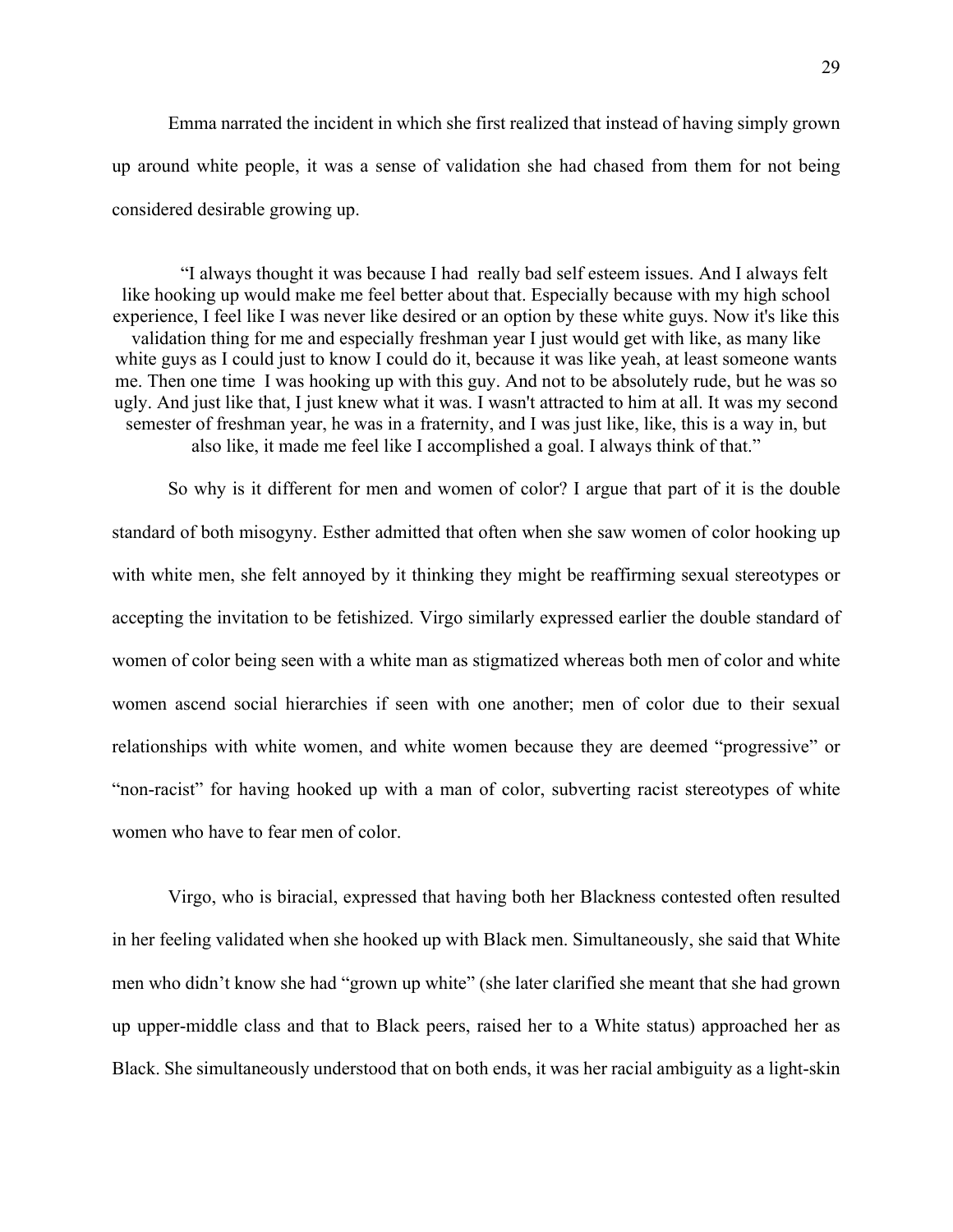that made either approach her in the first place; white men in particular were particularly surprised during interactions to learn she was from similar economic backgrounds to them challenging their ideas that students of color are often low-income students.

Finally, Esther made an important observation about a common phrase women of color use to describe someone who had a preference for white men,

"I know we constantly make jokes about being colonized and conquered in our taste if we like white men and like to say they're colonizing us, but it is rooted in us knowing that white men fetishized women of color and there is an long history of subjugation and violence."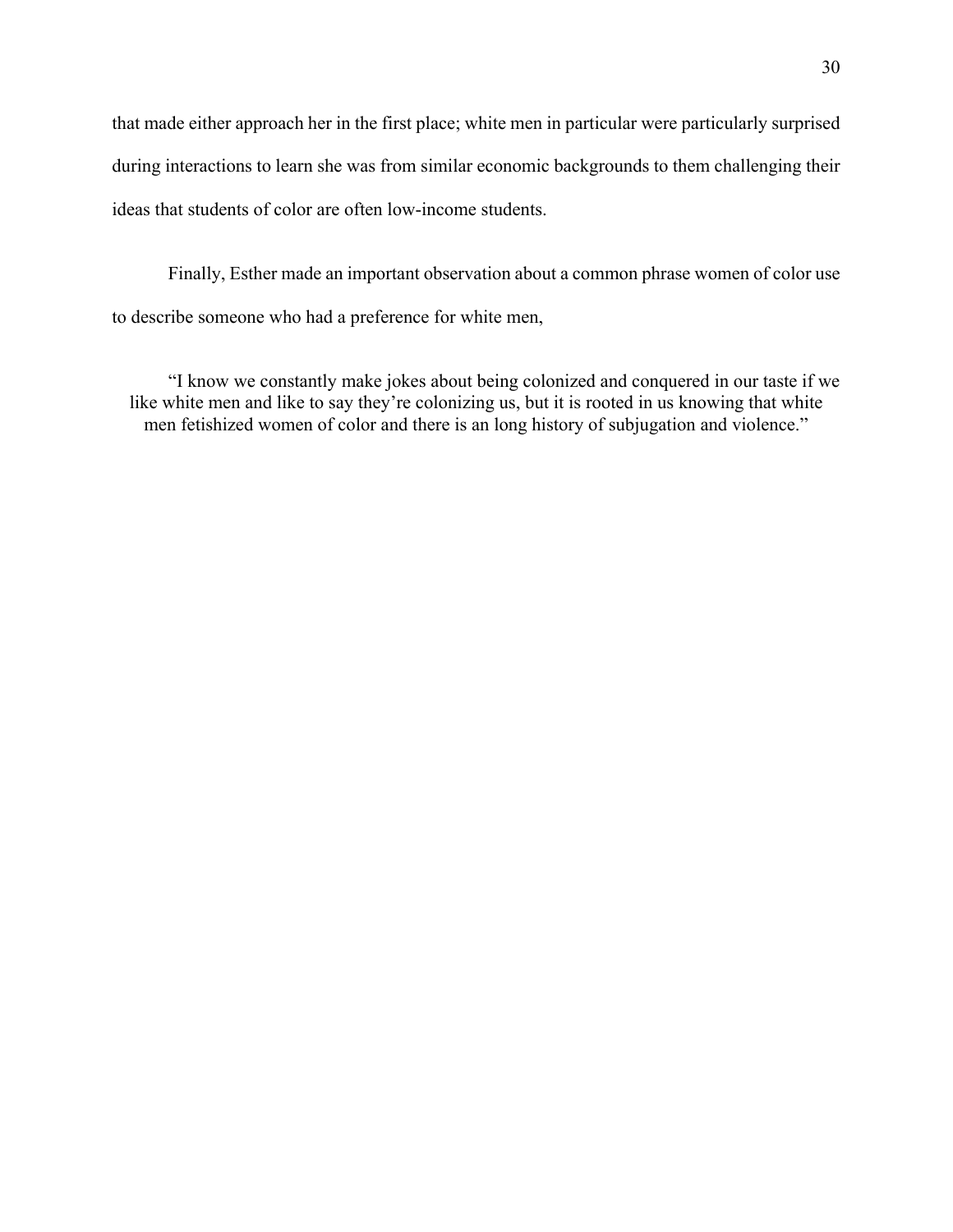## **(You Gotta) Fight for Your Right (To Party!)**

#### **We Want to Paaartayy**

Despite being located in a small but urban city, a majority of the college social scene is limited to Trinity's campus. Additionally, the social spaces and scenes at Trinity are largely intended to serve only students. The public bar most frequently attended by Trinity students, Tap Cafe, is directly adjacent to the campus. Even though there are two undergraduate colleges near Trinity, University of Hartford and the Hartford University of Connecticut campus, students rarely mingle with one another. Although bars in the Downtown Hartford area are sometimes visited by Trinity students as well as University of Hartford students, the majority of Trinity students prefer to and are content with staying on campus and experience nightlife via specifically the fraternities in Greek life. In part this is due to the discourse that Hartford is an unsafe city, especially the neighborhood in which Trinity is located. The surrounding neighborhood is largely Brown and Black, is low-income and although is not associated with heavy crime, students are fearful of the residents, often referring to them as "locals" when discussing a community incident.

On campus, there are limitations as to who can host parties, the central venue of hooking up on college campuses (Allison and Risman, 2014). Trinity is no different, and often referred to as the Party School of the NESCAC there are ample parties that provide opportunities and structure hooking up for college students. However, rules dictate that only Fraternities are allowed to host parties over the weekends.

While sororities are crucial for women to secure cultural and social capital to participate in Greek life by means of being allowed into fraternities, sororities themselves host no major parties of their own during the school year apart from mixers with other fraternities that tend to be "invite only". Access to Greek life is entirely dependent on who you know, therefore your social and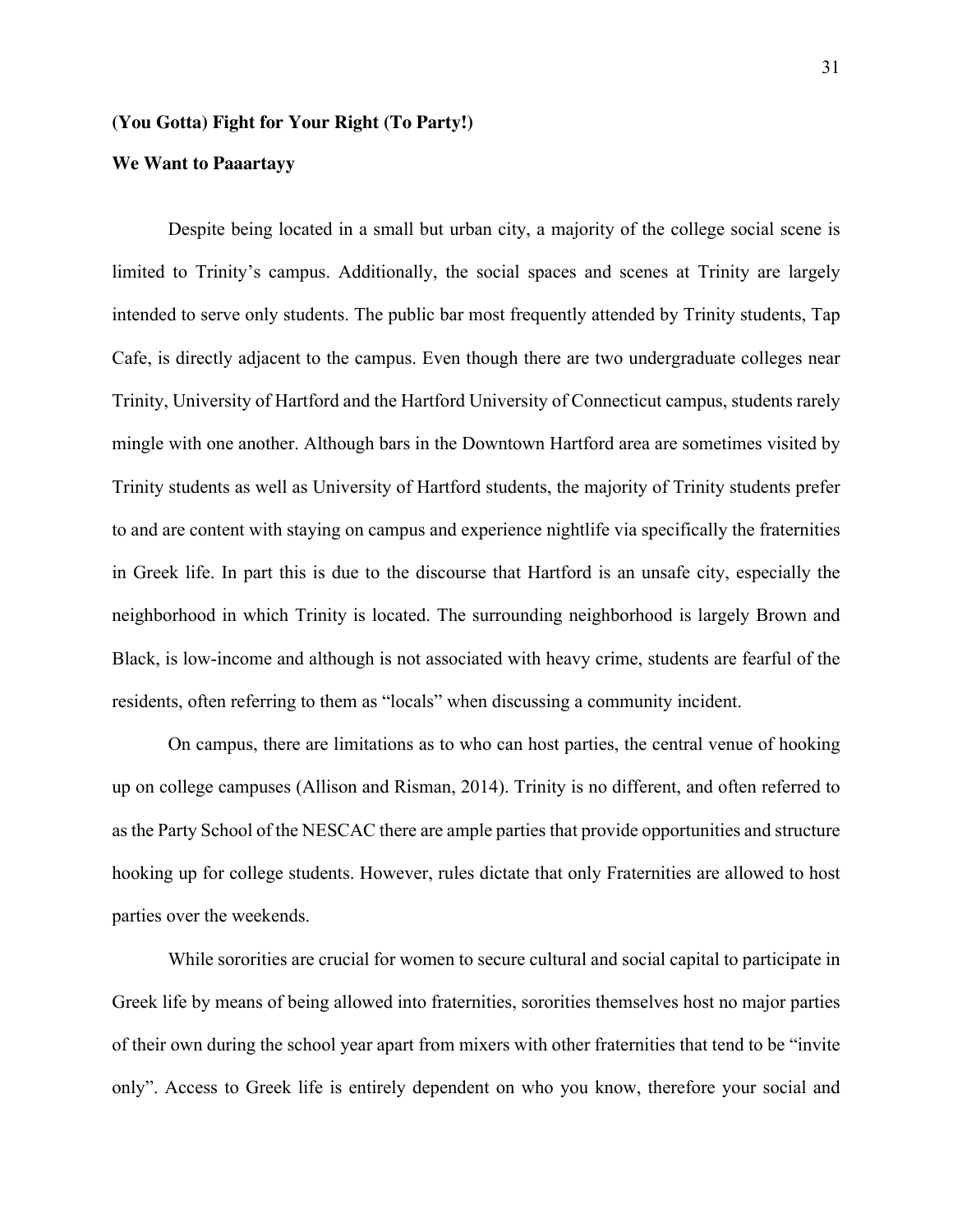cultural capital if you are not directly involved in it. For women, joining a sorority guarantees access to the fraternities. Athletes also often are guaranteed entry into fraternities. Additionally, fraternities like Kappa Sigma are often referred to as the "rowing frat" or Crowe, the "football frat". There is a large overlap in student athletes who are also members of Greek life. Beyond that, students have to rely on their social and cultural capital in order to be recognized as someone worthy of being permitted into the dingy basement of a fraternity house.

Fraternities serve as a hunting ground for college men then in the sense that the institution not only gives them the power to host the kinds of events that facilitate hookups but they additionally get to determine who is physically allowed to enter the space and partake in both partying and hooking up.

When the larger point of the party scene is to mingle with peers outside your dominant friend group (who you usually pregame with), it is hard to find spaces of your own to host parties in as dormitories are small. Men and women are then forced to align themselves with attending Greek life parties. Fraternities maintain a sense of exclusivity by denying entrance to people, whether it be for arbitrary reasons, whether they deem someone attractive or unattractive or racially or other hatefully motivated reasons. For women, the pressure to appear approachable, fun and sexy is at an all-time high. For men and women alike, their social circles and connections determine if they make it past the door, regardless of how good they might look. There is also a sense of entitlement towards women in fraternity parties; the implication of being allowed into the space is that the men are allowed to sexualize and objectify you, for the potential of sexual pleasure after the party is over as a hookup. The women who are permitted to enter fraternities are then marked as the recipients of sexual attentions, the ones who are considered attractive enough to have sexual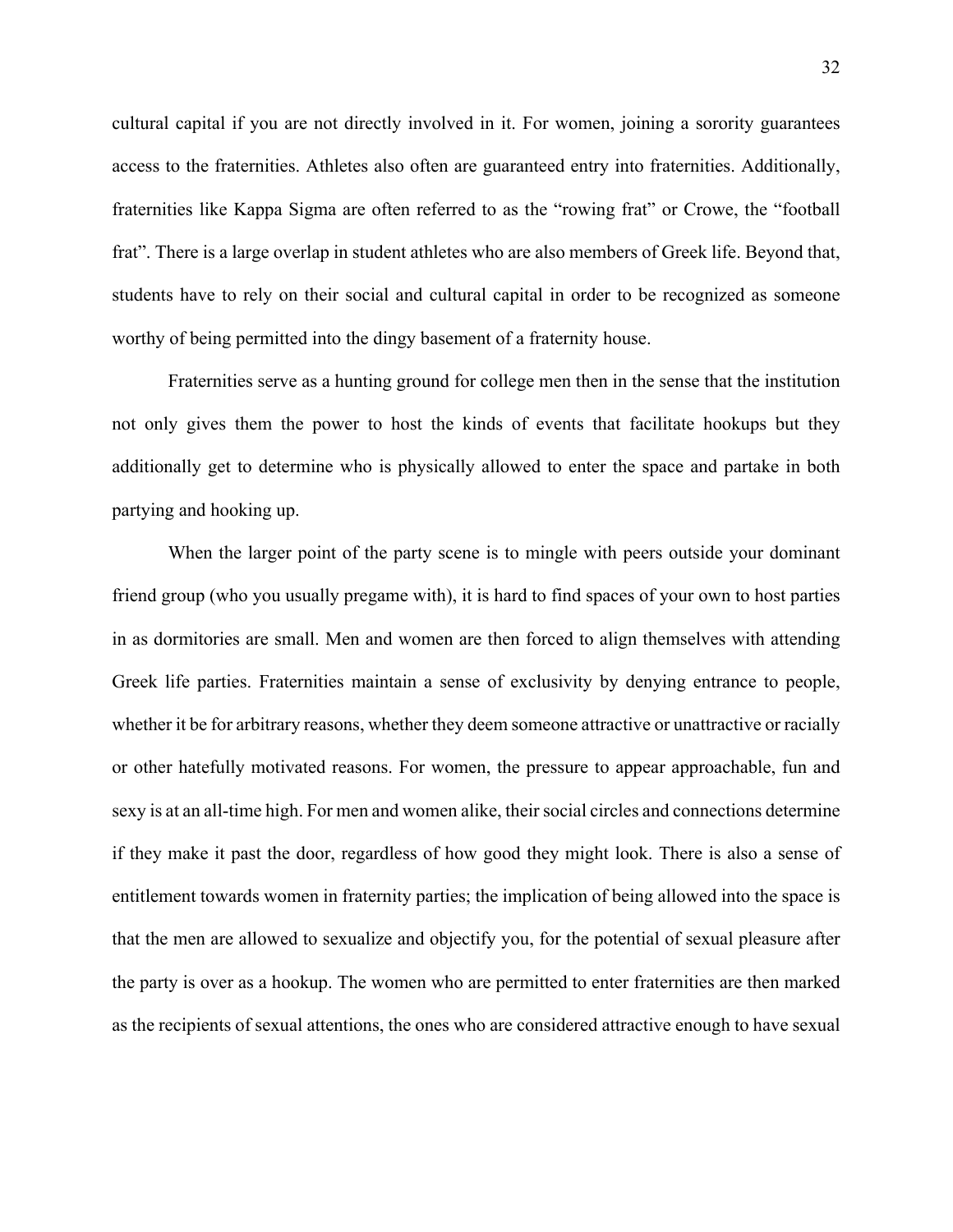relations with. While the intention in going out to party might not be to hook up for everyone, the possibility of a drunken spontaneous sexual encounters is definitely incentive to partake.

This was evident from the responses from most of the participants; party spaces were a place to socialize and it had the added bonus of potentially leaving with someone. Liquorice said,

"I don't really go to hook up with people. I just kind of like, go to the spaces just to like, be in that space and interact with people. And then like, if, yeah, you know, I meet someone, and then we end up doing whatever together like, at the end of the night or whatever, you know, so be it."

While this might be Liquorice's view on partying, Virgo understood through her experiences in partying with two different sets of friend how people decide which fraternity or kind of party to attend,

"Also, I think without trying, people are just subconsciously, or like with their friend groups, determining what spaces allow hookups to happen between which people." This is indicative that the sexual script at Trinity doesn't just emphasize spontaneity, but there is a an overlap in the sexual and social spheres of life. Peers in their social network and party spaces were simultaneously considered prospective hookups.

Virgo's point is indicative that the potential for having a hookup factors into determining where one parties, aligning the social experience of partying with hooking up. While she did not have a preference, the deeper point she was making was emphasized by Diana, especially when it came to Greek life and who really considered Greek Life parties as a space to hookup. Both Diana and Virgo were referring to the racial exclusivity of fraternities at Trinity that they gauged from noticing who was allowed to enter the fraternity along the lines of race.

"I would say like, first they will let you in? So like so first off there's just like,that issue of like, who's getting in? Who doesn't get in?"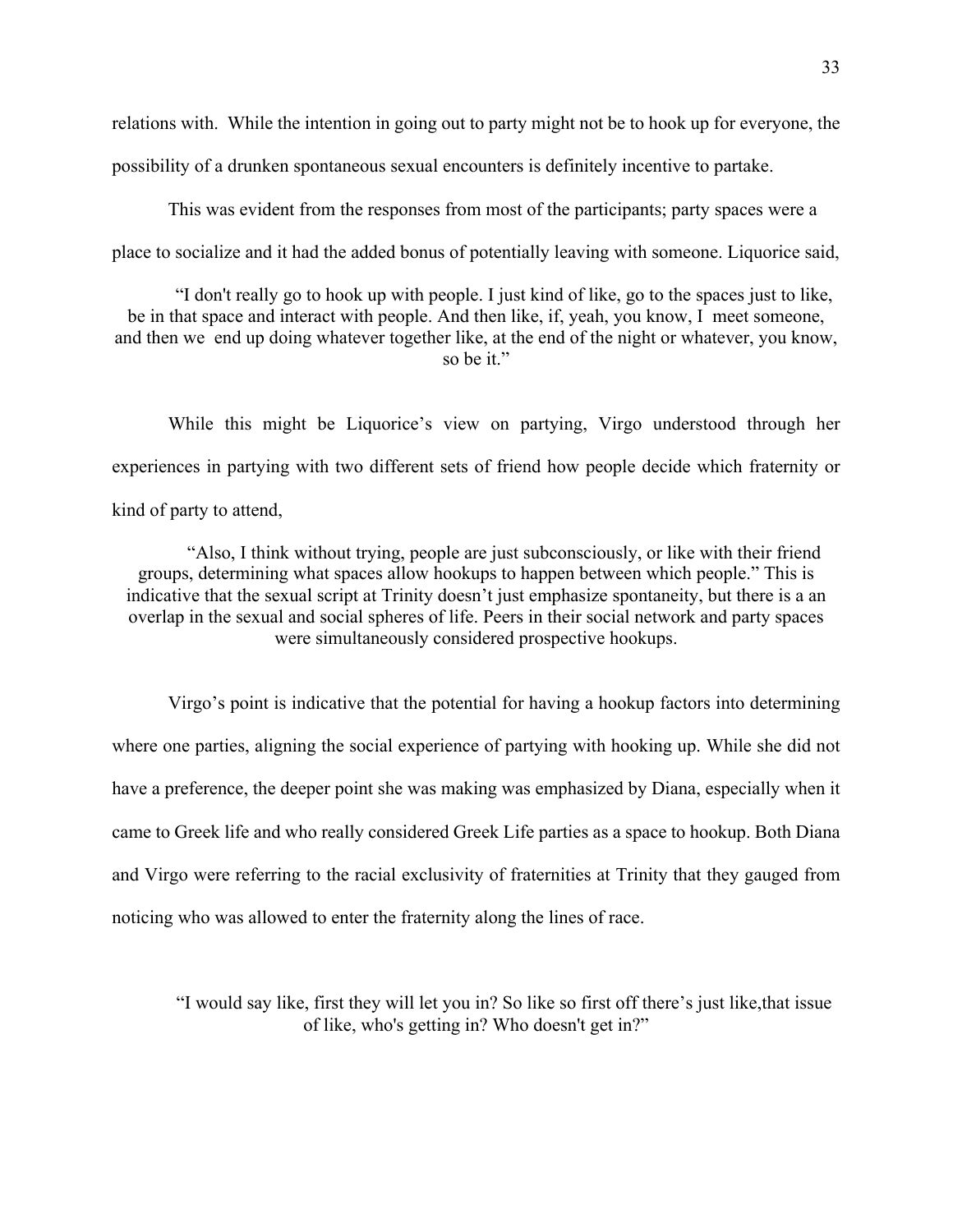Without getting in, neither are you allowed to party for social life's sake, it is also an indicator that you are not considered desirable by the people in attendance, which is a majority White crowd. Every participant said that as freshmen, they had assumed that the social space of a fraternity party was a way to find someone to hook up with. It is indicative of the party space as the social venue for hookups to occur within the cultural script for hooking up, often presented explicitly in TV, films and social media.

However, the free for all orgy that students expect from TV is distorted when they attend PWI's like Trinity that foster a student body that hold power over the marginalized students in various areas, including social life. In this case, parties are designated within the college structure to hold potential for sexual encounters and by designating power to wealthy, white men who determine the "who" of the sexual script to their benefit.

While some continue to participate in Greek Life as juniors and seniors, others realized over time for various reasons that the exclusivity of the space prohibited them from engaging in party hookup culture like their white peers. For example, in Diana's case, she pointed out that getting into fraternities was an issue for people, especially people of color. She even said that sometimes when she was permitted to enter, her immediate reasoning was that it was because they thought she was "one of the more beautiful black women". Others also made it clear that attractiveness was a cover charge to enter fraternities, but that standards were higher for women of color. In some cases, depending on who the participant was with, gave them access to the space. Kate's friend group with whom she attended fraternities consisted of White women. She said, "When we're going to the frats with like, my, um, my girlfriends that are like white. Like, it's just simple things. Like when you're standing in lines for the frats. They go up in front, because it's just like, I don't know, I'm like, it's just so it's like, not on the forefront of my mind. It's so subconscious,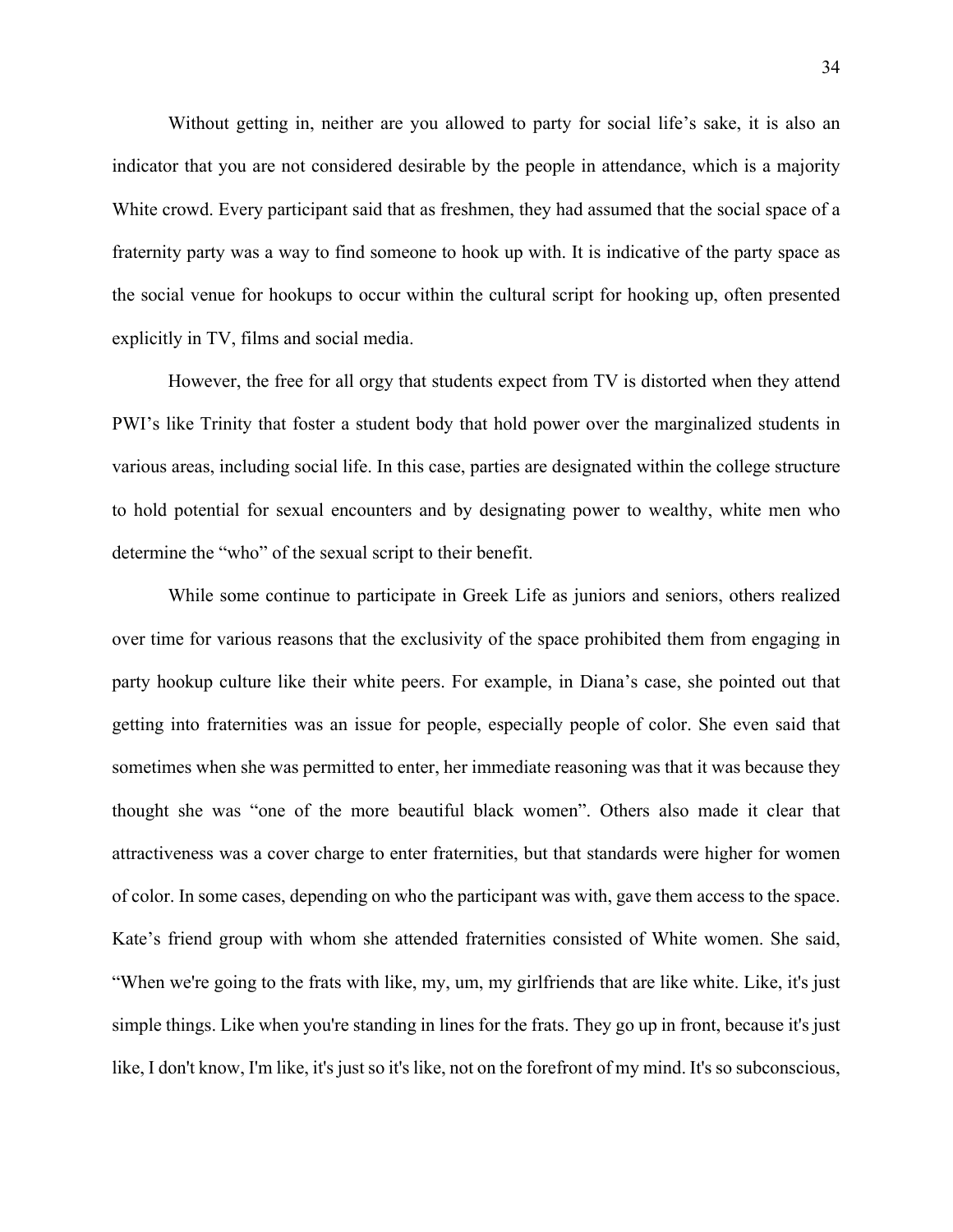like, these are just things that I naturally do." Although she had a hard time putting it in words, Kate was referring to negotiating entry into fraternities by means of her White friends who were granted entry more easily. Her proximity to them therefore granted her entry. However, she recounted an experience in which it is indicative that even though in some cases you are permitted to enter, you are not treated like the White women are.

"I remember, like, we were waiting in line to get beer at one of the frat houses and my friend tapped this guy on the shoulder. And he was like, really nice about it. And then like, 15 minutes went by, and I did the same thing. And he was like 'Don't touch me!'"

Some participants expressed that since their freshman year, they were hyper-aware of the racial exclusivity of fraternities, which deterred them from entering certain fraternities that were known to be dismissive of people of color at the doors. Rani said,

"Like, there's obviously like, frat houses that we know that are only meant for white people. And like, obviously, let in POC just for, I don't know, whatever. But I would never, like go there. Like for me, it was more like I'm gonna go where I feel comfortable and like, obviously, like go on, like a group of friends."

The fraternities clearly have distinct reputations regarding the people who attend and the people who delineate who can attend, and even though in instances they might accommodate a few people of color, there was a sense of underlying comfortability in having to stand out in a space that had that reputation; a feeling of alienation. The prospect of being one of the few people of color was an underlying issue for multiple participants. Virgo said, "Especially depending on who I'm with, like, if I'm at specific, like white dominated like frats and women with like, two or three other like, women of color, like we stand out in the room, like, it's obvious that like, you don't fit in." Virgo was also clear that women of color get a far different treatment in fraternities. "For myself, personally, like I know, if I'm gonna end up at Psi U with my team that night, I'm not gonna get hit on like, I have a conversation with somebody, but it's always oh, like, who's your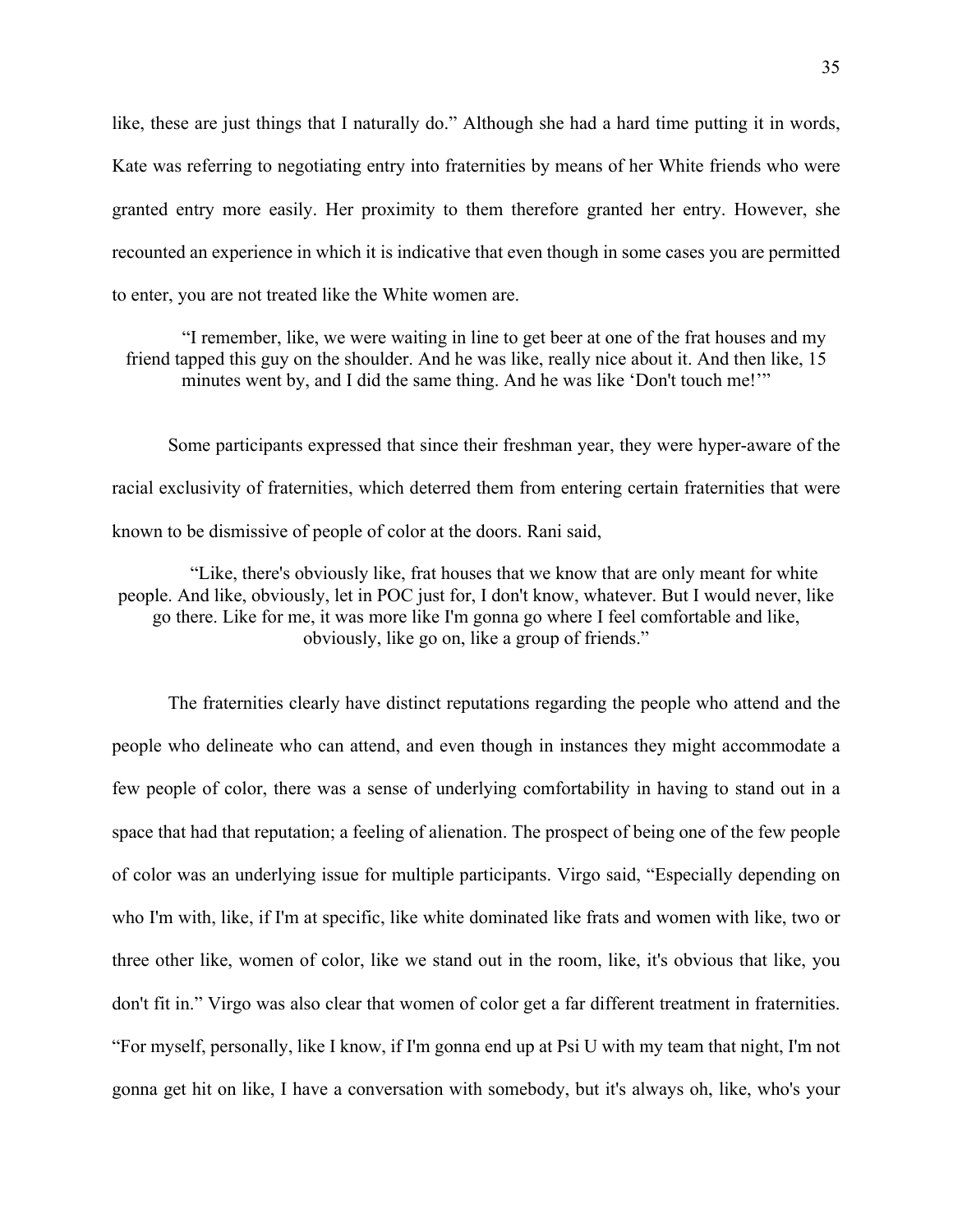friend?" In this instance even though they were not dismissive of her, it was in their favor to approach her and casually interact only in order to ask about someone else they considered a potential hook up, clearly marking her as someone who can participate in the social scene but, but by nature of the sexual script and Trinity's culture, is not included in the potential hook up pool.

Another reason participants often cited in their deterrence of going to fraternity parties to find someone to hook up with had to do with the lack of Black men attending fraternities. In the last 2 years, 3 new additions to Greek life were made that were multicultural: Lambda Tau Omega Sorority, Latino America Unida (Lambda Alpha Upsilon Fraternity), and Lambda Pi Upsilon, Latinas Poderosas Unidas Sorority. However, none of these organizations have a physical space on campus on Vernon Street, which is where fraternities host their parties. Fraternities and sororities are largely white, which can be attributed to either a lack of applicants or less frequent acceptance of people of color. As a result, the potential pool of men of color who attend fraternity parties are limited to members of the fraternity. In the off chance they are not in fraternities, they are likely athletes. The fraternity Alpha Chi Rho, colloquially referred to as Crowe, is likely the most diverse in terms of members and attendance because they are closely linked to the football team, which is also arguably the most diverse athletic team on campus. Groups of men getting entry into fraternities is a known no-go, since it is believed that the "ratio" of men to women in parties should weigh in favor of women rather than men. Without the cultural or social capital of knowing the right people or being on a team, all men face the issue of getting entry into a fraternity. However, going back to the 2 distinctive social spheres that exist on campus, men of color who are also uninvolved in Greek life or athletics are faced with the additional issue of being excluded based on their race.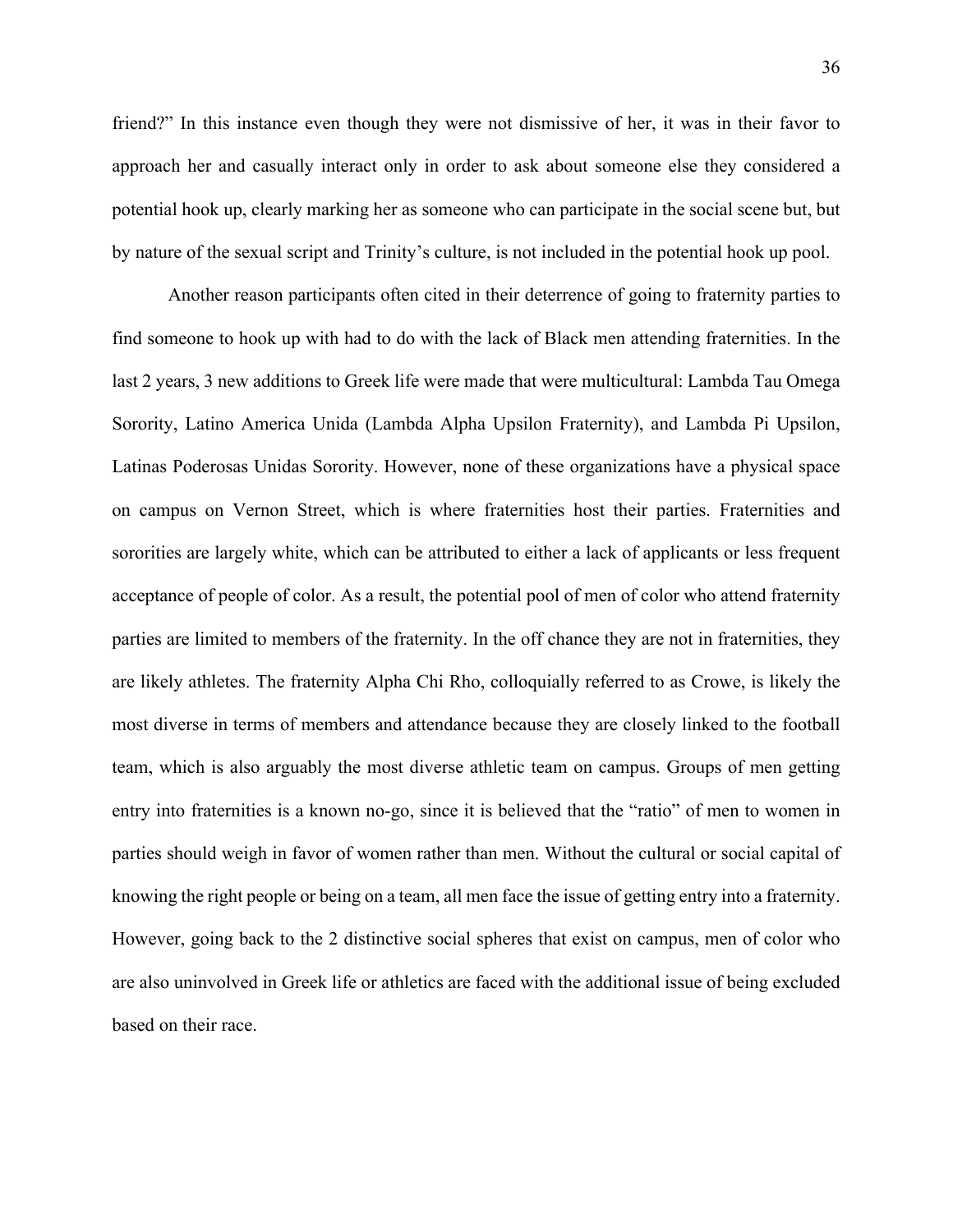With regards to the men of color who are part of the fraternities, participants said that although they would be their first pick, these men tend to prefer white women. Juliet, who is from New York City tuned into the difference between the Black men she meets on campus in social settings and the ones she meets in social settings in New York and their preferences

"And even on this campus, there's a difference with like the black men that I talked to here versus the black men that I talked to in New York, because I just feel like there's just a different dynamic, like, especially the black men here, they just tend to like, go towards white women more than they do black women."

Sandy also referred to this phenomenon, making it clear that even though she considered them attractive, or dateable, and even though they might be good people, they "have a pedestal for white women." Here is where we again see how the culture of Trinity and therefore the sexual script that denotes white women as most desirable effectively eliminates women of color from being considered potential partners, therefore excluding them from participating in hookup culture.

Emma was one participant who said they continue to participate hooking up within Greek life because of their membership in it. Emma was aware that her involvement and comfortability navigating predominantly white spaces at Trinity was because she attended a predominantly white private high school. As a freshman, she found it easy to get into fraternities initially and was able to socialize with people having had the cultural and social capital to navigate it. Once she rushed, she was exposed to more people within Greek life through mixers, and other events that were exclusive to members rather than the larger Trinity student body.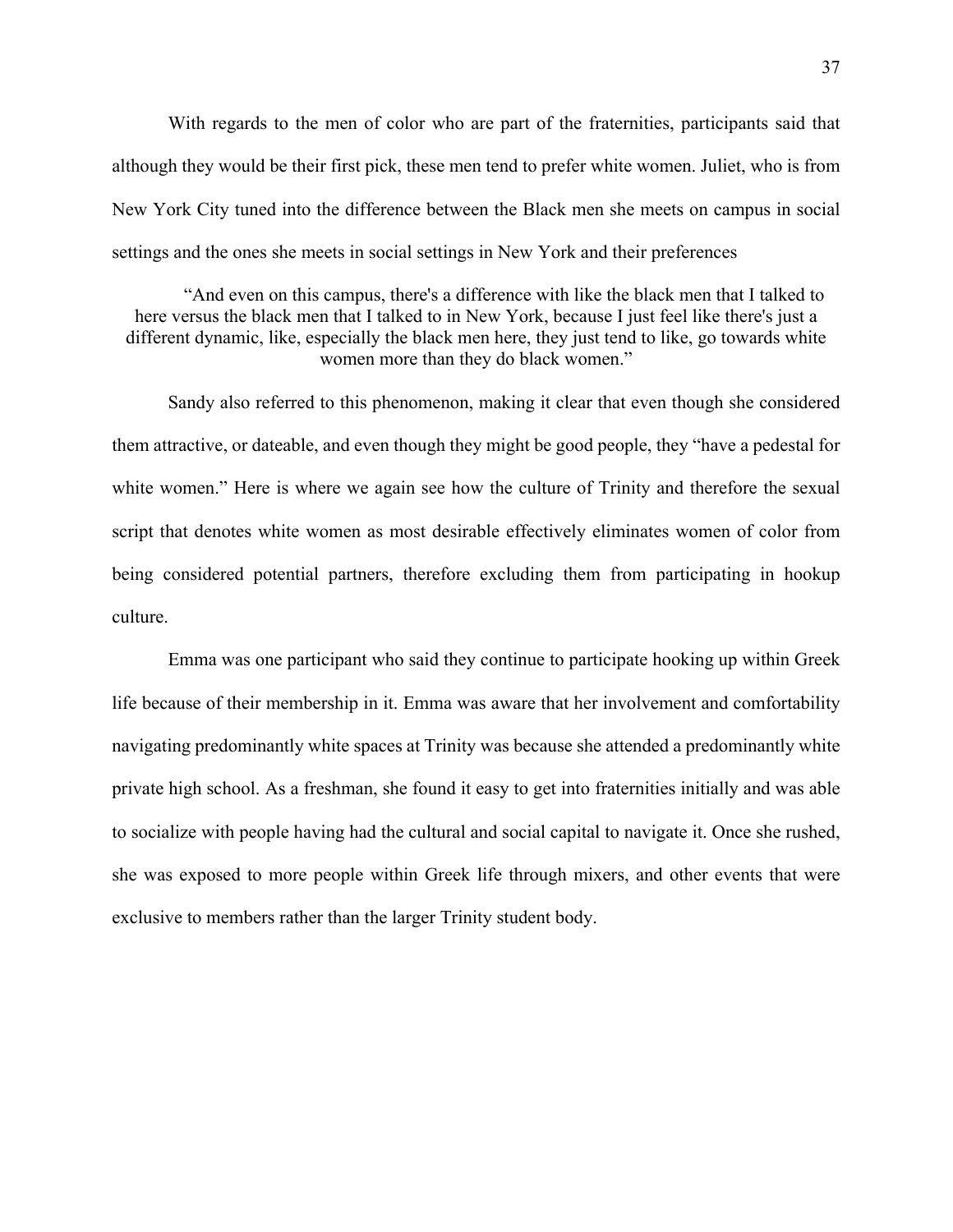#### **We're Still Going to Party, Just Not With Them**

Greek life parties can only be marked as the norm if there are parties' spaces marked as "alternative". When I began to ask participants about parties and the potential for hookups, their discussion of "alternative" parties reveal that there are parties that are inherently considered the norm and those were fraternity parties.

Some of these "alternative" party spaces are Umoja, The Mill, and interestingly enough, Cleo. Cleo (Cleo Society of AX) is considered a Greek life organization, one of the two co-ed Greek Organizations on Trinity's campus. While they have that in common, they are very different spaces in almost every regard. Although Greek, Cleo is widely acknowledged as an "alternative" space on campus because in many ways they are subversive of Greek stereotypes.

A big factor in this is because out of all the fraternities, it is a more inclusive space. Members of the organization are diverse, representing people from different races, nationalities, sexualities, etc. It is arguably the queer-friendly party space on campus. They often allow different cultural organization to host party events in their space, allowing students to participate in nightlight on campus along the Greek Row with their peers.

Umoja, a cultural house on Vernon Street, albeit further down the street than the majority party crowd care to venture to, often hosts parties in their basement. Without saying that Umoja or Cleo cater their parties towards people of color and the broader marginalized community, participants referenced them as different from parties that the majority tended to go to, and ones that they never doubted their access to. Before the pandemic, parties were often hosted in the Washington Room, which were open to the larger Hartford community. Given that the neighborhood around campus is predominantly Black and Brown, often the attendees were college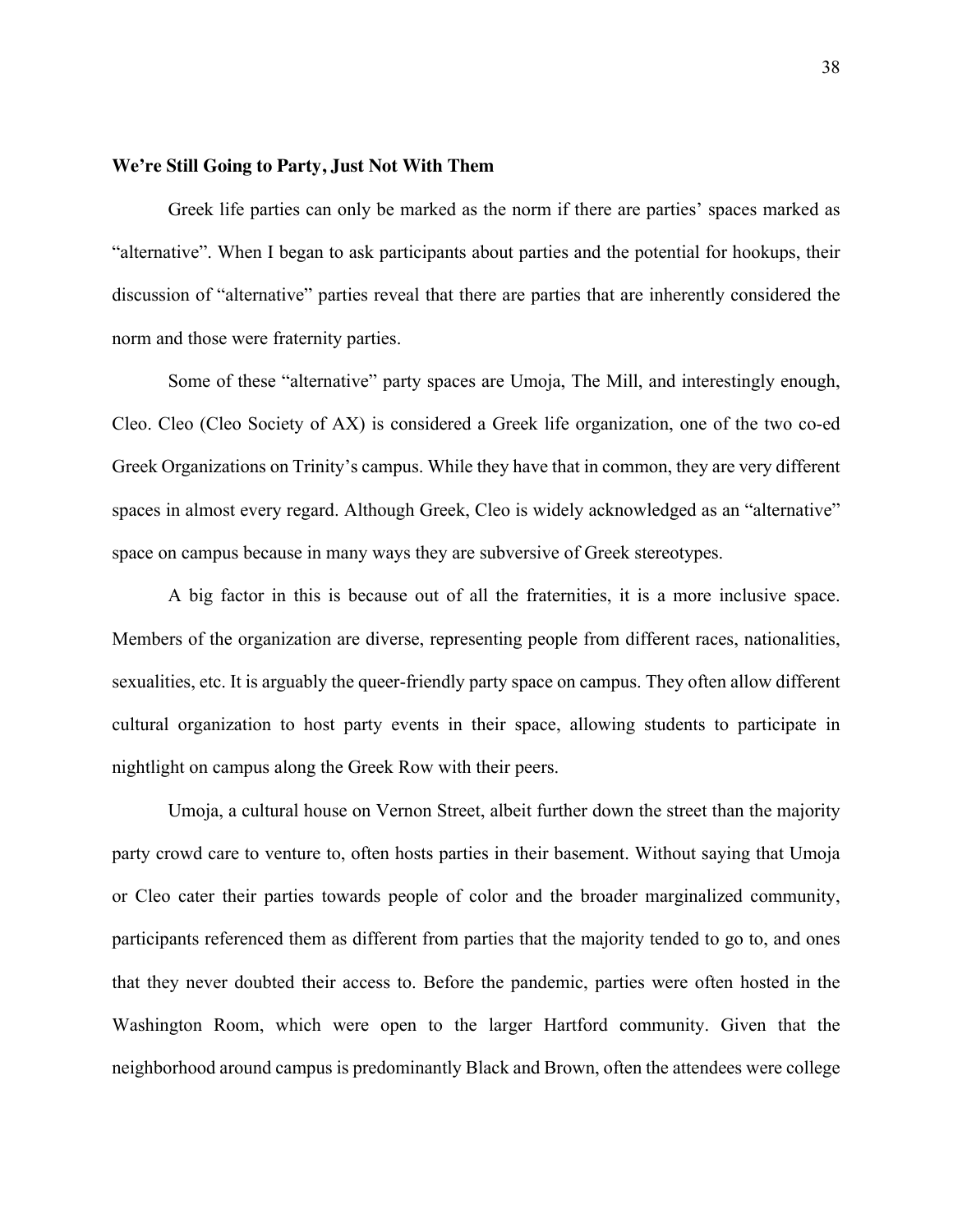aged Hartford residents and predominantly were of color. The parties being thrown were often a celebration of hip hop, rap and musical Black culture, often featuring DJs from the community and showcasing talent. Music plays a big role in determining who parties where as participants voiced preference to parties that played "Black" music, referring to hip-hop and dance music in comparison to the pop and house music genre that played at fraternities. With going to parties to dance, women voiced being far more comfortable twerking without being sexualized since in fraternity spaces it was viewed as sexual rather than a dance form. Participants had other reasons to not attend fraternity parties, which impacted how they chose who to hook up with.

Juliet said, "I don't really go to frats because I'm afraid of frats. Just like a lot of the stories that I've heard with frats and I don't really want to involve myself in that." Juliet later specified that the fear was in part due to stories of sexual assault that took place at these parties as well as the fear of being singled out for her race. Juliet instead preferred to and often looked for potential partners in these alternative party spaces. Other participants did mention the issues with Title IX and sexual assault on campus, however with the lack of party spaces, students felt that they didn't have a choice to entirely avoid parties, rather stayed away from specific ones that had a reputation for frequently having members who had assaulted women.

Juliet instead enjoyed parties hosted in Crescent townhouses. With parties being confined to smaller residential spaces, those attending Crescent parties often have to be invited by a resident of the house; as a result, attendees of Crescent parties are more or less acquainted with one another by nature of their mutual connection to the friend group of residents that invited them. Again, racialized friend groups means that often the people attending the party are also from the community of people of color. Crescent parties often begin more laidback as people start to come in, making it a good setting to engage in conversation whilst having a good time. Unlike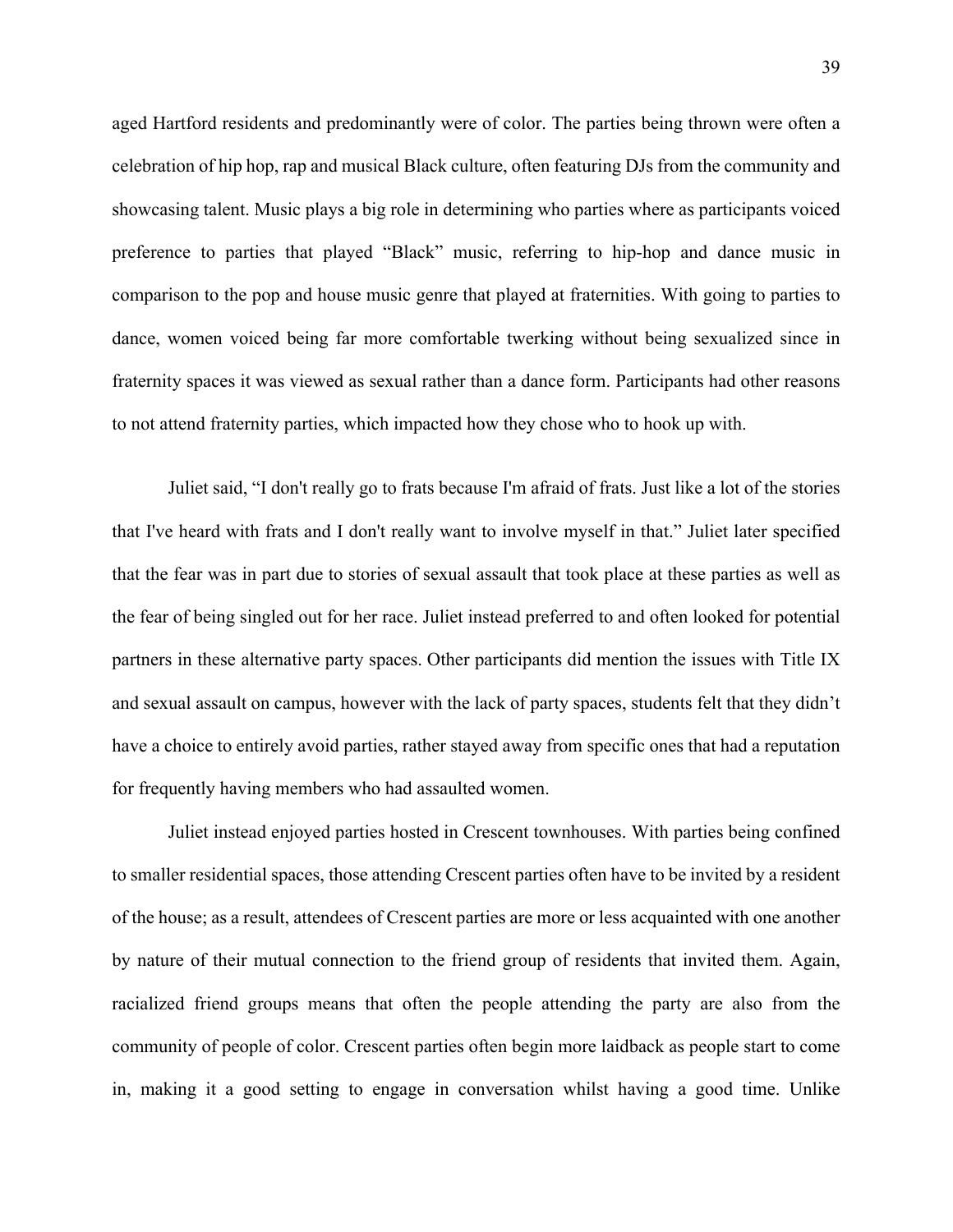fraternities, there is often seating space which allows people to choose between participating in the dancing and group fun or conversing and meeting new people.

Juliet enjoyed Crescent parties in part because she felt more comfortable in the space with regards to her comfortability with power dynamics of race at fraternities as well as the opportunity to meet more men of color. However, Juliet recalls a time that she was invited to a party hosted by the men's basketball team that lived together. She had attended the party with her friends who were a mix of women of color and white women.

"Some of them are light skinned, some of them are dark skinned. And I'm noticing, like, I'm trying to talk to them. They're not really interested in talking to me, but they're talking to my friends who are lighter skinned or who are lighter than me. And I'm just sitting back and I'm observing. And I'm just like, wow."

I asked Juliet if this happened often and after she agreed that it did, I asked if her intention at parties was to inevitably find someone to hook-up with. She said that it wasn't and that initially she was on dating apps to find hookups but found that especially at Umoja or Washington parties she would inevitably hookup with someone given that she had multiple Black men to consider. Other students also discussed their preference for Crescent parties. Rani knew coming into college that she wanted to only hookup with people at parties, wanting to "exhaust" her options on campus. This indicates that parties are considered the most appropriate venue to find a hookup. However, Juliet's story indicates that even though some party spaces offer the potential to facilitate a hookup for students who feel alienated from the fraternities, the pervasiveness of Whiteness as attractive can extend beyond the basement walls of a fraternity.

Participants who referenced alternative parties at Cleo and Umoja also indicated that their first intentions with partying was having a good time with friends rather than being incentivized by the possibilities of hookups. Participants brought up similar issues with hooking up with people attending those parties as they were still all from the same community of color and had to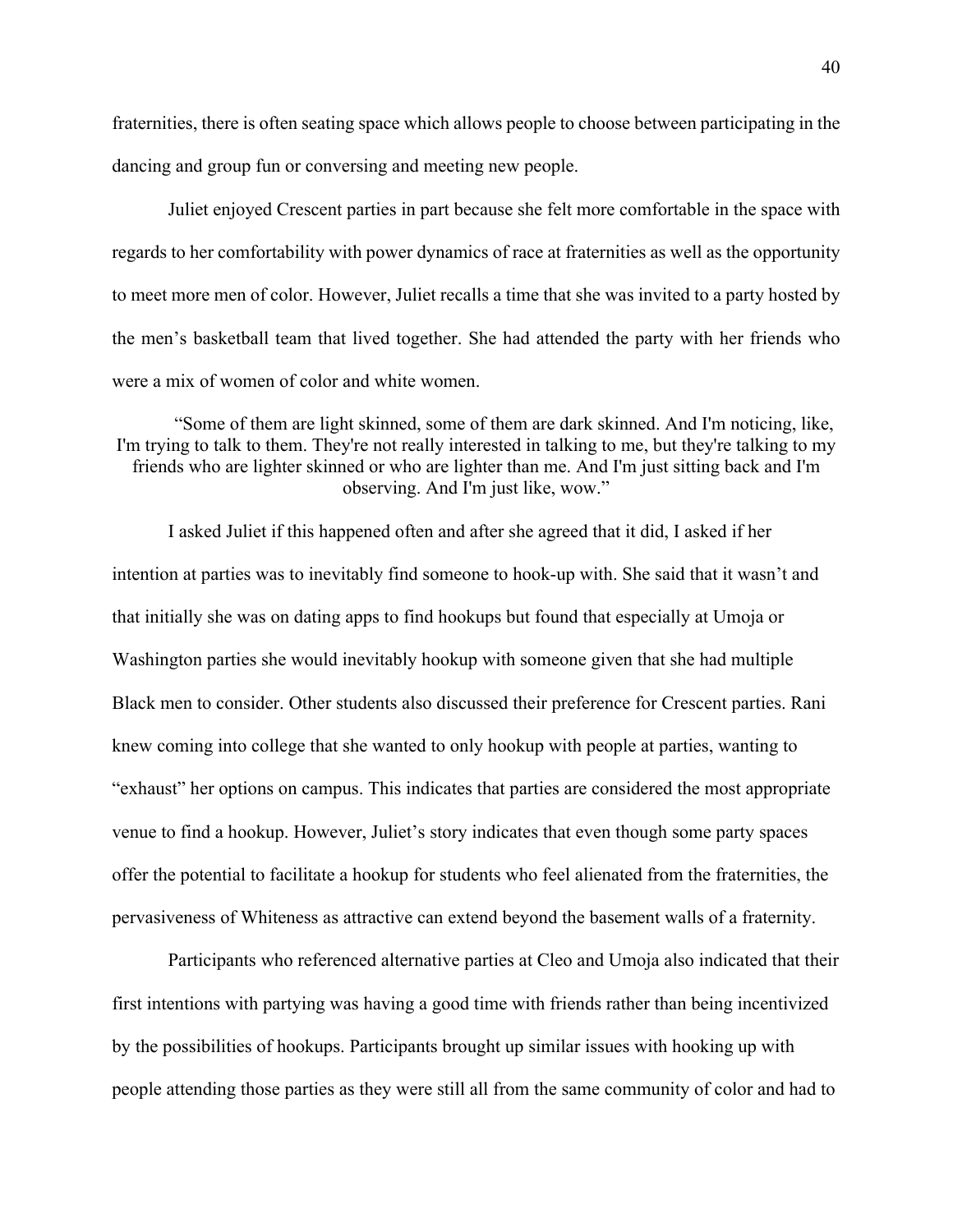weigh in the moment whether it would be a good or bad idea for them to hook-up with someone that potentially knew one of their friends or peers. However, they appreciated that they had a space in which they could follow the dominant script of finding someone at a party, especially Washington parties, since they could mingle with people from outside the student body.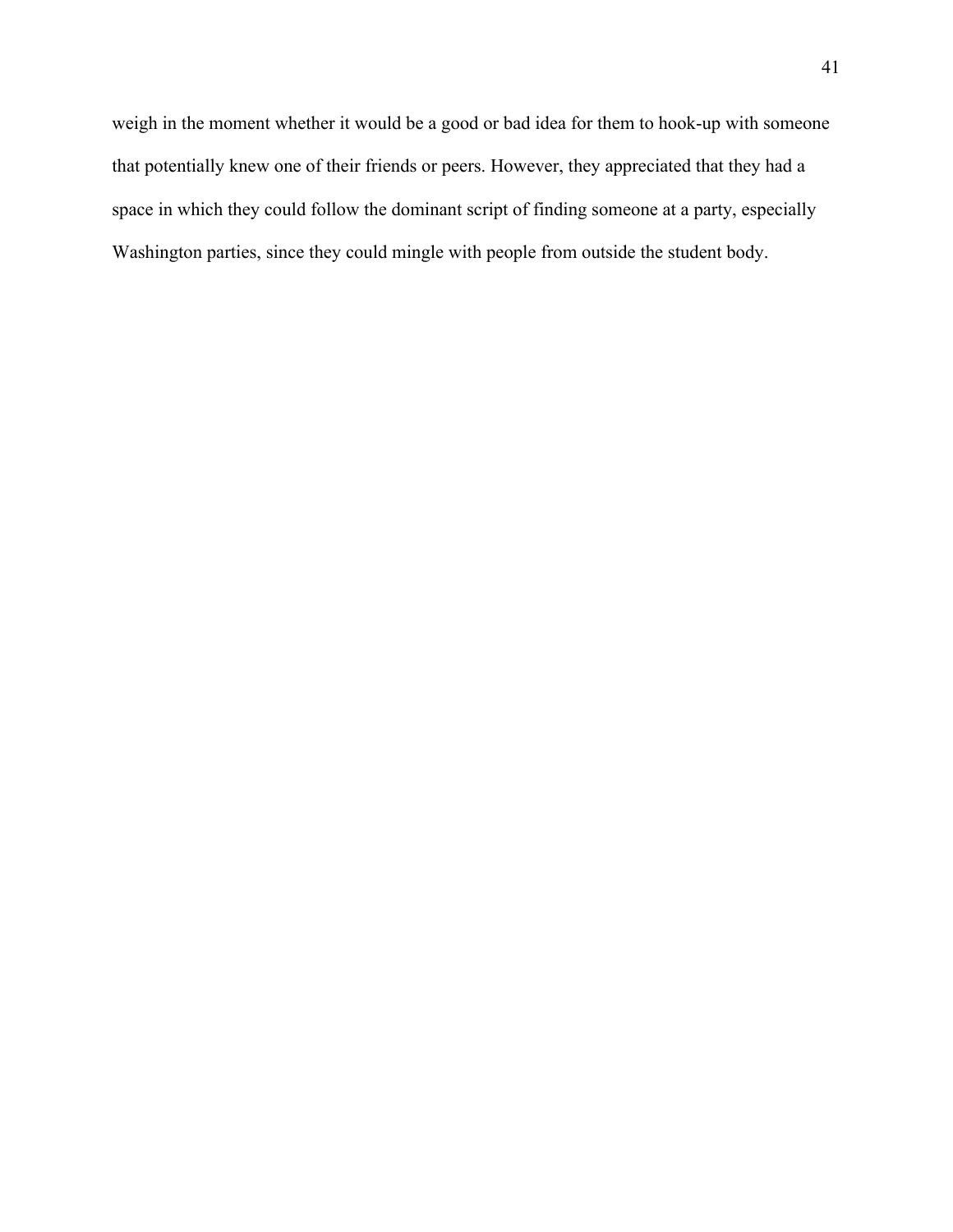#### **Love me Tinder**

I knew before going into my interviews that I should ask participants about hooking up through dating apps. Although dating sites have been around since the dawn of the internet, Tinder and Grindr revolutionized the dating game by utilizing real-time geolocation technologies. In the app format, Tinder can be used in both public and private places alike, and its geolocation technology permits users to view potential partners within proximity to their physical location. There are alternatives to Tinder, since it has been marked as a hookup app by both my Internet discourse and the predominantly young users. According to the Tinder website, 50%+ of its users are aged 18-25, which are typically college student ages. Since not all students necessarily adhere to hookup culture, alternatives like Hinge or Bumble advertise as more authentic and intended for people who are looking to date or for long-term relationships. Tinder's main selling point, and their claim to fame, is the "swiping" format of the app. This format is designed to visually stimulate; the main screen only shows users the first picture uploaded to the profile, and the person's age, sometimes their place of work or school if they even choose to have that feature on. You can tap through to view the multiple pictures a participant uploaded. Even though there are options to add a brief description about yourself, it requires the added step of tapping on the "extend profile" option to view the entirety of what a person has to say about themselves, their interests or what they are looking for. Rather than using an algorithm that cues in on compatibility, Tinder's format allows users to swipe based solely on looks, essentially diminishing others and being diminished themselves, to their physical attractiveness. It requires users on both ends to "swipe right" in order to match only then allowing them to engage in messaging. Unless you pay for a premium version of the app, you cannot see who swiped right on you. Bumble and Hinge are different in their layout since you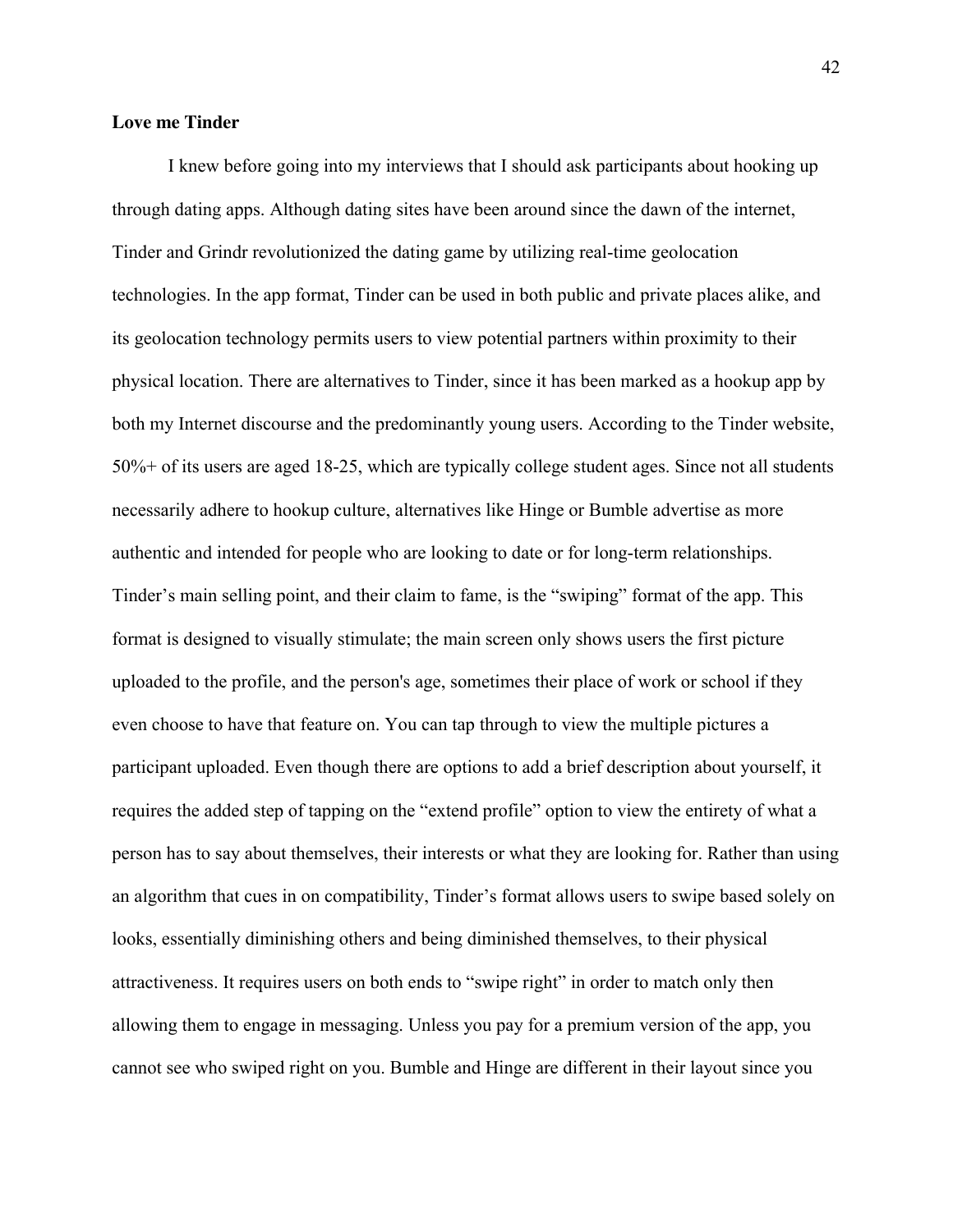have to scroll through a profile to see all the pictures, which are interspersed by answers to prompts that allow a user to share their interest. That being said, Bumble's mainscreen still opens to the first picture you upload, and users can "Like" or "Unlike '' someone without scrolling through their whole profile if they think someone is unattractive. They also do not notify or offer an option to see who has "Liked" them. Bumble also requires users to "Match" before they can message one another; on Bumble however, women are required to start the conversation. Incidentally, the founder of Bumble was a co-founder of Tinder who left the company after suing them for sexual harassment. She designed Bumble to be a more empowering dating app for women, arguing that women should be empowered to pursue men rather than waiting around to be pursued. Hinge markets itself as an app designed to be deleted (inviting users who are looking for long-term relationships). Although they also have Like and Unlike options, and the main screen similarly opens first to a picture, Hinge has a different system setting regarding getting matches. Not only can you "Like" a user, you can respond via text to a prompt or picture on their profile. Likes and responses to a user's profile moves the profile card of the user on the other end to a Likes tab rather than keeping them on the Discover tab. The messaging feature allows users to show interest less superficially than a "Like", and the separation of tabs allow the user on the other end to view someone's profile after knowing they indicated interest in them.

Tinder is arguably the most popular app on college campuses, having been around for longer than the others, as well as preference for the features like the swiping format of the app, the minimal information requirement that goes into building a profile and the convenience of the geolocation technology. Additionally, Tinder makes dating and meeting new people more accessible by creating a digital space in which people can meet, thereby easing the pressures of social anxiety that being in public may induce.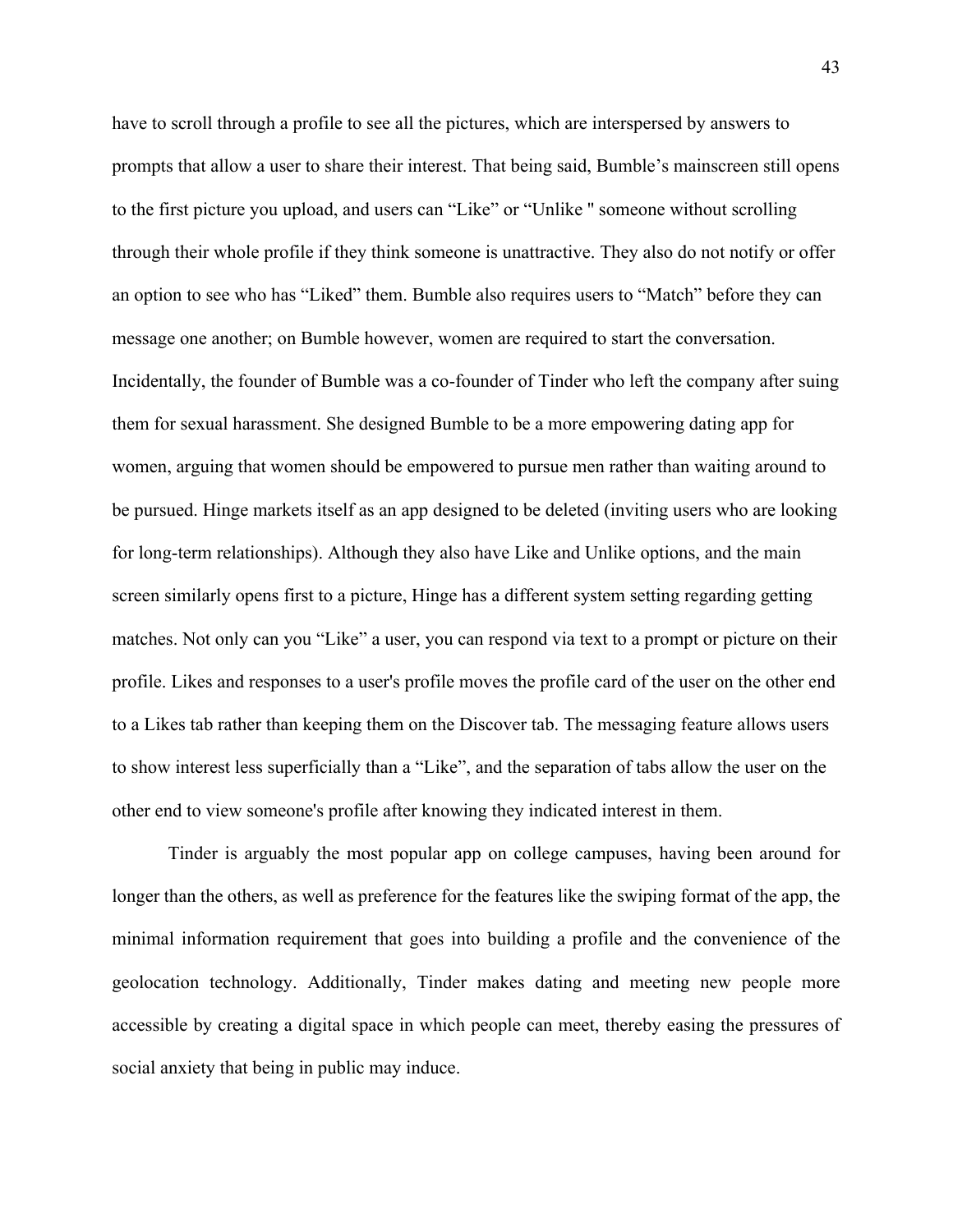Tinder added a feature called "Tinder U" in 2018, and according to their website was intended to "... make it easier to connect with other students around you - putting their profiles first as you swipe." The feature also requires that the user must be geolocated on a college campus. While this is fraught with implications of elitism, it is indicative that college students use Tinder to view profiles or meet with other college students.

While there is constantly a debate over whether Tinder is strictly a dating or hookup app, for the purposes of this research paper, it would be more useful to understand how Trinity students conceive of and use the app. It is evident on Trinity's campus that the app is intended to be used to meet potential hookups, rather than a way to date and find long-term relationships. That said, infrequently people do end up meeting someone that they might continue to see repetitively and go on to make things more serious. All 10 of my participants indicated that they viewed Tinder as a hookup app. When I asked why they came to that conclusion, they said that they were aware that the men who go to Trinity and who use dating apps like Tinder are not looking for anything serious. Their conceptualization of the app's intent was therefore derived from how the campus on culture determined where Tinder fit within the sexual script; one designed for casual hookups over relationships. There were further nuances in patterns and reasonings for why and who they used dating apps to find. Tinder plays an interesting hybrid role in the sexual script. Parties have long been written into college sexual scripts whereas Tinder has only been around for the last 10 years and is written into the sexual script as a tool that students use to negotiate their participation in hookup culture.

It was clear that Tinder was used as a tool to negotiate participation in hookup culture in the ways that participants talked about how they usage of Tinder changed over their years.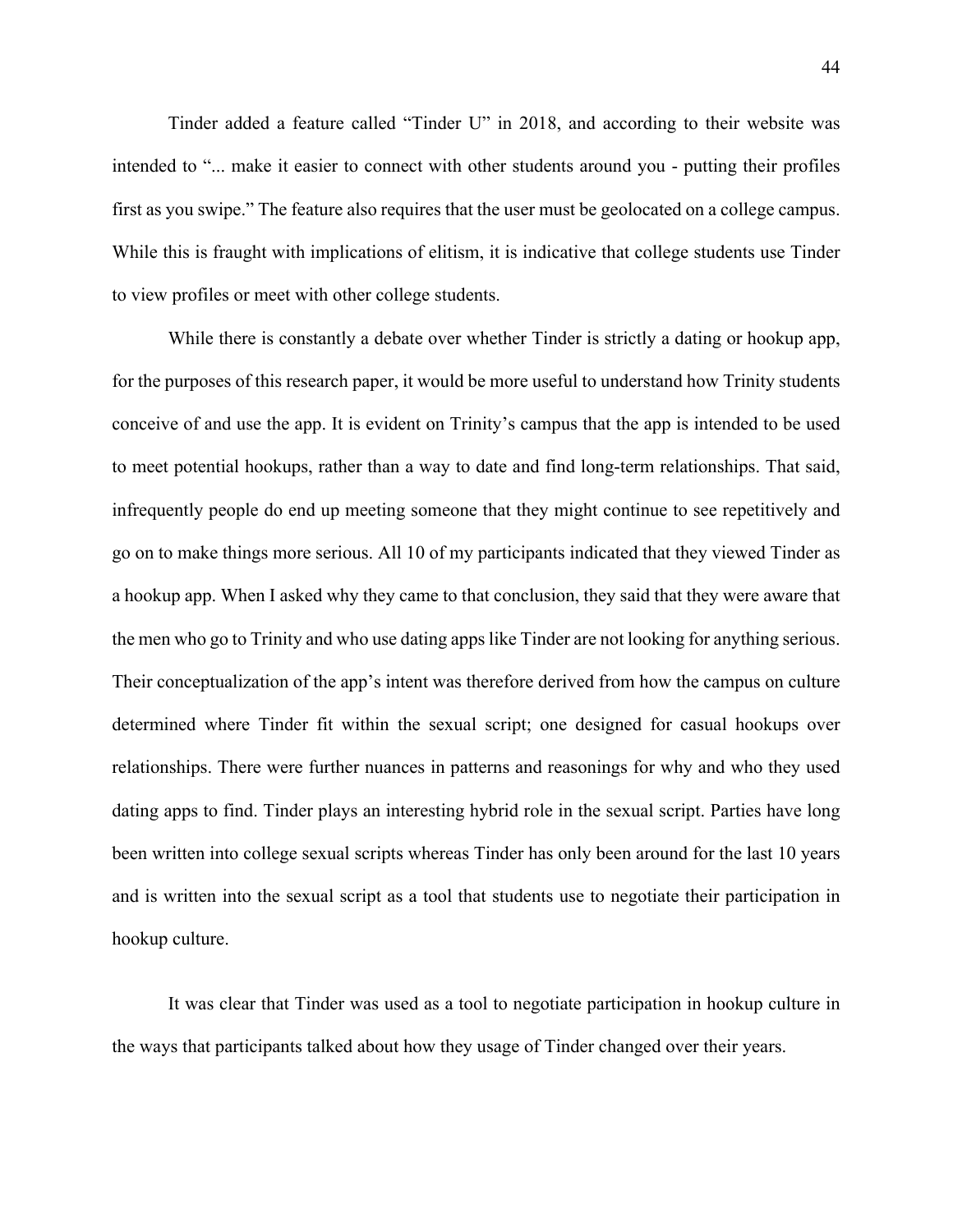Rani, who had used dating apps in high school, was one participant whose choices clearly indicate that the sexual scripts direct students to use the party space to find potential partners.

"So freshman year I came in, and I was strictly just like parties because everyone's new as a freshman, so like, I had experienced on dating apps when I was in high school stuff, but I came to college like, oh, no, everyone here, like, let me exhaust all my options here. So it's a freshman, like most of sophomore year, I really wasn't on dating apps. It was pretty much just like parties and stuff, like, friend of a friend. Like, you know, you go to parties, you can meet people, I would say that was where I met everyone that I hooked up with then. After that, after I got a sense of what type of guys I'm comfortable with and I want to see maybe a little bit more seriously I was like, there's no one on this campus that meets what I want to do. So then I went to dating apps."

Rani's thought process reveals multiple layers of the sexual script. As a freshman, she was looking to participate in hookup culture at Trinity, implying that her potential pool comprised of Trinity students, which highlights the guideline that hooking up at college is something that takes place between students and peer networks. Her conscious choice to attend parties as means of finding to hookup with someone similarly highlights parties as the designated space for potential hookups. Additionally, by saying she stayed away from dating apps to find "exhaust all her options", she reveals: 1) That the sexual script marks party spaces as the first and most appropriate space to find a potential partner or engage in a hookup and 2) That using a dating app was inherently linked to expanding someone's potential pool to outside of Trinity's student body.

Conversely, Sandy as a freshman used dating apps specifically Tinder and Bumble, but did not use the app itself to find a potential partner. Instead she says,

"I think [I used Tinder] solely on my freshman year, sophomore years. But more like, who could I find on campus who was like - I was gonna be mad, nosy - I was curious, like, who's on the market? Like, you know, who's single."

Like Rani, Sandy was also interested in finding potential partners on campus. Unlike Rani who considered dating apps as a way for her to find people from outside of Trinity's campus, Sandy used the app to just find out who was single or available; their presence on Tinder implying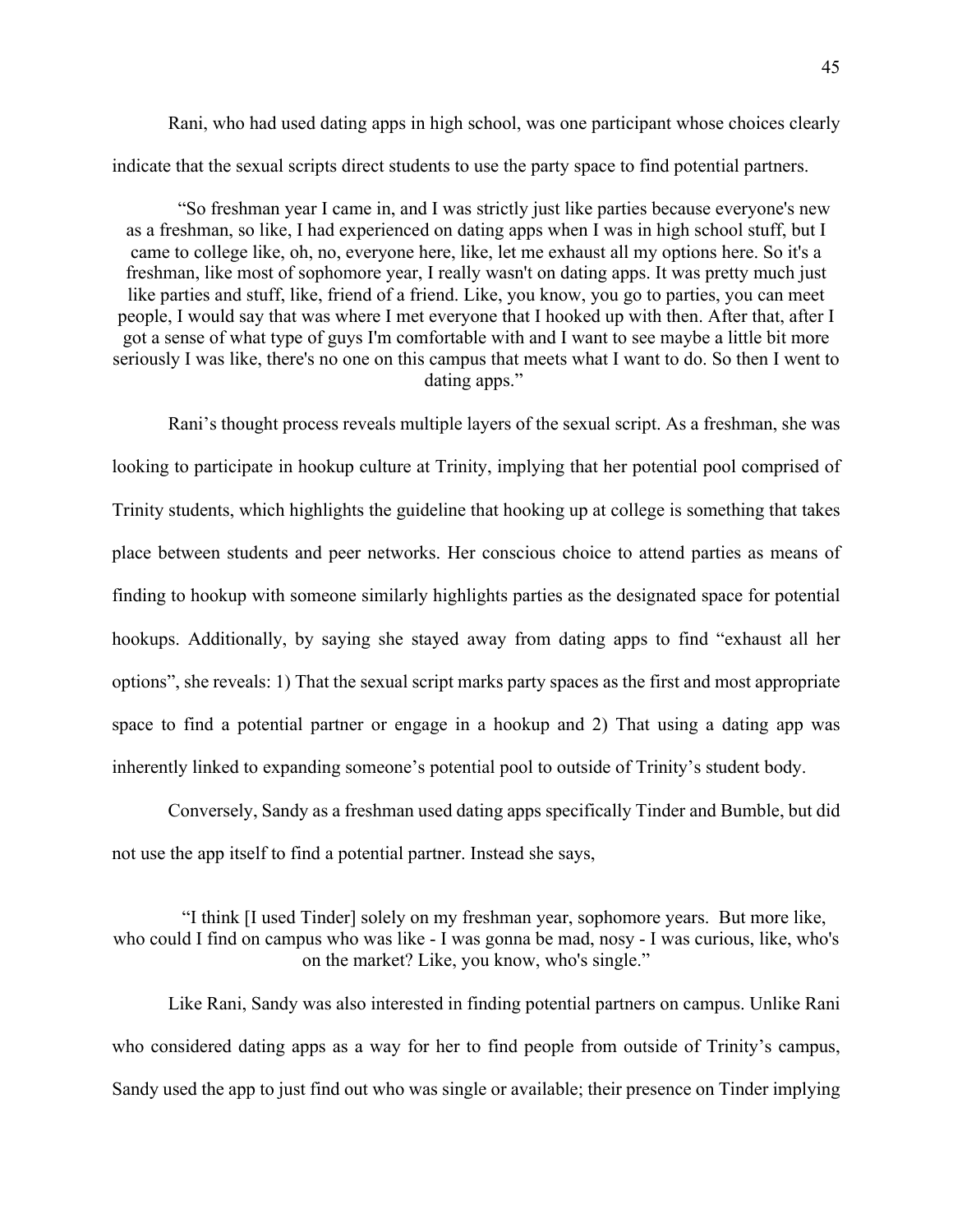that they were looking for a casual relation. Instead of using the app to engage with a potential partner or initiate a hookup, she had attempted to use it to simply find out who on campus was currently available. In terms of initiating or engaging in a hook up, Sandy preferred the party space. She continued that she did not necessarily only approach people she had seen on a dating app if they happened to be in the same party space; she considered anyone attending the party a potential partner. Her decision to approach someone, or as she said "make a move", were largely spontaneous; she said if someone happened to catch her eye at a party, she would be inclined to approach them in that space itself.

Like Sandy, Emma also described using Tinder as a tool to explore her choices at Trinity, however, she equally initiated hookups from both party spaces and through the app.

"My freshman year, I was on Tinder, in the beginning a lot just because, you know, you're just trying to find your way around campus. And I think I just want to like see, like the type guys. And then, I just like, wanted to stop hooking up with guys from Tinder because it just was, like, pointless to me."

Emma later clarified that all the men from Tinder that she hooked up with were not Trinity students. However, she did use the app like Sandy did to explore her options on campus, without actually initiating anything through the app itself. When she did actively use the app, it was to initiate hookups from off campus, and her narrative mirrors Rani's perception of Tinder's role in the sexual script as secondary to the predominant party narrative. In both their perceptions, Tinder was to be actively used only to initiate hookups with people who were located off Trinity's campus. Curious about why students did not engage with Trinity students on the app, Esther revealed the answer when I talked to her about using Tinder for students or non-Trinity individuals. Esther , like the others, approached Tinder with the intention to use the app to initiate and engage in hookups. She explained that she was not a party person for a large part of her freshman and sophomore year. However, she was eager to participate in hookup culture and gain sexual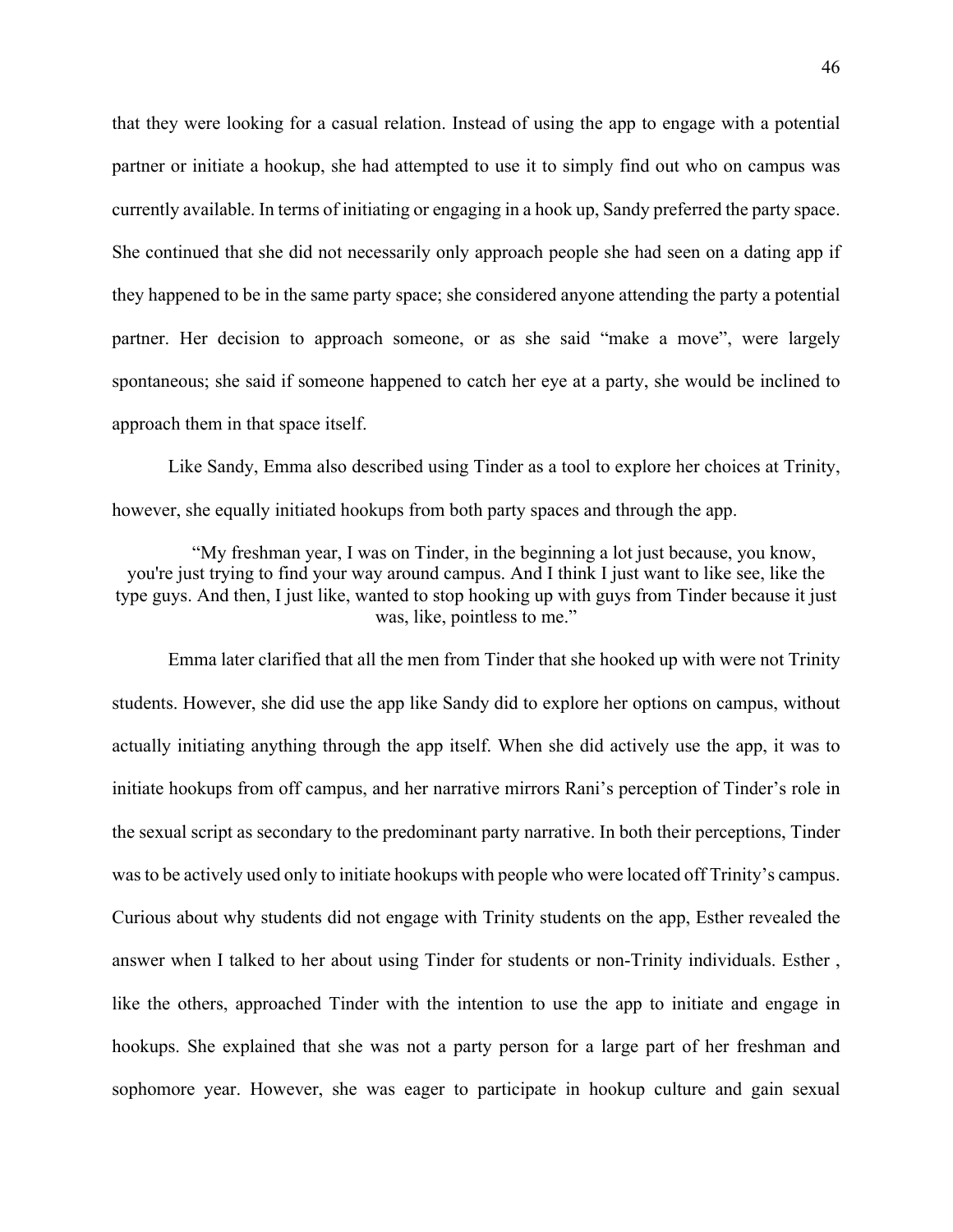experience and thought Tinder would make the most sense because in her script, it was meant to be for casual sex. She said

"So like, when people would like have those type of experiences at parties, that wasn't something that I really was experiencing. And when I was becoming more comfortable with being sexual, and things like that, I just found it easier to go straight to like use the apps, mostly because I really wasn't looking for anything super serious. And if I saw someone at a frat then I could see them around campus. And again, because like at those frats, not many students of color go to them. So I knew that would probably just be a bunch of drunk white boys."

Esther's explanation for her preference for dating apps reveals how and why she used them as a tool to a negotiate Trinity's sexual script because it didn't work for her. First, because she was not a party goer, she was forced to negotiate the sexual script that dictates party settings as a way to find potential hookups. Tinder however allowed her to negotiate the importance of the physical party space in the sexual script because it gave her an alternative and digital space through which she could find a potential partner. She was also comfortable using Tinder because she was clear she was not looking for anything serious, revealing again that Tinder is conceptualized in the sexual script as an hookup app more than a dating app. She later said that although she does attend more parties now, she continues to exclude them from her sexual script albeit for different reasons. Fraternities in particular were excluded from her sexual script because the people attending the parties were not people she would consider potential partners; "drunk white boys". She also excluded them from her sexual script as she was uncomfortable with the prospect of having to see someone on campus after hooking up with them.

She said when it came to who on Tinder she would consider a potential partner she said she sometimes actively swiped against people who went to Trinity. She said even though she would consider swiping on someone who currently attends Trinity, most Trinity students that showed up on Tinder were wealthier, white men. While she didn't have a racial preference, she didn't consider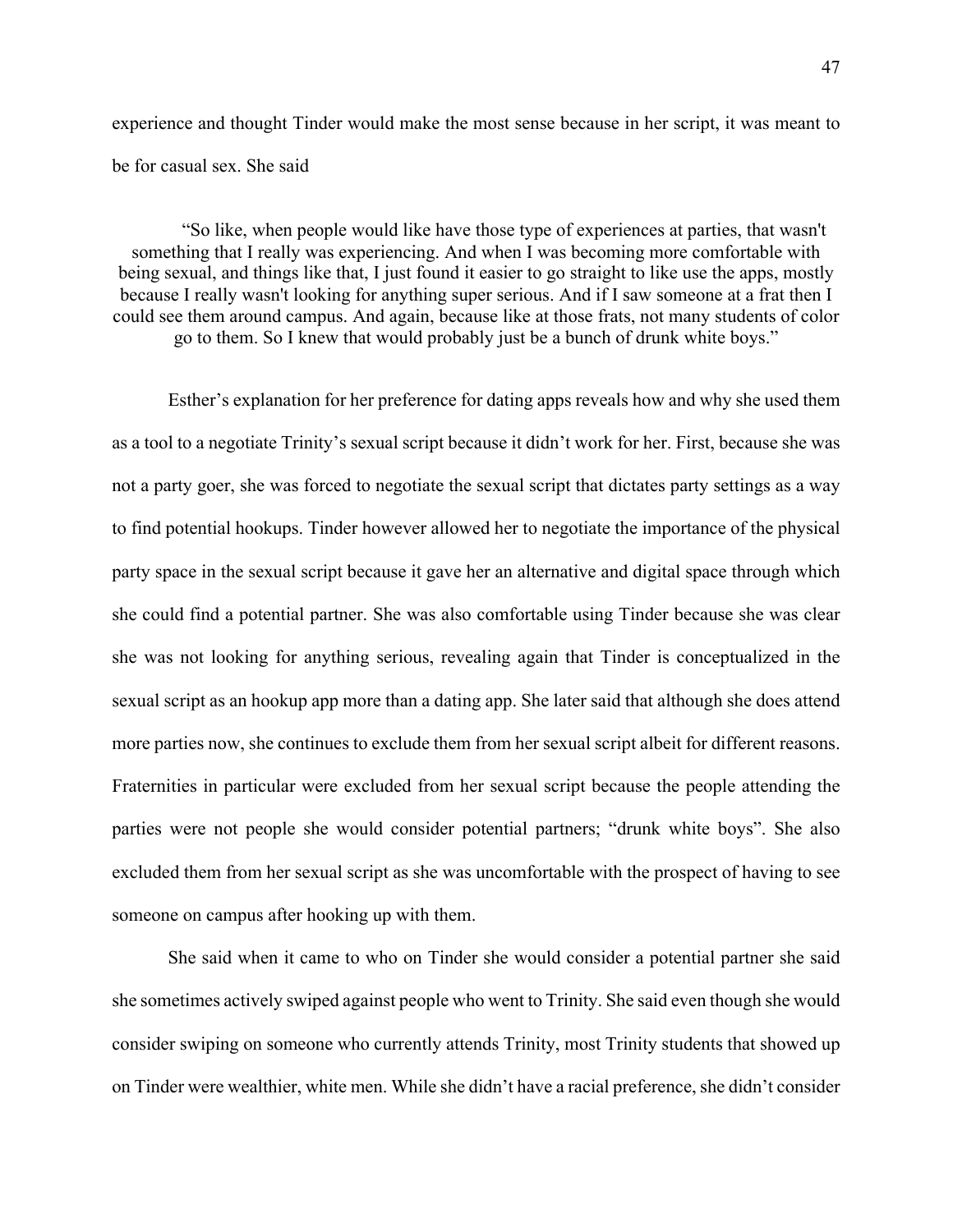them potential partners because she felt they would be incompatible due to a lack of relatability between their socio-economic backgrounds. She hooked up predominantly with men from off campus, from various ethnicities, emphasizing that she was comfortable with men from a middle class background like hers.

However, she acknowledged the role that Tinder played within the campus community, as earlier described by Emma and Sandy, wherein the app allowed students to find out who was "on the market" which was knowledge that they could use at their discretion.

However, Esther was wary of using the app in this way.

"A thing that about I think about that a lot is that like if I do swipe on someone from Trinity, regardless of their race is like, Okay, what if you saw me? Would you even actually come up to me, and that has happened a lot like you swipe with people, like you find people on these apps from Trinity and you match with them. And then you might meet up with them in person, and you might not, but it's still like the thing of like, okay, if we go to the same school, if you've seen me around campus, like, would you actually come up to me? And I've definitely have seen that where like, I swipe with someone and I see them out and about and like, no. Nothing."

Esther here points out the complexity that Tinder has introduced to the dominant sexual script at Trinity. As a digital platform to connect people for hookups, Tinder offers an alternative to the public social setting in which people, especially college students, tend to find hookups. Given that anonymity becomes an issue for people when it comes to hooking up in a public setting, Tinder allows people to initiate a hookup without outside perception. Outside the app, there might be confusion on both ends whether the other person would be comfortable with being approached publicly.

Other students also voiced how the convenience of Tinder as interest being indicated through a "Like" complicated how they viewed themselves as sexual interests of different men.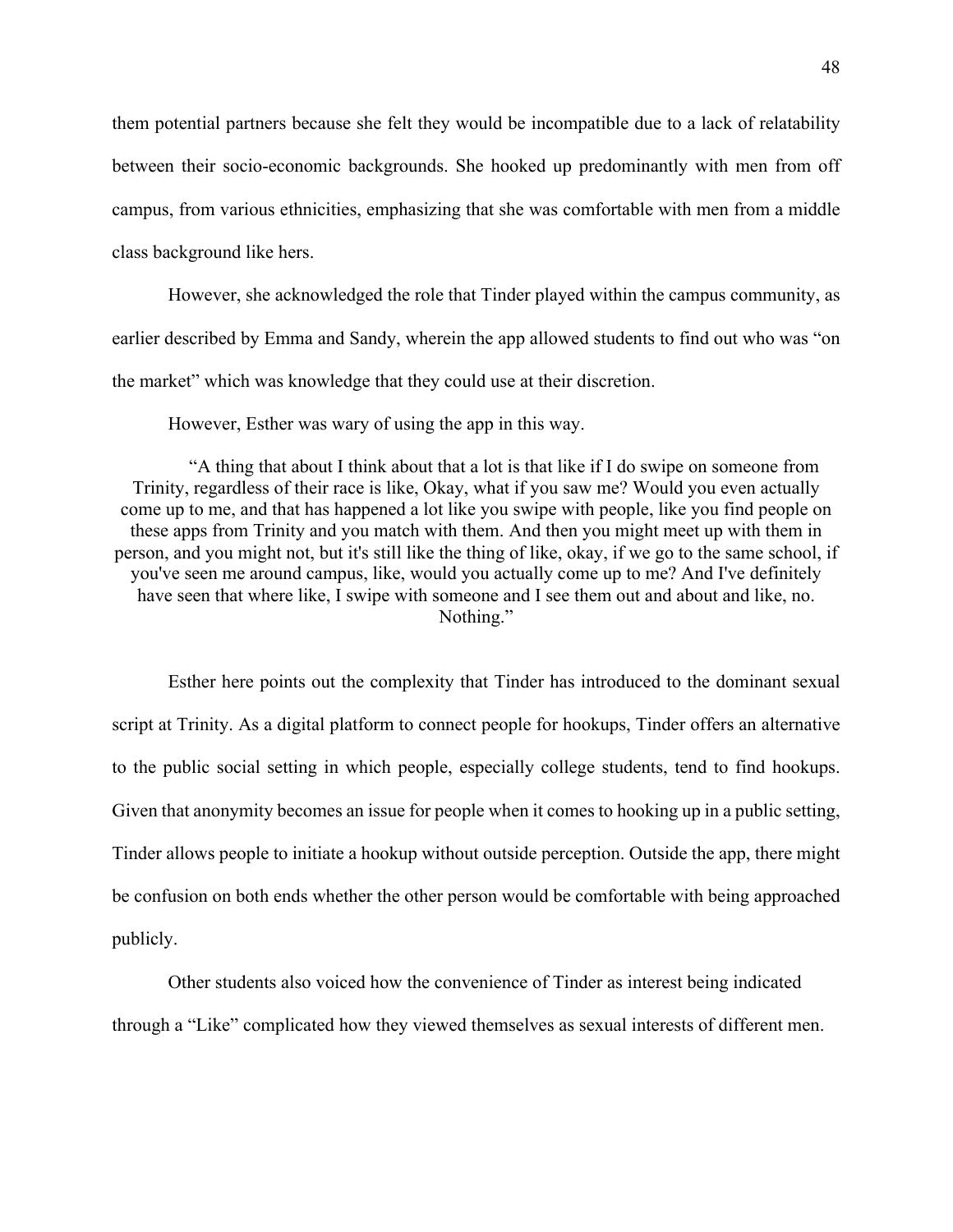Juliet talked about her excitement when she first began using Tinder and was surprised to see the how many White Trinity students indicated interest.

"I really want to like explore, I really want to get some experience. So I did start I started on Tinder. And on Tinder, the white boys, they are more bold than in person, because obviously it's through the phone so they can say whatever they want. So that was like really new for me, because I was swiping on these white men, and they were swiping back. So I was like, oh, like, okay, like white men like me."

Michonne, like Esther expressed confusion at receiving likes from white men saying that,

"I mean, like majority of the time that they do swipe, and I feel like I don't know, like, they never interact with me otherwise, so why would they swipe?"

Like Esther, Michonne indicates that students have opportunity in spaces to interact with them by approaching them at parties or other spaces so to be liked on Tinder rather than approached was confusing. I later discuss the idea of anonymity and privacy involved with approaching in public versus private, which relates to Tinder usage.

However, their confusion at being approached on Tinder and not in person indicates that they intend for the app to be a way to find off campus people, especially since they found it harder to find on campus partners, yet their likes indicate that they are being signaled as sexual interests.

Participants also discussed Tinder users being more "bold" or risky with their opening Tinder messages, often opening up with a sexualizing comment or suggestion as to what they "should do". Juliet compared the men from Tinder that she matched with to the men at Crescent parties who did not approach her, saying that the difference was that there was a screen between them and knowing that they were interested in her gave her the chance to do the approaching in a party venue.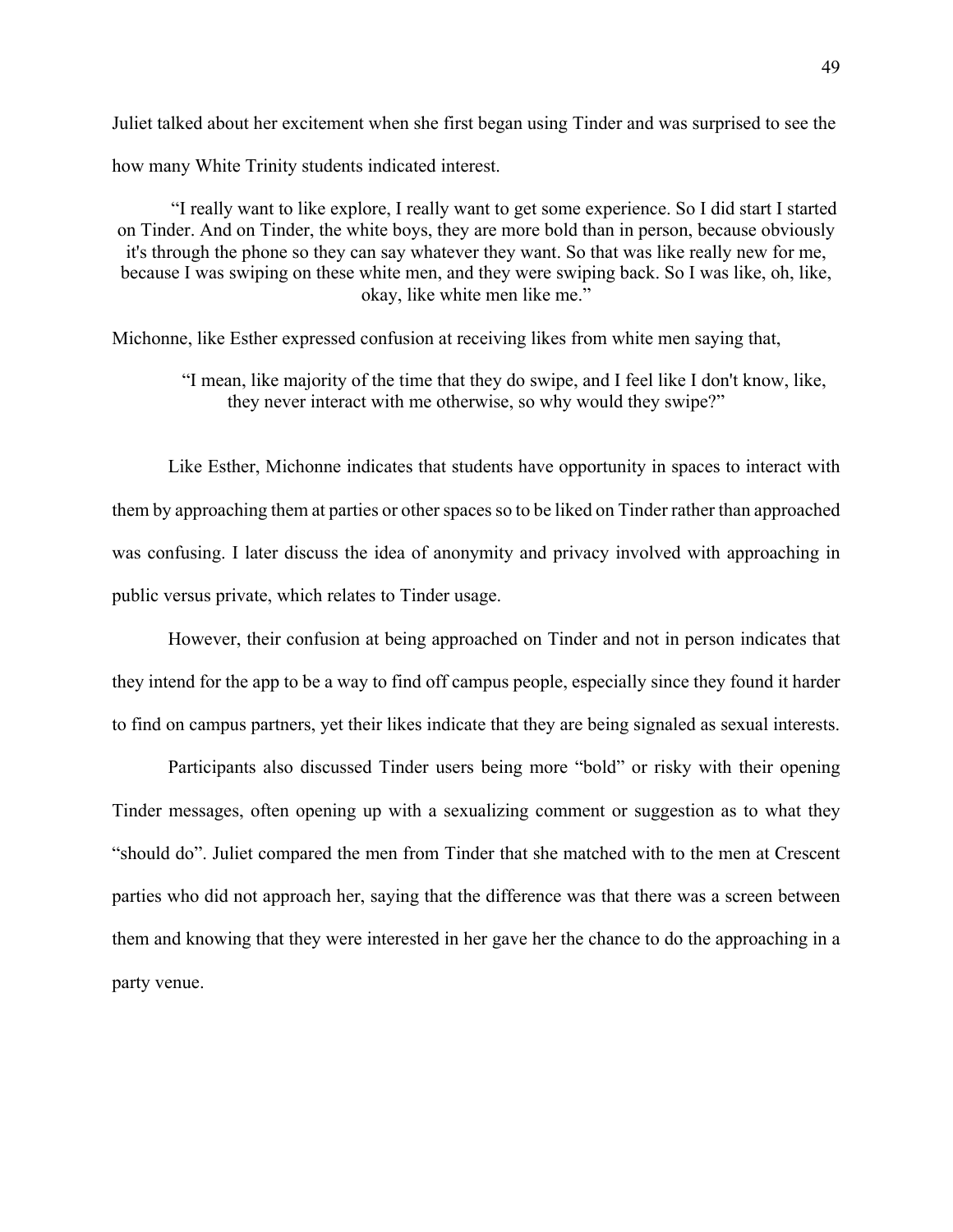Students also mentioned moving away from dating apps like Tinder to ones like Bumble and Hinge over the years, since they grew out of finding meaningless hookups through an app like Tinder that they felt reduced them to their physical features.

For example, for Rani, who had a preference for South Asian men, talked about an app Dil Mil, that allowed her to connect with South Asian men, none of whom went to Trinity college.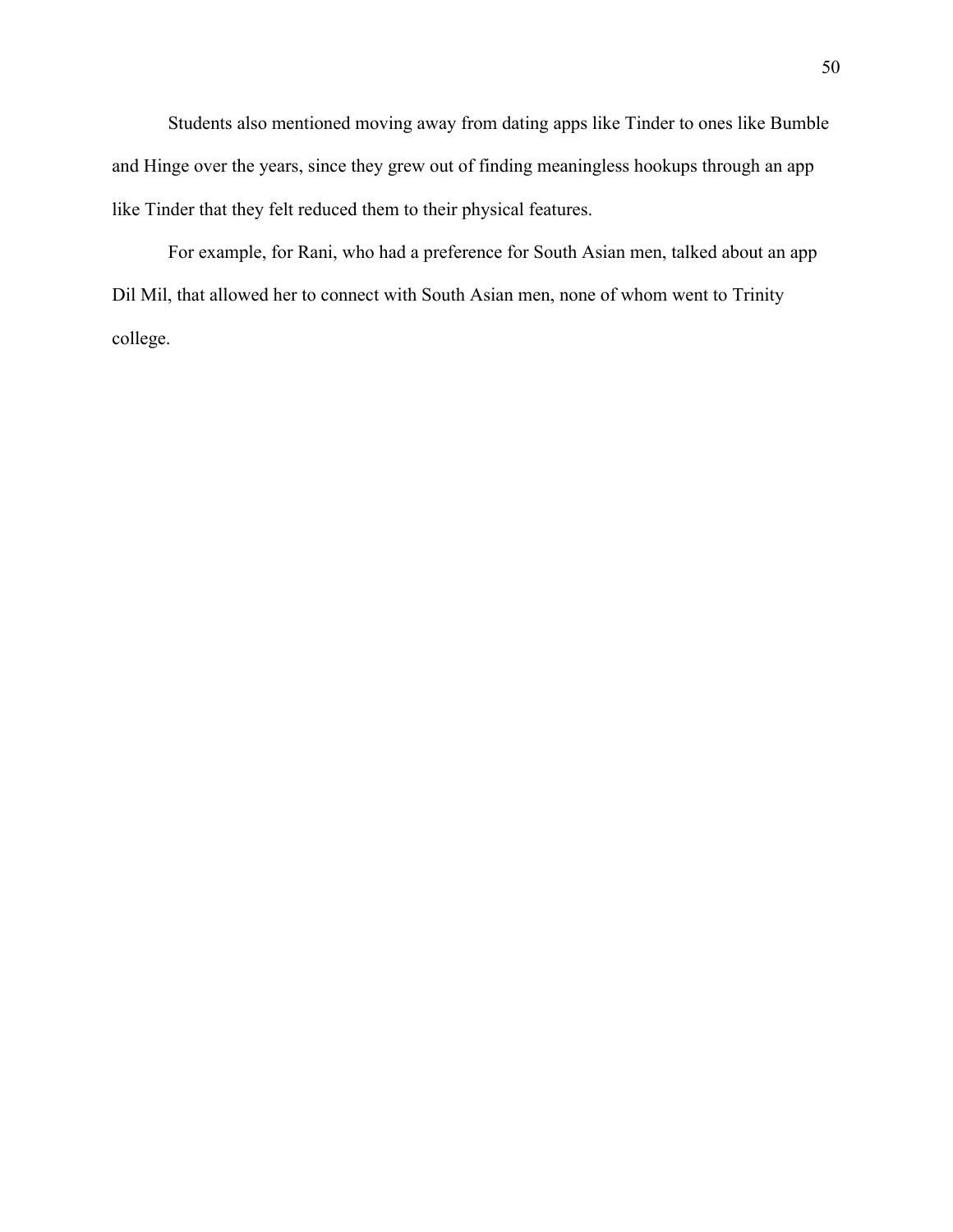Hooked On Race

#### **White women don't get complimented for being white**

Since attraction and therefore physical attractiveness are considered important in partners for a hookup, I asked my participants to talk about the ways in which their attractiveness had been perceived and general experiences regarding hookups and physical appearance.

Today, with the global reach of social media, the internet has greatly participated in contributing to the shift in a Eurocentric beauty standard to a more racially ambiguous one. Superficially sound in logic, the concept is riddled with power issues. Who actually benefits from the evolved beauty standard when it is inherently rooted in Antiblackness? The incorporation of predominantly racialized features into mainstream media as the ideal to be attained after a history of racial inequality that rested on scientific and anatomical racism is a signifier of Blackness as exploitable. Black femininity was marked by (and historically devalued for) fuller lips and bigger behinds, whilst today the most iconic sex symbols emulate those bodily and facial features, and even go as far as appropriating more cultural features like braids.

The pervasiveness of this cultural definition of attraction is evident on Trinity's campus. Virgo was particularly vocal about the way in which Black bodies and features are explicitly referred to during an encounter or during the initiation of an encounter. For her, and all other participants who identified as Black often had braids and other black hairstyles, stated that their hair was always the first feature they were complimented for by. Additionally, Liquorice and Michonne expressed that often men would touch or stroke their hair be it open and natural or in braids without asking, especially when they were intoxicated and in a party setting. Diana elaborated that there was a complexity within Black hair styles too, mentioning that people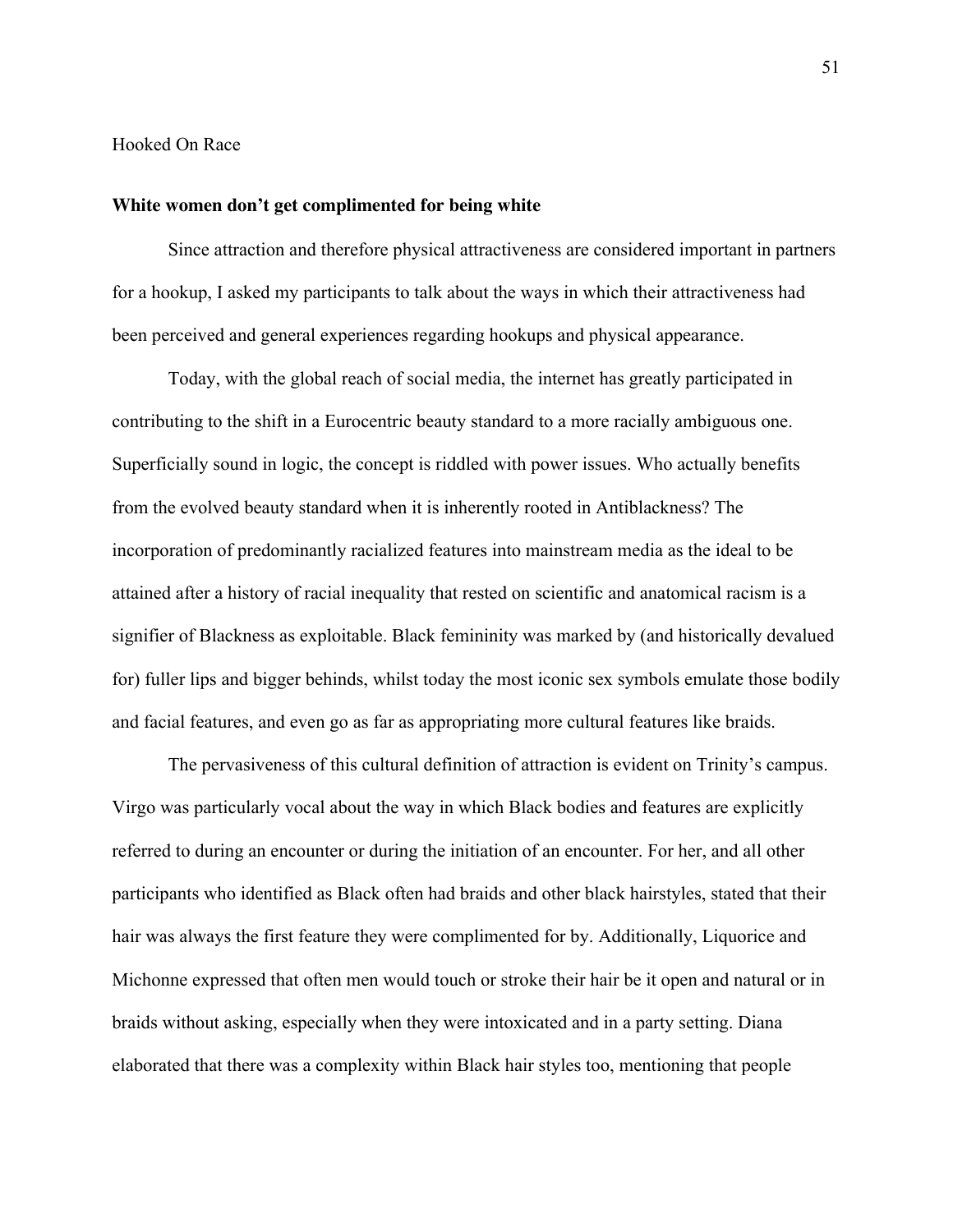received her differently if she presented with natural hair or if she presented with a protective or braided hairstyle.

"It's like a visceral reaction. Because when you go to a frat party, they come up to you if your hair is a certain way. If it's not, it's just…. it's so much deeper"

Diana felt that when she presented with her natural hair, she was received well, prompting compliments that often bordered on being condescending and priding her for being confident in her natural hair. She mentioned that on social media, men only ever complimented posts in which she had her natural hairstyle, and made it a point to mention her hair. She further elaborated that it was usually white male students that complimented her on her natural hair; black men especially only complimented it when it was braided. This is evident of a kind of internalized racism wherein natural hair and it's attractiveness are contested. Michonne, Diana and Emma further discussed how not just men, but White women as well tended to focus on their hair out of all physical features, complimenting their hairstyles came with unwarranted touching. Interestingly, Michonne and Liquorice added that although sometimes it was evident that they received compliments that were outright fetishizing, they knew that more often than not, white students were simply curious about hair and although it wasn't their intention it did result in them feeling fetishized.

Although not all participants were dark-skinned, all women recall receiving a compliment for their skin. Emma recalled being confused the first time a white man told her she had nice skin. She said, "Ok, I can get 'I like your braids.' But 'I like your skin'? It's just it feels like, I don't know, like, it feels weird because like, why are you complimenting me on my skin?"

I asked her to elaborate on what she perceived from that compliment and she continued to say that if it was another woman, she would assume it meant something about having clear or healthy skin, but since it was from a white man in a frat, she felt that he was referring to the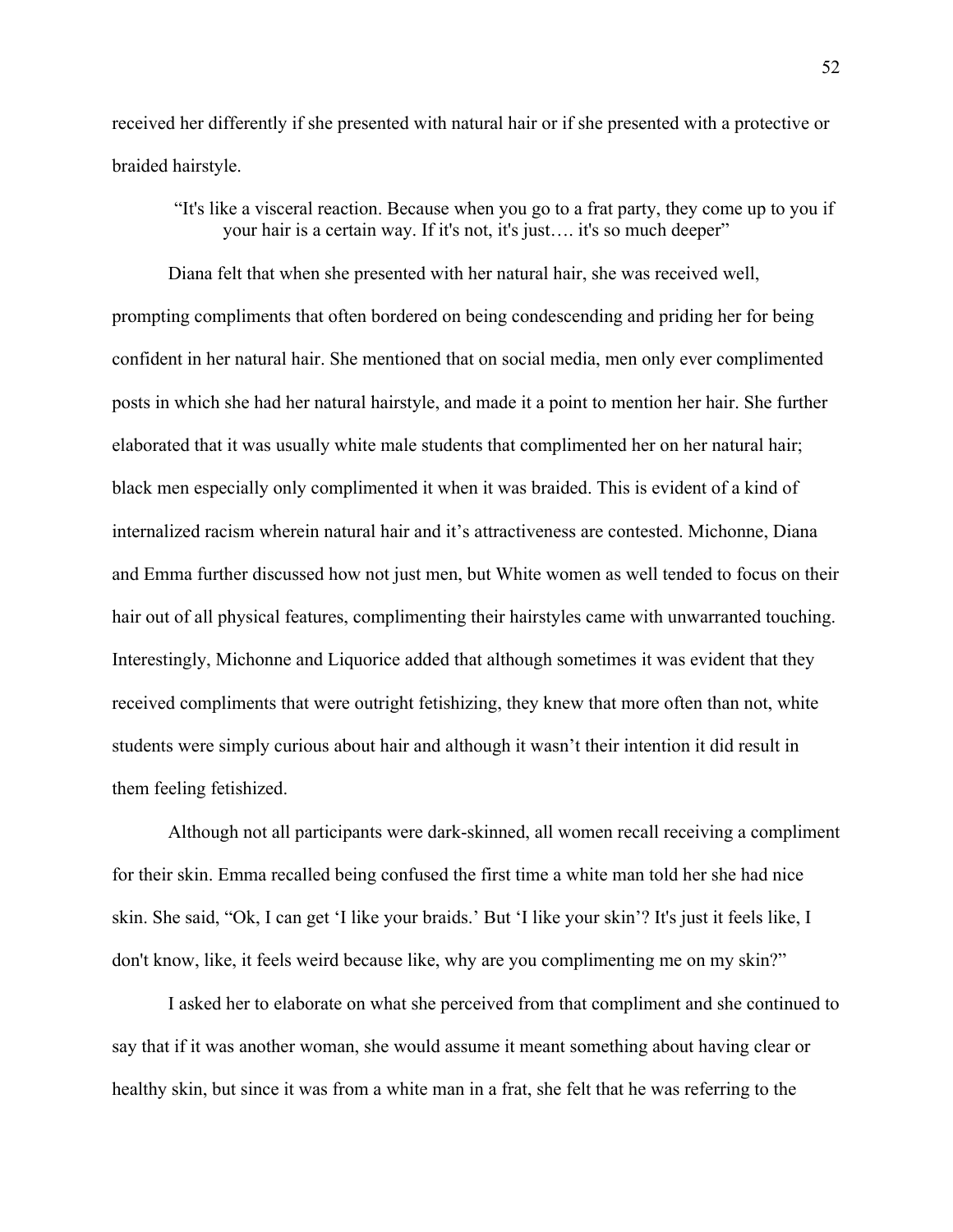color. The fetishism of having darker skin or at least tanned skin is relatively new thanks to the boom of the self-tanning and fake-tanning industry. Black participants were especially vocal about being complimented by white men for their skin, expressing it made them feel like a fetish; that the individual was attracted to the color of their skin rather than their entire physical or mental being. Other features explicitly referred to as racialized and sexualized ones were lips and buttocks.

Interestingly, the two South Asian participants noted that rather than white men, it was men of color who often complimented them for their skin and made other comments about their physicality while tying it into their race. This is potentially linked to the racial ambiguity unintentionally granted to South Asians as a result 1) the distinct Black/White binary that exists within the United States and 2) the essentialization of East Asian features to the Asian racial category.

While there was discomfort expressed with receiving compliments for their hair or lips, participants expressed more anger about the more sexual, yet racial compliments they recieved specifically about their lips or their buttocks. Participants who received compliments of that nature expressed anger specifically with regards to first time interactions. Diana recounted multiple experiences in which men, who she had no prior interactions with, approached her in fraternities and usually opened up a dialogue by telling her they liked her body, specifically her buttocks. She used language like "slim thick" and other slang that describes a certain body type and arguably the current and idealized body time. "Slim thick" refers to the way in which body standards evolved from slim to slim with curves in the right place (breasts, hips and buttocks).

These features, as well as lips, are not just inherently sexualized body parts, but on black women, have layers of socio-historical meanings of race and scientific racism attached to them.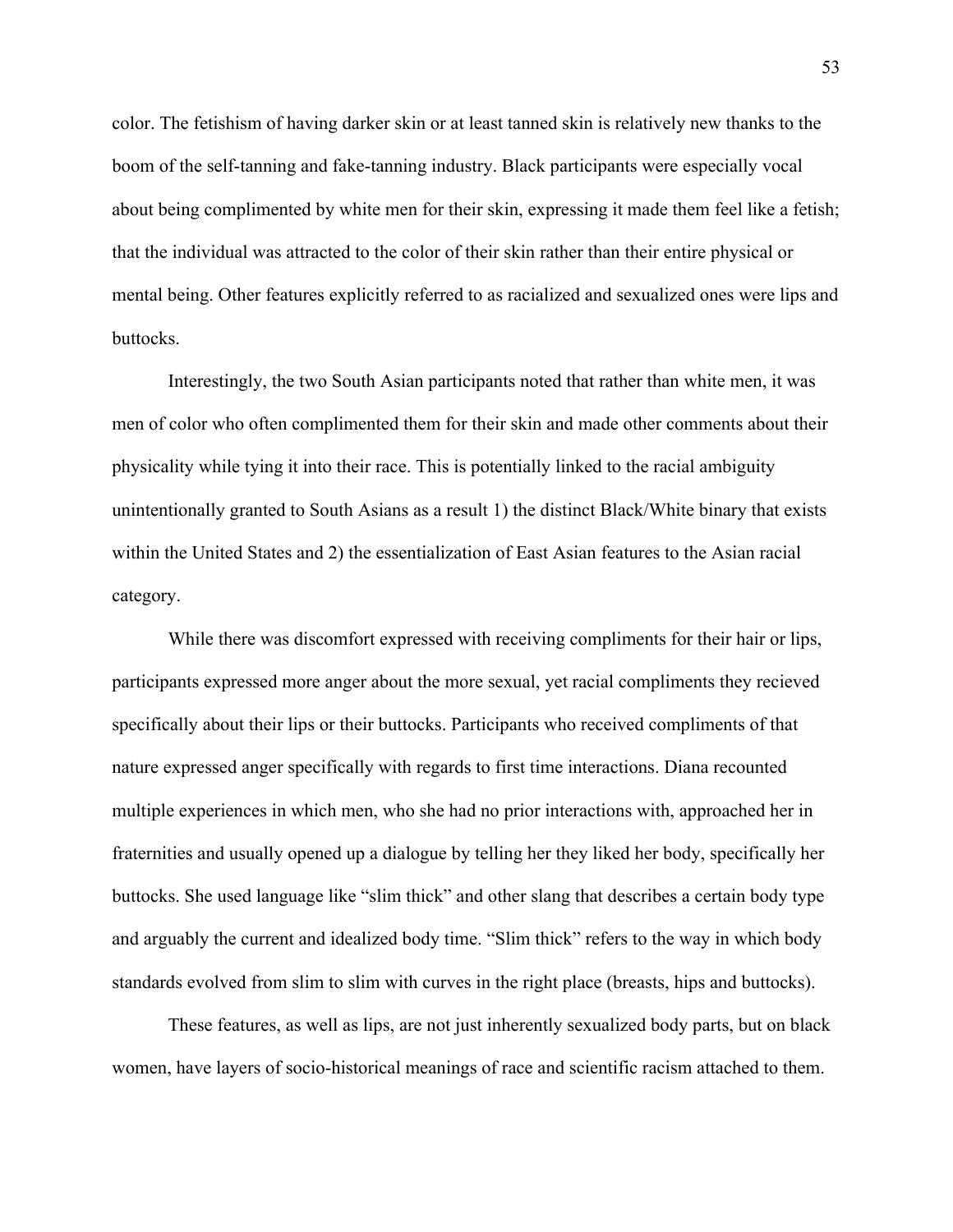Diana further talked about the entertainment value that was associated with black women and their bodies, especially in party spaces.

"Last time I went to one of the frats, no one was looking at me. But then when a certain type of music comes on, when they all turn around while it's ass shaking music. Now they all have their attention on you because *Oh, like, you know what to do, like, do your thing*! Oh! There was one time this boy tapped me and I was like *Excuse me? What is that?* Because it was during that ass shaking song and then one of the black girls I know started dancing. So she started bringing a crowd to her. So it'slike you dancing from afar, then finding you cute from afar because you're dancing sexually, and then they stare, compared to them coming up to you"

In this statement, Diana doubles down on the kind of bodily fetishization as well as the notion of performance and entertainment. Others talked about entertainment and performance by discussing how they dressed. Some participants discussed having to change how they dressed to match how the white students did for a night out in order to be allowed into the fraternities which confirms the idea that women have to sexualize themselves and perform femininity in exchange for participation in social events especially parties. However, the women in my sample contested that dressing up was still complicated by race, and that they felt they tried harder to look good and put more effort that white women did into their looks as a result of their perceived distance from the beauty standard.

"I feel like you won't see someone complimenting a white woman for being white. But like, it's a point of talking about being beautiful, is oh! You have nice skin or like, you look like you know how to move or like, you can shake that ass like you like, it's that. I feel it's another conversational point to bring up the race."

Hook discusses this "commodification of the Otheness" in Eating The Other: Desire and Resistance, elaborating that within commodity culture, the forces of Antiblackness and the centrality of Whiteness render race/ethnicity as exciting twists to the mainstream white culture. She says "Displacing the notion of Otherness from race, ethnicity, skin-color, the body emerges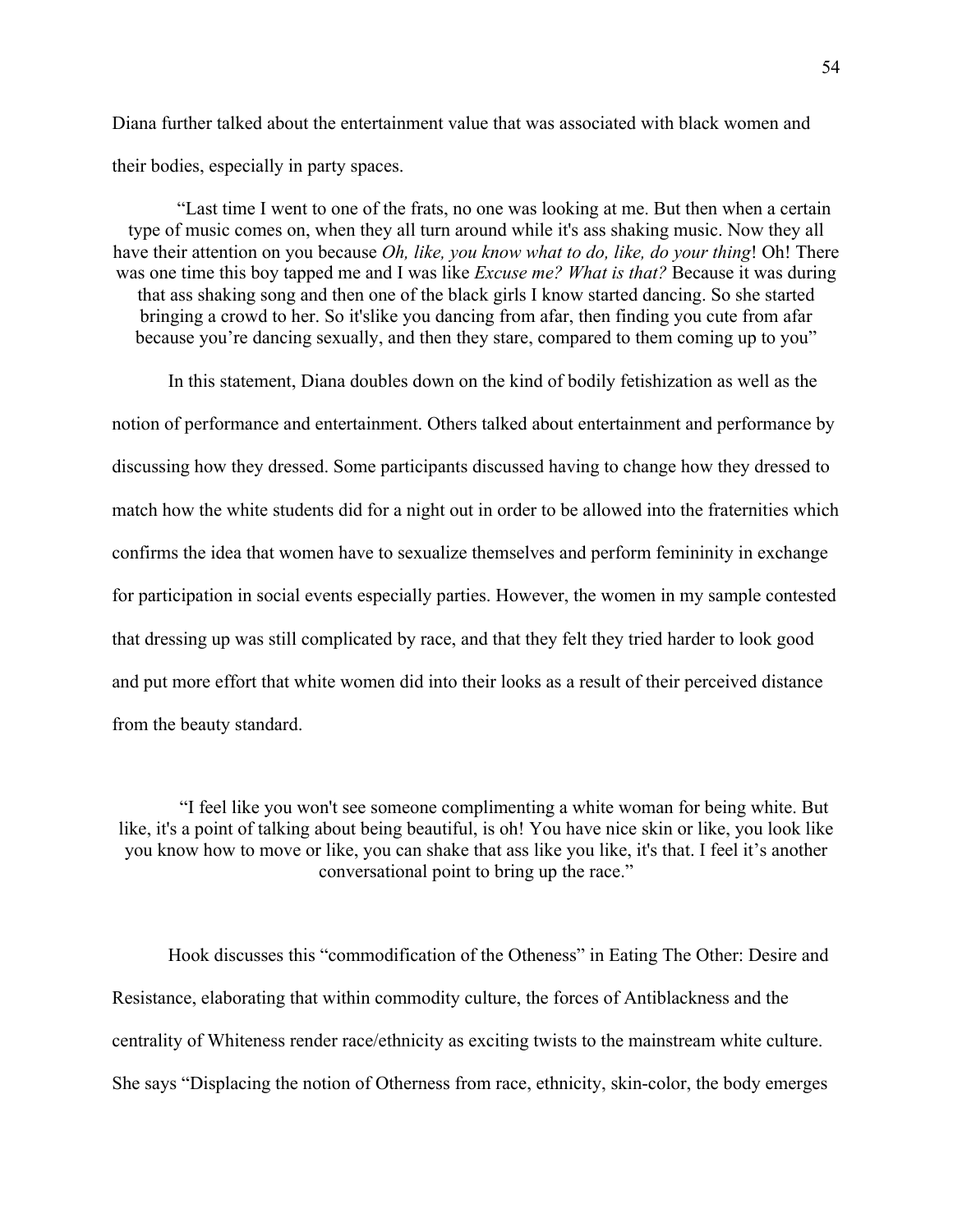as a site of contestation where sexuality is the metaphoric Other that threatens to take over, consume, transform via the experience of pleasure……. It was this black body that was most "desired" for its labor in slavery, and it is this body that is most represented in contemporary popular culture as the body to be watched, imitated, desired, possessed."

### **Hidden and Quit It**

In my attempt to understand how women of color fit into the sexual scripts, I asked participants about their perceptions of their sexual encounters. What came as a surprise was that my findings seem to suggest that rather than women of color fitting into the sexual script at college as an appropriate partner to engage in a hookup with, they are actually located outside of the prevailing script; instead there is an alternative script to hooking up with a woman of color, especially in interracial hookups. This alternative script essential positions hookups with women of color as racialized sexual "experiences" to have. In contextualizing Hook's the ideas of Otherness and commodity culture to sexual scripts, women of color are the sexual "Others" to white women who the sexual script of college hookup culture is intended to include. As Hook says, "Commodity culture in the United States exploits conventional thinking about race, gender, and sexual desire by "working" both the idea that racial difference marks one as Other and the assumption that sexual agency expressed within the context of racialized sexual encounter is a conversion experience that alters one's place and participation in contemporary cultural politics."

In many conversations, participants explicitly indicated having felt like they were an "experience". Liquorice, who has not engaged in a hookup with a white male student at college said,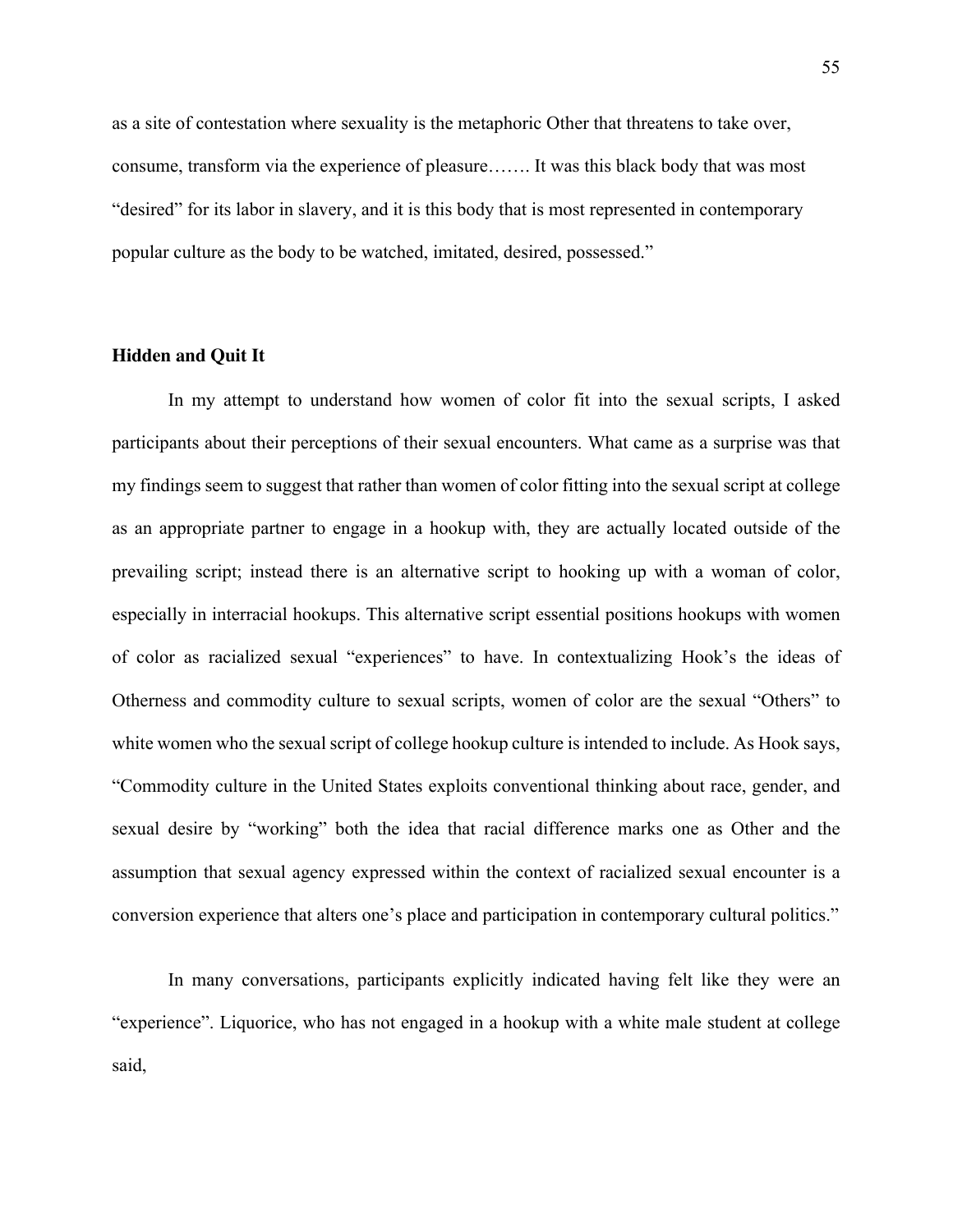"It's definitely rooted in like. I feel like if I were to hook up with a white person, in the back of my head, I would just feel fetishized, especially here. Because the white people here, especially the men, they never make a move. And I think it's partially because they feel intimidated, but also, it's just like, most of these people have never actually been with people of color. And so it's like, I don't know, I just feel I would feel kind of weird being with a white person. Yeah, I would just feel fetishized, I would feel kind of like an experiment."

Although other participants indicated being aware that women of color are fetishized, or that they might have been the first partner of color someone had, Liquorice was the only participant who indicated it was the reason she chose to opt out of hooking up with white men. Additionally, she references being considered intimidating; a nod to a pervasive stereotype that defines women of color as unapproachable.

Liquorice continued that she and her peers knew they were just an experiment to someone if they knew about the other people they had dated or hooked up with. She said

So when I was dating this person, and they never said this to me, but like people that knew him were like, *Oh, they only like white people! Like, it's so crazy to see them with you or whatever.* And I laughed it off. But like now that I'm like, kind of thinking back to that and of course that's kind of weird! For you to say that. And it's crazy because like, right after me like they just went back to like dating white people.

Other participants recollected similar instances in which the dating or hooking up history and future of a partner helped them place themselves either in or out of the dating script.

Virgo also discussed the complexity of wondering whether she was an experiment and did so by reflecting on her ex-partners' past and post hookups. Both Virgo and Liqourice implicitly made sense of these individuals' interpersonal script and who fit their criteria for a hookup, and inferring they were different from the others, understand themselves as a nonnormative sexual experience for those men.

"I know for like, at least probably like three people out of the five people I've hooked up with here.... I was either at that point, the only or probably still am only the first woman of color that they've hooked up with. So I don't know if that was like a big thing for them or like different or if they was just like, *Oh no, I fucked with you like as your personality and like, you. Just your*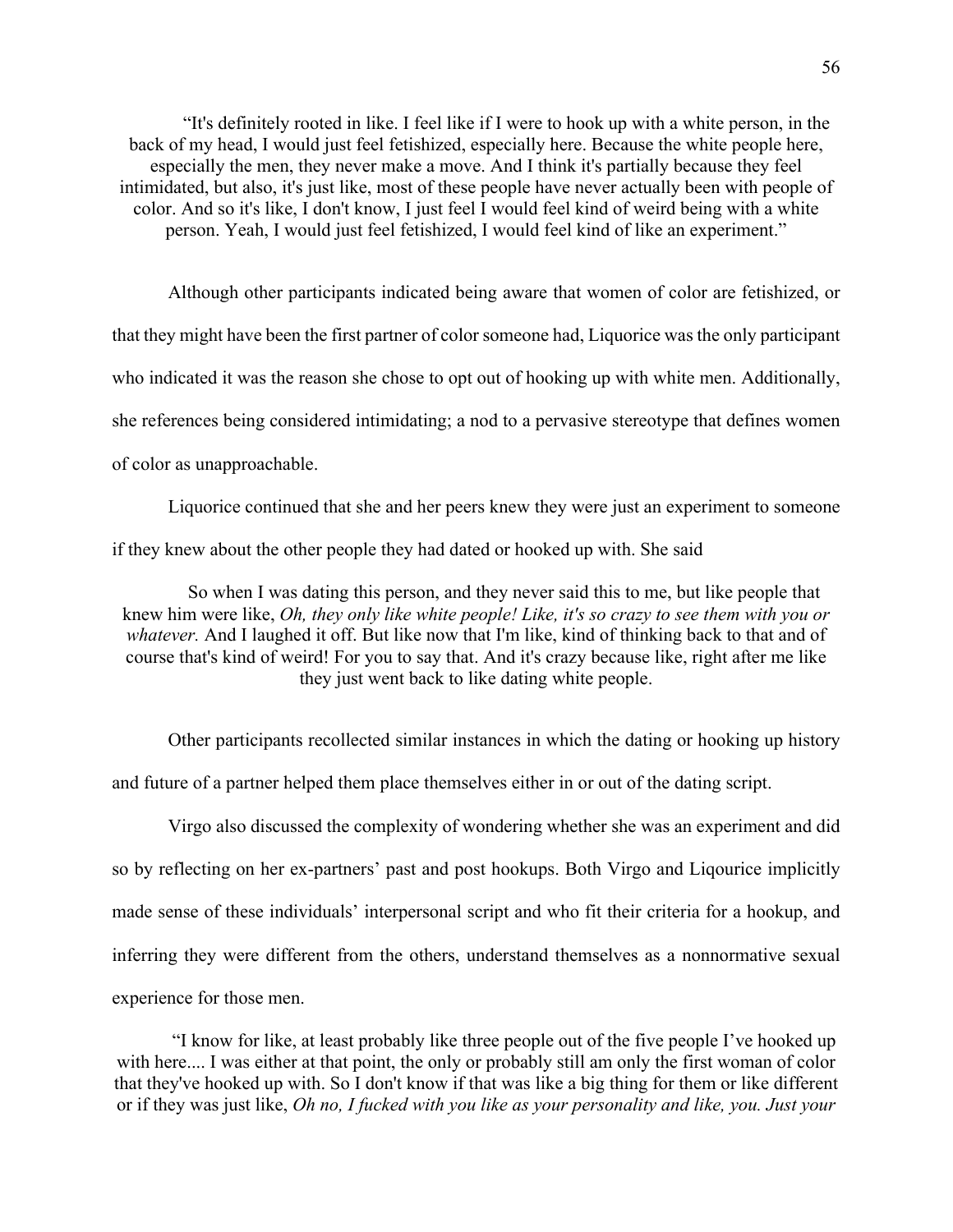*being as a person*." So I'd be interested to kind of pick their brain about that and see if that's like anything that they thought about. I will say one time, my first hookup experience. There was a joke made for a while about how he liked chocolate milk. Let me tell you, it was one of the most uncomfortable jokes to ever circulate for a hot sec. But it was a conversational point. Because at that time, I was the only woman of color yet ever hooked up with I still think that's true. But like it's funny. It's funny, I will give him that. But it becomes like a *Oh, she's she's a black woman. And I haven't done that before. So let me just throw that one out there when I can*."

Sandy discussed having once been told by a friend that a person she hooked up with

considered her an experiment.

"And he was like, Oh, I just want to experiment her, like verbatim. Like, I just want to experiment with her to see how black women work. And so ever since then, that's like stuck in the back of my head. Because I always feel as if whenever I go with people, like I didn't see that I like as experiment."

Unlike Liquorice, this did not deter Sandy from hooking up with white men. Sandy elaborated that although she was uncomfortable feeling like a fetish, she was someone who enjoyed casual sex and that drove her to participate knowing she might be made to feel uncomfortable.

Kate said that her instance of being labeled an experience came from a South Asian man

from a different ethnic group,

"So I actually had this interaction with someone who was ironically also Brown. And he asked where I was from. And I was like, oh, I'm from the US. And he's like, No, where are you *from from*? So I told him I was Indian. He responded by asking if I was Punjabi and when I said *yeah, I am Punjabi*, he straight up he was like *I've never hooked up with a Punjabi girl before*, like clearly indicating that he like wanted to like just check that region off"

For South Asian women, the vast ethnicities in the diaspora contribute to the racial ambiguity associated with Indian women. While Rani described racial ambiguity as something she experienced with white and black men, South Asian women tended to know her ethnic and cultural background. She later discussed how South Asian men perceived her based on her ethnicity, and likewise, Kate also nods towards the notion that South Asians might recognize interethnic differences that white students would not.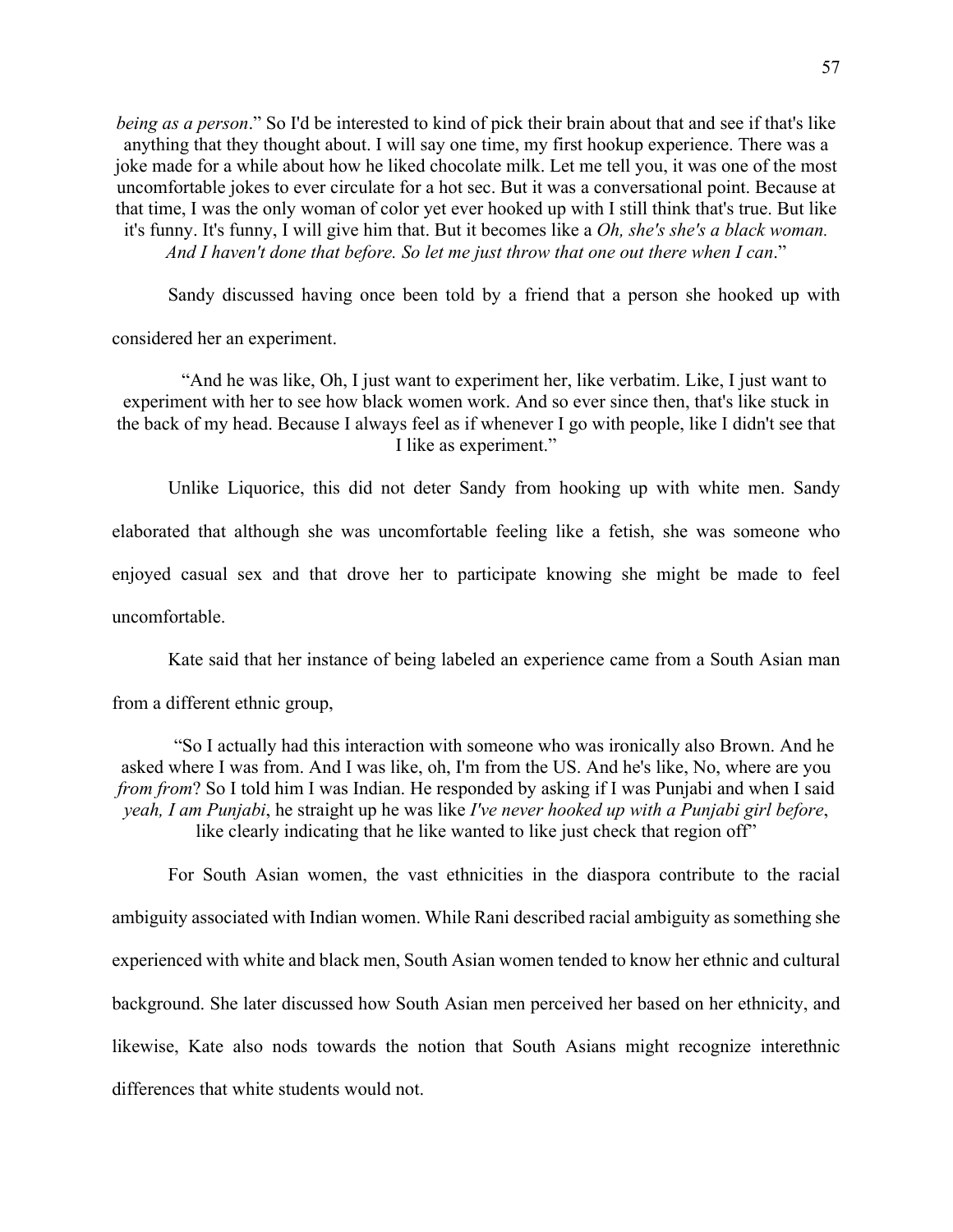Diana and Michonne also referenced feeling like people perceived them as intimidating; so Diana negotiated participation by growing the confidence to approach men herself.

"I usually have to do the approaching or like, I usually have to be the one to go up to them and like say something before that, then they start feeling comfortable and talking to me. And I've definitely had like a lot of men approached me and say, like, the first time they saw me, they were intimidated to speak to me, because like, I'm a black woman. But like, I think it's a good difference. Because it is like pushing me out of my comfort zone. I feel like if none of that had happened, I would still be talking to just black men. But now I know that I can pull white men."

However, Diana only included white men who attended Crescent or other alternative parties; she mentioned earlier she did not attend frat parties due to prevailing incidences of sexual assualt associated with them as well as to avoid feeling stigmatized or alienated by being rejected at the door. Therefore for Diana, her pool was arguably more complex than a racial preference rather than her association of the fraternities as spaces which foster an environment and group of people that alienate her. So while she considers white men in her potential pool, she limits the pool to the men that attend the spaces she does as she views them as distinct from ones that attend fraternity parties. I argue that the intimidation is inherently linked to "othering" women of color from the mainstream, i.e., women of color are stereotyped as intimidating but white women are considered submissive by mainstream gender stereotypes.

Converse to Black women, South Asian women felt that they were viewed as more innocent, therefore approachable. Kate said,

"I have heard a lot that like, the whole cute innocent sweetheart. I actually have heard that. Like, a lot of like, men have said *you seem so innocent*. Like you're like this and that. And it's not the worst, I guess. But it's also like, just to be treated so fragile, *oh, she's so pure* is weird to me."

Another way in which they felt "othered" and inferred themselves as an experience was mentioned by Sandy and Emma who are members of Greek Life. Both of them discussed the idea of invisibility and being hidden away. Although hookup culture is associated with anonymity and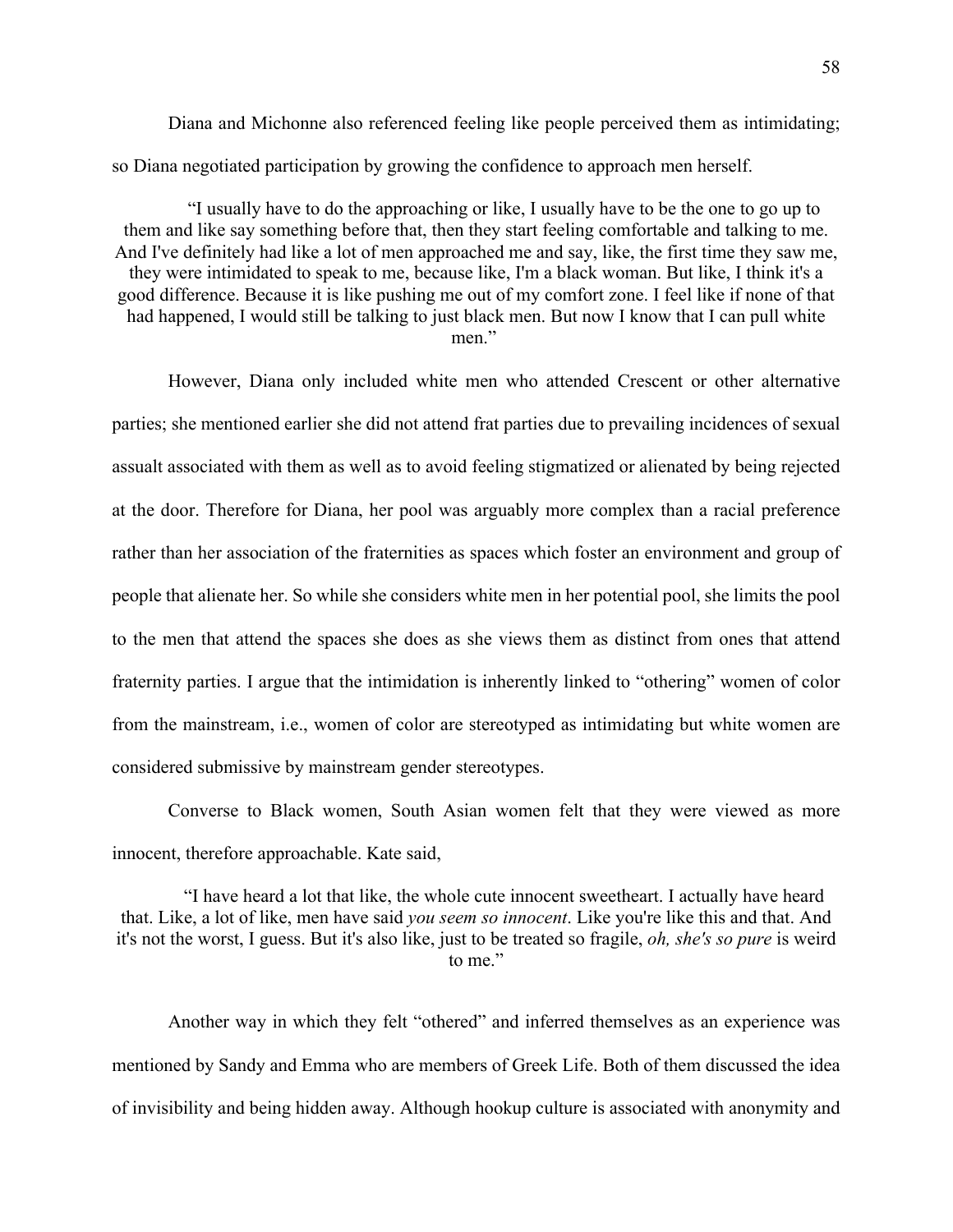people prefer to have their partners remain unknown, in colleges there are certain party spaces where being seen in public with a potential or prior partner is considered acceptable. Sandy discussed college formals, each hosted by a fraternity, sorority or athletic teams, where students belonging to the organization are allowed to invite a certain number of friends, as well as a date. These often take place off campus, or within Greek life housing, and are exclusive to those invited. Majority of the attendees of fraternity and sorority formals are other Greek life students, who are largely white. Sandy and Emma both discussed their hypervisibility as Black women within those spaces, but the invisibility when it came to being "claimed" by means of being asked to a formal.

"I feel like they view certain girls differently. You know, a girl to wife up, a girl that you see but not touch and you know, a girl that they could see, maybe touch you but behind you know, behind closed doors. It makes me think of the Madonna-Whore complex. And that's literally how I view going out. Every time I see people interact, because no matter what, for the white woman here, especially in social spaces, they are bound to be seen by men as *Alright, that girl's wifeable! Let me see if I can mess around with her for a little bit and then decide to see.* And it's like they see black women and it's *All right. Touch, don't see, or it's like touch and see but behind closed doors.* And it's not the same level of respect, as you know, we would get as if they were going to view us the way they do white women. Like it really feels I'm a dog on campus. I'm just there and like, they view me and only want to use me for things like my subject features or whatever. And it's like, boom, that's it. And I'm never going to be viewed as someone that's like, you know, like, there for a long time, I know this is only viewed as temporary."

### Emma said,

"When my white friends get with guys, there's more excitement in terms of potential, like, long term or like, even if it's not super long term, but there being something more. Whereas when I hook up with someone or other girls who are similar to me hook up with someone, it's just like, is it gonna happen again? Or even if you know what's gonna happen again, is it going to be consistent, or, you know, are they gonna, hook up with someone else in between, which is fine honestly because that's the way Trinity culture is, but it's just, then they'll, like, invite that girl that they hooked up with to the formal or to something as a date, instead of like, well, me or like a, or like a black girl that they've been hooking up with. I guess it's usually just like, they're preference is to bring, I don't know, it's hard because like, it's like trying to get inside like their head."

Thinking back to Hook's essay Eating the Other: Desire and Resistance, when race and

ethnicity become commodified for pleasure, including their bodies, become a sexual or alternative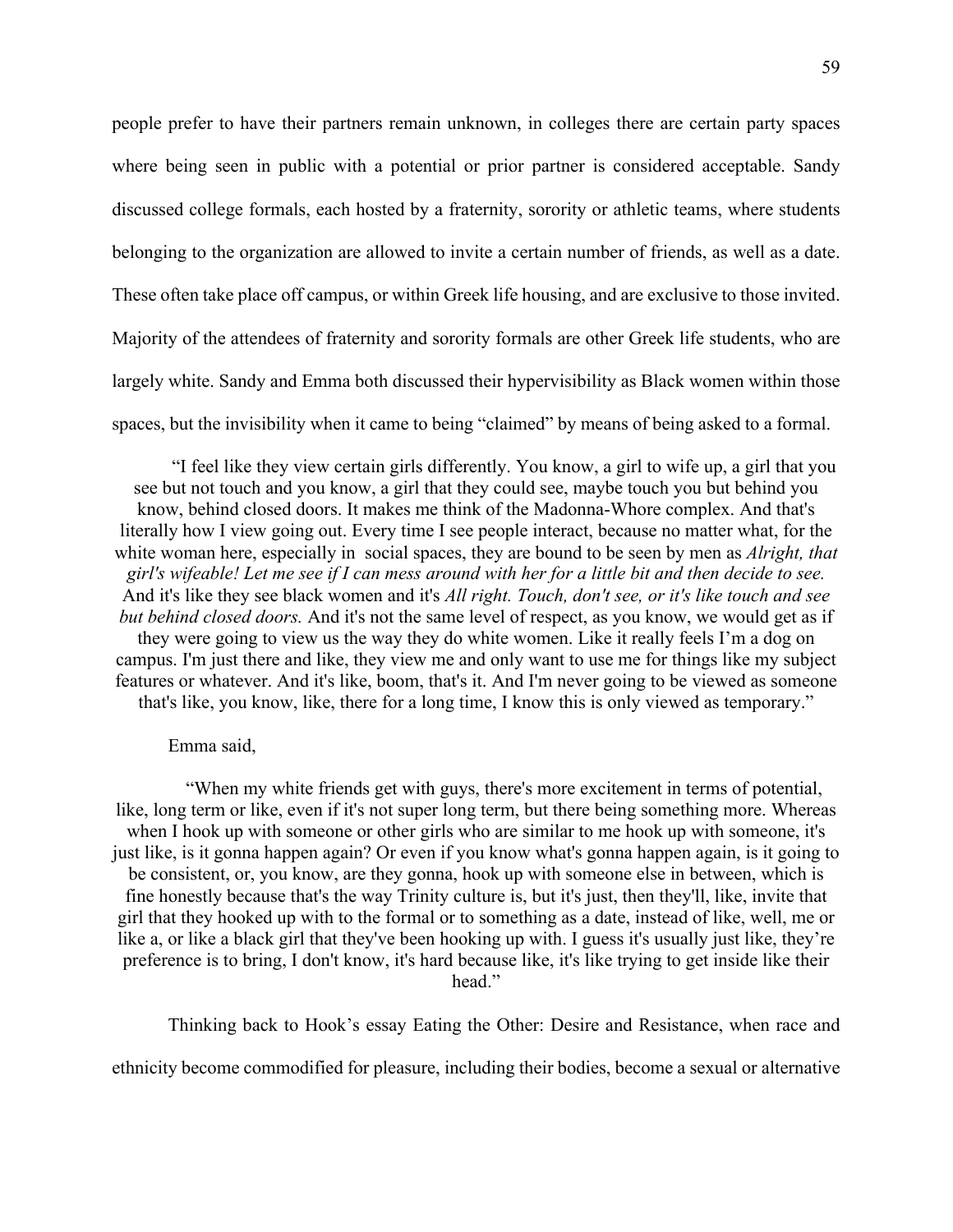playground where members from the dominant group can assert and affirm their power in an intimate setting. She also says, "Unlike racist white men who historically violated the bodies of black women/women of color to assert their position as colonizer/ conqueror, these young men see themselves as non-racists, who choose to transgress racial boundaries within the sexual realm not to dominate the Other, but rather so that they can be acted upon, so that they can be changed utterly. Not at all attuned Eating the Other to those aspects of their sexual fantasies that irrevocably link them to collective white racist domination, they believe their desire for contact represents a progressive change in white attitudes towards non-whites. They do not see themselves as perpetuating racism. To them the most potent indication of that change is the frank expression of longing, the open declaration of desire, the need to be intimate with dark Others. The point is to be changed by this convergence of pleasure and Otherness."

#### **Sexpectation**

"They would assume that I would like it rough. And black woman are seen as strong and very just like, you know, like beating up the bed type shit. And that is not us. Whatever you see from porn, its not what I do and like that's what I get the sense of from past lookups. This one guy just kept pulling my hair. And it didn't feel like he wanted to have sex. It was just more so that he had this girl and it seemed like a power thing."

Sandy recounted more than this one experience in which she felt that sex was more an act of domination or a fulfillment of a pornographic fantasy for white men, given the way in which she was treated. She talked to me about knowing that porn involving women of oclor were often racially charged fantasies and for men who grow up in predominantly white communities and neighborhoods, porn fulfills a fantasy of seduction and sex with Black women, an "Other". She further emphasized that often it was conflated with the idea of an experience in which they could unleash a kind of sexual aggression that porn had deemed not just acceptable but actually normalizes women of color as wanting or like rougher sex. Sandy also mentioned that she knew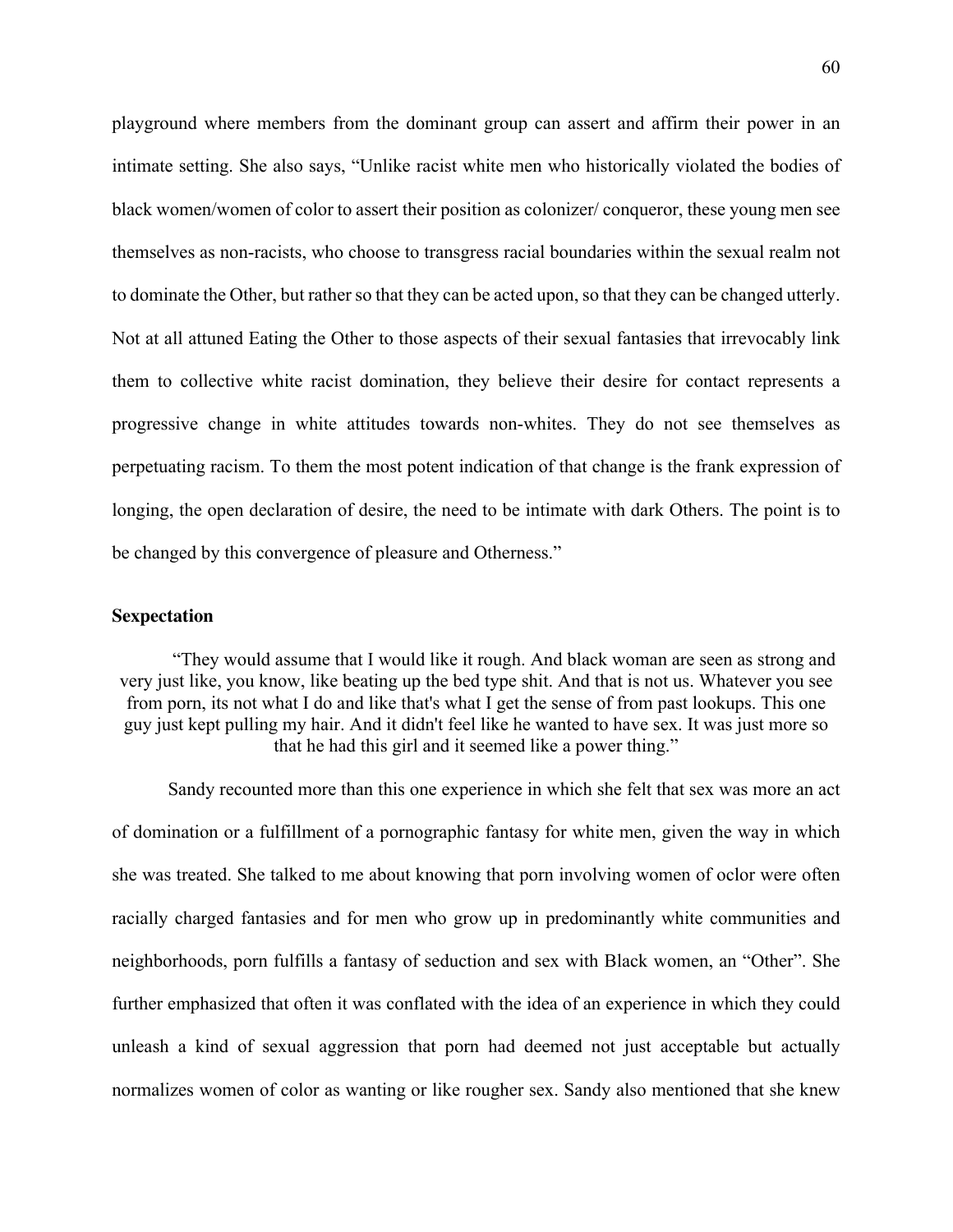that their fantasies came from porn given that she had been referred to as "Ebony" several times,

which is often used in categorizing porn involving Black women.

Emma also contested that the fantasy was born out of the way in which porn reinforced

sexual stereotypes about Black women,

"I've really maybe had two experiences where it was just like, I don't want to do that. I don't know why you think I want to do that. And I feel like the only reason you think I want to do that is because like, I don't know, you think I'm like exotic or something? Or like, you want to do something that you seen in a porno or some shit?"

While Emma and Sandy did not necessarily give into fulfilling the fantasy, Juliet addressed performance in bed by comparing how she felt about being an active sexual participant vs white

women.

"For white woman, like, all you have to do is like, be there for sex. But when it comes to women of color, I think you have to perform. When I'm having sex with black men, I'm not really expecting myself to perform too much. Like, obviously, like, I'm gonna, I'm gonna perform but like, not at not to the extent like if I'm having sex with a white man, because I feel like, well, especially a lot of these white men, they've only had sex with white women. So like, being a black woman having sex with a white man, it just feels like I kind of have to, like, outdo myself. And if I'm doing it with black men, because I don't know, I don't know, I just feel like I kind of want to do better than the white woman that you've been sleeping with. And I feel like, maybe it's a power thing. Or maybe it's like a validation thing. But like, I want to be the best that you've had as a black woman."

Juliet understood that there were sexual expectations when it came to being a woman of color. Simultaneously, she was aware of the dynamics within which women exist within the sexual framework as that experience and negotiates her participation in the culture by accepting that she had to perform in order to secure participation. She also discusses the way in which women of color are made to feel secondary to white women as potential partners and in order to ascend the hierarchy, they had to secure their position by proving their sexual capability. For white women, who are stereotyped as feminine and submissive, they are the the idealized sexual partner for white men in asserting their masculinity by having sex with them. Conversely, the historical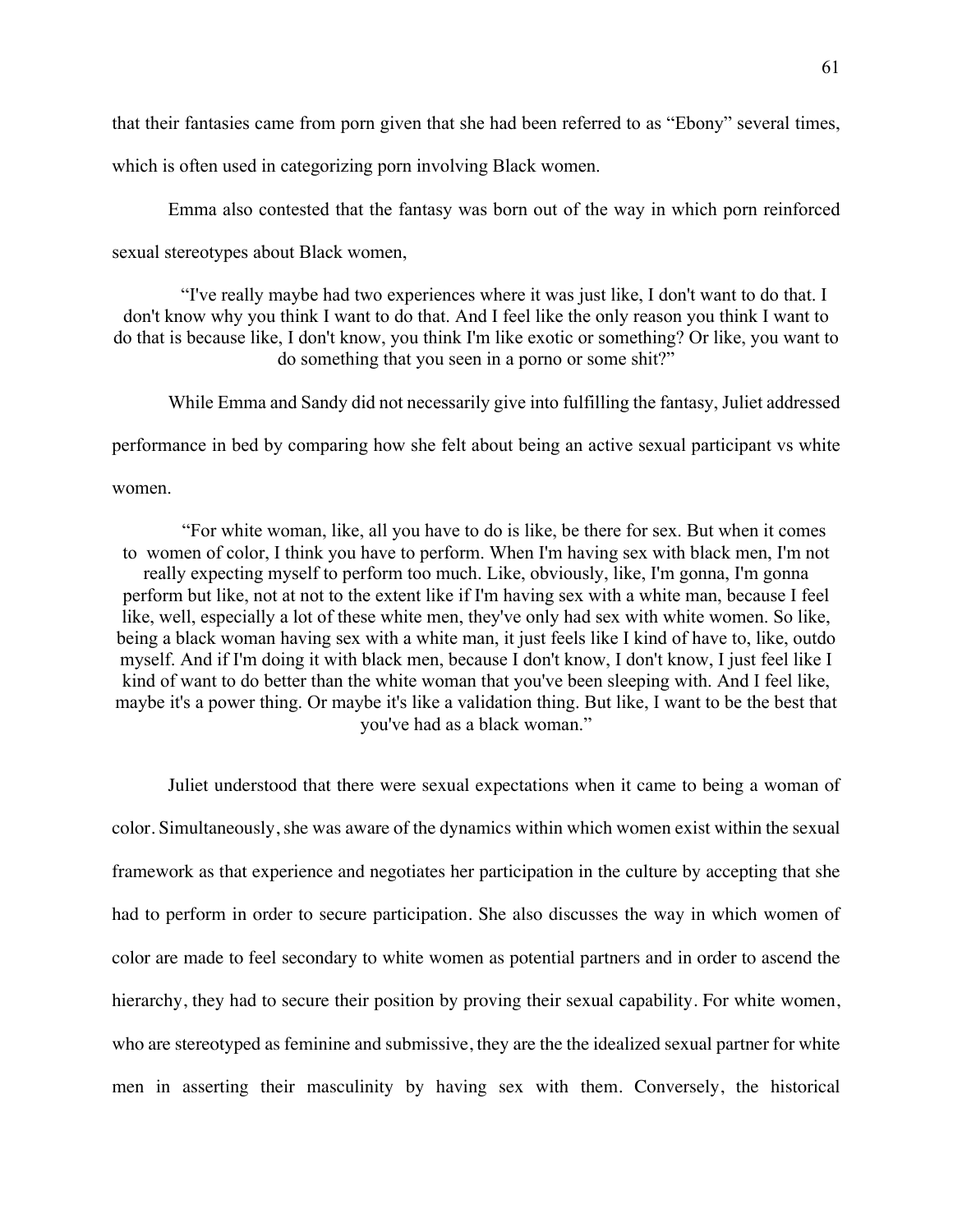categorization of Black women as not just masculine, but sexually deviant, giving in to the sexual expectations set by the culture secures their place within being a potential partner or recurring sexual partner by allowing their partner to fulfill their sexual fantasies about them.

My South Asian participants felt that their expectations were complicated given racial ambiguity within their context. Rani said,

"The way that I experienced it, and ever heard people talk about it, they always think we're shorter, or smaller, have long hair. And it translates into this image of innocence or along the lines of assuming we don't have much experience or that we're sheltered. That comes from knowledge of culture, and just like the fact that we look very small compared to other people. And I think that a lot of guys who I have been with whether they were brown or not, their biggest thing is dominance, because I'm really small. I would say society in general sees brown girls who are ladies on the streets, but freaks in the sheets. They like to see us as calm people but then its like, when she's in bed, she's freaky."

From the perspective that Asian representations are largely East Asian, South Asian women are similarly categorized as submissive due to emphasized femininity. However, the sexual deviance associated with skin tone, especially for darker skinned South Asians who have virutally no representation in popular media, results in a culturally submissive and docile image ("lady in the streets") but sexually deviant and "othered" in the sexual realm ("freak in the sheets").

Esther talked about how she had often overheard students at college talk about both men and women of color; not only is there a beauty standard of big breast and buttocks and long hair, but she mentioned "olive skin" indicating that colorism is rife in the beauty standard, where only lighter skinned Latinx individuals are considered attractive. She went on to talk about how she knew that there were expectations when it came to interracial hookups for both Latinx men and women because of sexual stereotypes. She described pervasive stereotypes, saying that women are considered feisty and promiscuous, and are willing to "take sexual risks".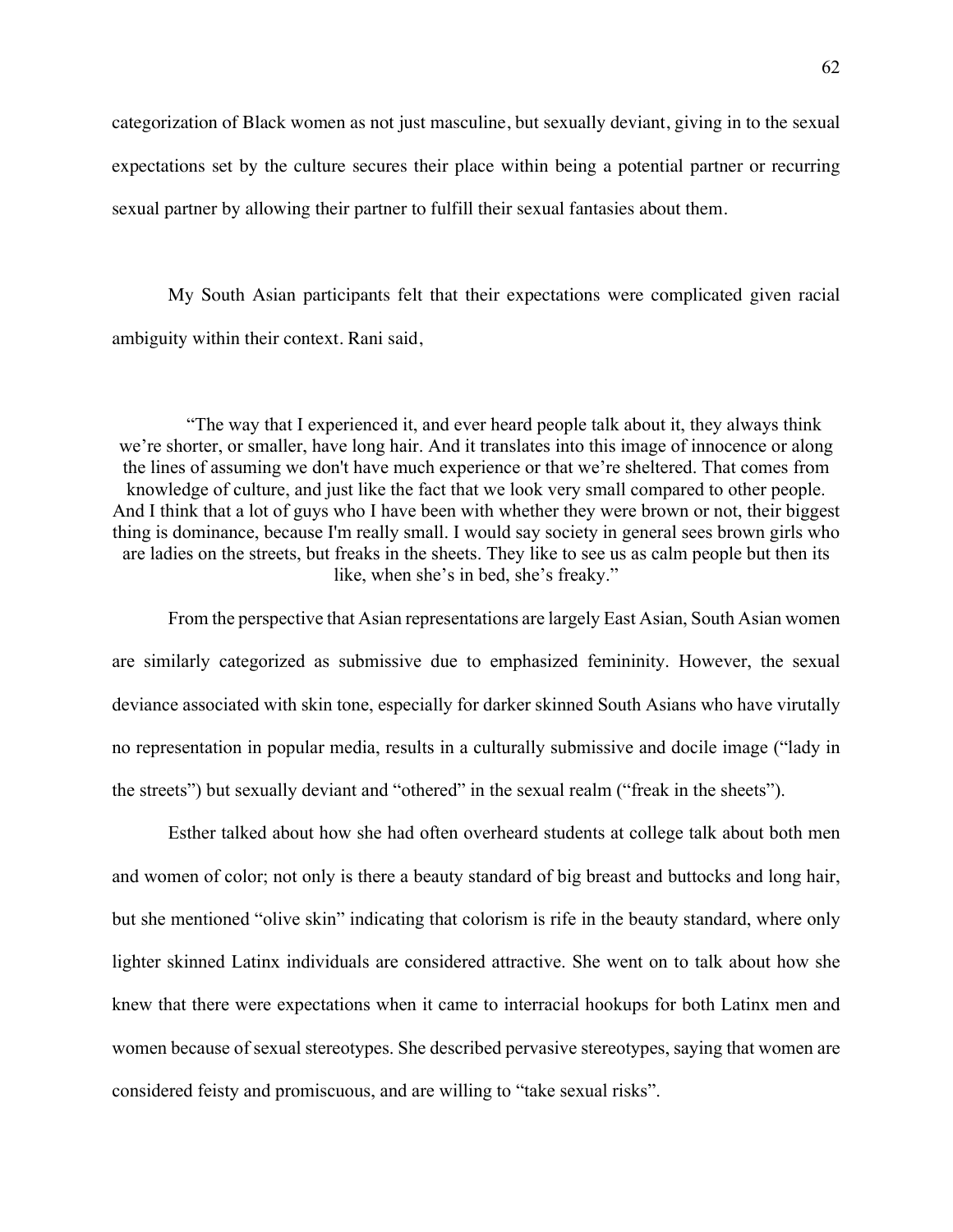When I asked her to talk about her own interactions she said,

"They really just tend to assume that I'll be more willing to do rougher things. And I kind of am, but because that's what I like. But also like, just like more slutty shit. Like, they'll always call me a slut or they'll say *Call me Papi*. That's the biggest one actually, *papi* is the biggest thing about that now. Even white boys will be like, *you want to call me papi?* And I'm like, *no, I don't even like that.* That's a very distinct thing that I feel like men will do. Another is that they try to get women to be more slutty. At least for me I feel like they'll push you around differently. Like hust the way they want sex to do, I don't know I feel like men think it's easy for them to get me to be more slutty for them because I'm Latina."

According to Hurtado and Gurin (2004) the racialized narratives of Latinx sexuality were historically shaped by values of purity, modesty and chastity reserved for women who had lighterskin or upper-class/higher-status women. Esther mentioned these values when she went on to talk about how growing up, her family constantly reminded her to keep her virginity as they subscribed to purity culture that is directly related to negotiations of power between lighter skinned Latinas and darker skinned Latinas and sexual stereotypes that evolved in opposition to one another. For Esther, part of her reason for exploring her sexuality through hooking up in college was to rid herself of her family's internalized expectations for herself.

#### **Conclusions**

My study looks at how women of color are situated at a complicated intersection of power dimensions of race and gender within sexual scripts of hooking up. While common notions of a post-racial society that is America is invoked through media and institutions, through their promotion of diversity or representation, even within the sphere of sexuality, women of color simultaneously experience violence and oppression at the hands of race and gender.

With hookups replacing the form of sexual activity between students and increasing emphasis on colleges as diverse environments careful attention has to be paid to the culture within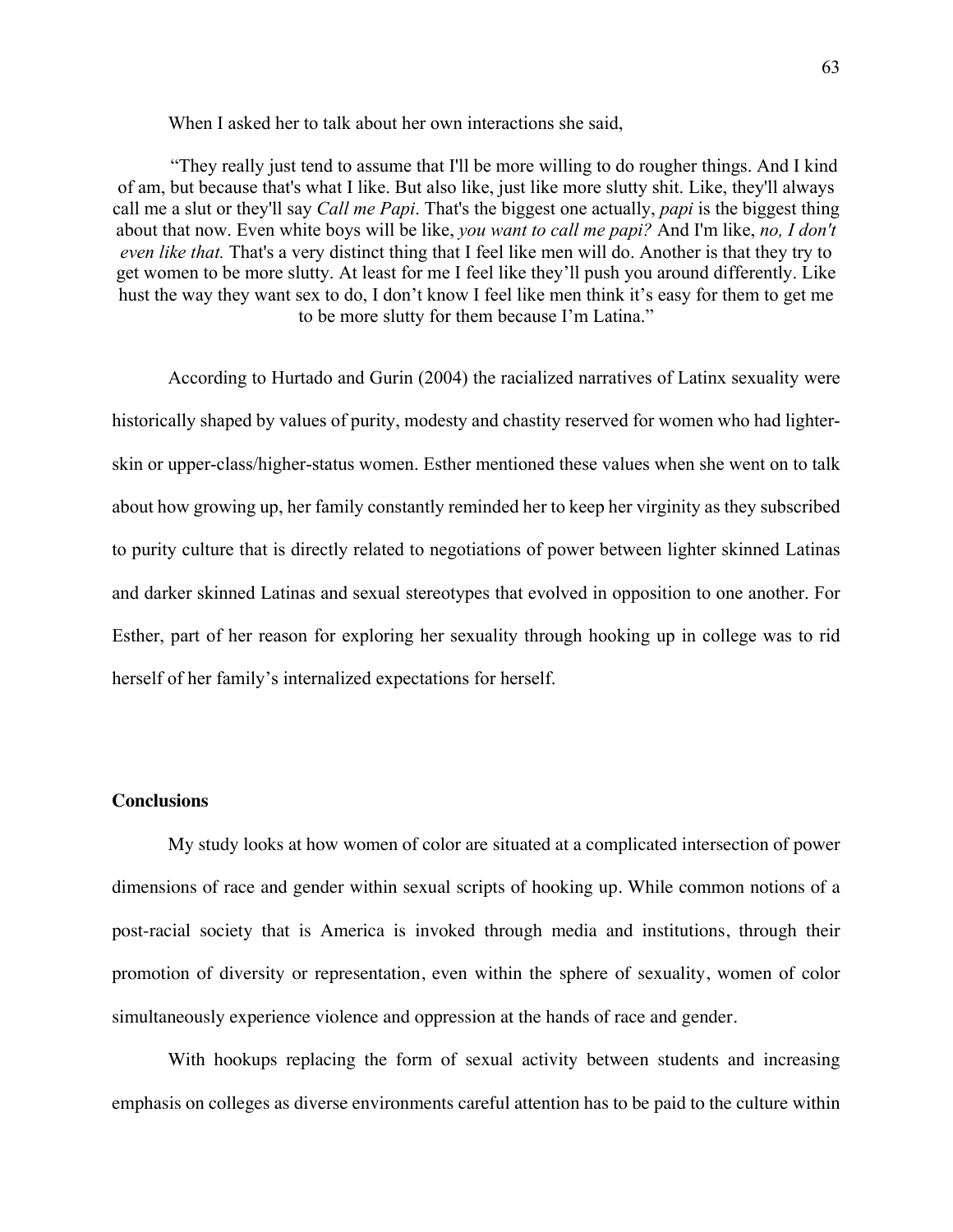which the practices take place and institutional arrangements that designate power to certain social groups. Hookup culture is often critiqued by feminist scholars, usually asking whether hookup culture is empowering for women, as it is positioned by the media, or if it upholds patriarchal power structures in which men hold sexual power. Adding a dimension of race and class in discussion hookup culture is necessary when understanding how culture of colleges, especially historically white and wealthy institutions like Trinity, whose students voice experiences of marginalization across various college spheres, experience and are expected to participate in hookup culture that is not intended to serve them.

While interracial hookups might be indicative of progress compared to previous generations, arguably more research needs to include how historical representations of women of color as the sexual other construct sexualities in contemporary times and the consequences for women of color. As long as race or ethnicity serve as motivation for engaging in a hookup, women of color will not be permitted full participation in a culture that seeks to commodify their bodies for sexual pleasure.

I attempt to contribute to existing literature by adding to knowledge from the perspective of the women who experience it, at a highly complex social environment. Trinity College has historical wealth rooted in the slave trade industry as well as maintained the elite class by designing itself as an institution that sent children from elite classes to network and marry within one another to reproduce eliteness. Today, the sons and daughters of high-ranking finance sector families attend not just elite institutions like Trinity, but a select number of private boarding schools that inculcate them into the same pattern of reproducing elite classes.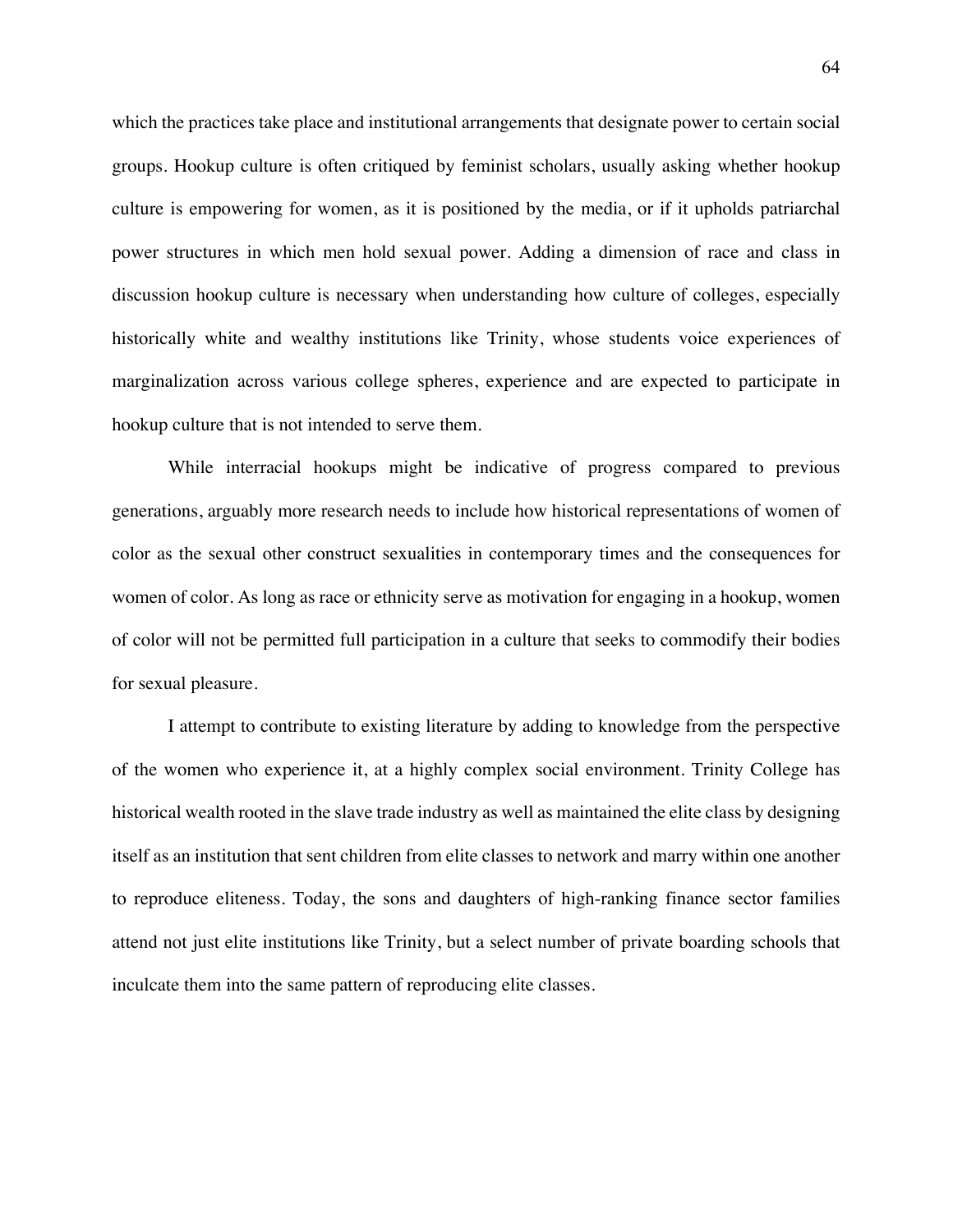Although hookups are intended as meaningless events, if the social context within which they occur are rife with power inequality, then social contexts of race, gender and wealth must be addressed to create equitable solutions.

#### **Limitations and Future Directions**

My sample consisted of 6 women who identified as Black, 1 who identified as Afro-Latinx, 1 who identified as Latina and 2 who identified as South Asian. My sample did not include East Asian participants who would have helped me understand the differences in the ways South Asian and East Asian women are sexualized. However, there is potential for a future study in which a comparative study of the racialization of East and South Asian women takes place in both the American and college context.

I intentionally looked for participants who had engaged in heterosexual hookup experiences, however, there is a distinct queer culture and community on campus. However, in order to limit the frameworks I used for this research, I chose to avoid investigating the structures of heteronormativity in hookup culture.

Future directions for a queer analysis of hookup culture should also include the racialized and gendered lens to understand how the compounded effects of marginalization impact participation and experience.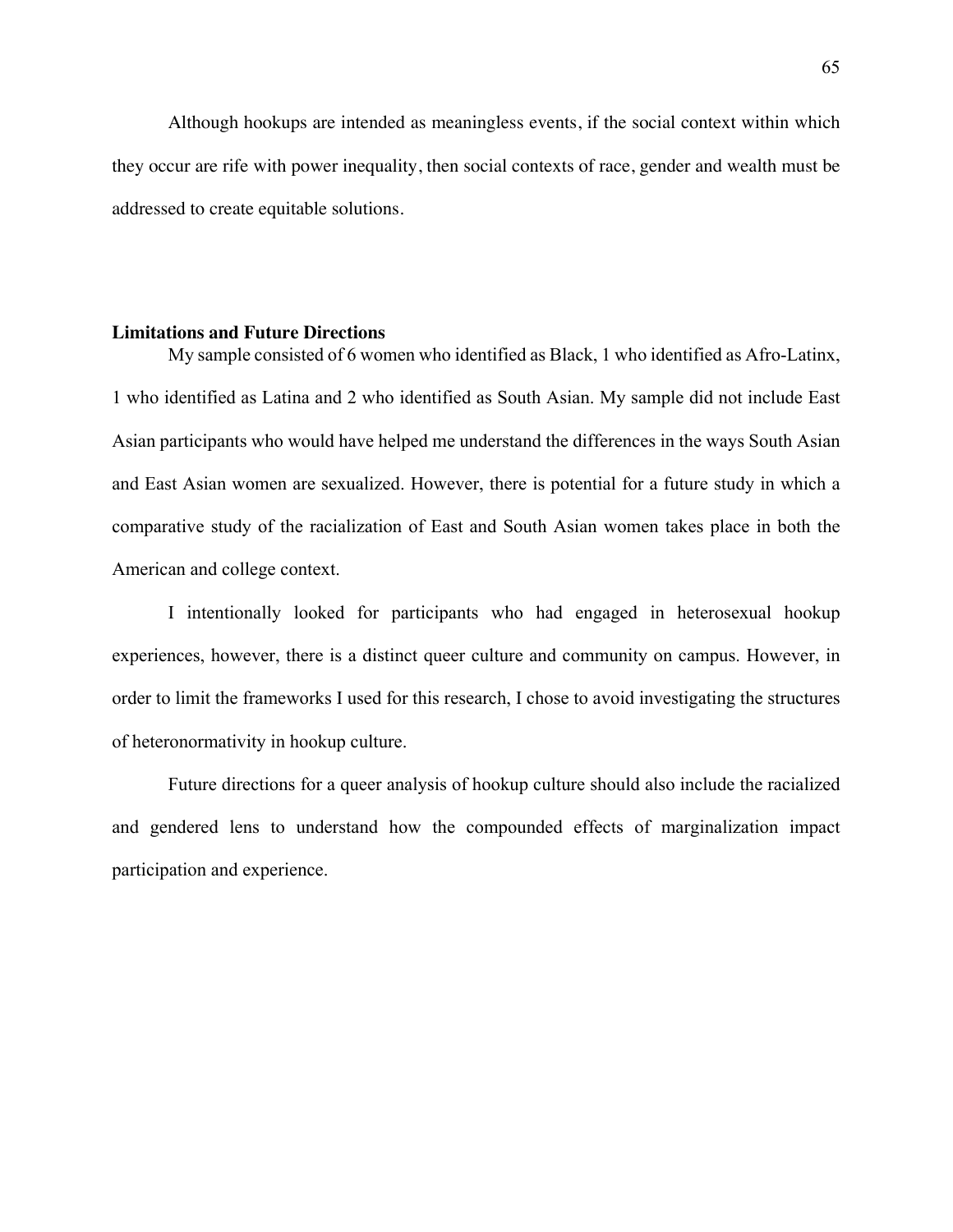## **References**

- Allison, Rachel & Risman, Barbara. (2014). "It Goes Hand in Hand with the Parties": Race, Class and Residence in College Student Negotiations of Hooking Up. Sociological Perspectives.
- Lisa Wade (2017) American Hookup: The New Culture of Sex on Campus, W.W. Norton and Compnay.
- Armstrong, E. A., Hamilton, L. T., Armstrong, E. M., & Seeley, J. L. (2014). "Good Girls": Gender, Social Class, and Slut Discourse on Campus. Social Psychology Quarterly, 77(2), 100–122.
- Armstrong, E. A., Hamilton, L., & England, P. (2010). Is Hooking Up Bad for Young Women? Contexts, 9(3), 22–27. https://doi.org/10.1525/ctx.2010.9.3.22
- Bogle, K. A. (2008). Hooking up: Sex, dating and relationships on campus. New York: New York University Press.
- Chou, R. S. (2015). Asian American Sexual Politics: The construction of race, gender, and sexuality. Rowman & Littlefield.
- Collins, P. H. (1997). Comment on Hekman's "Truth and method: Feminist standpoint theory revisited": Truth or justice? Signs: Journal of Women in Culture and Society, 22(2), 367– 374. https://doi.org/10.1086/495161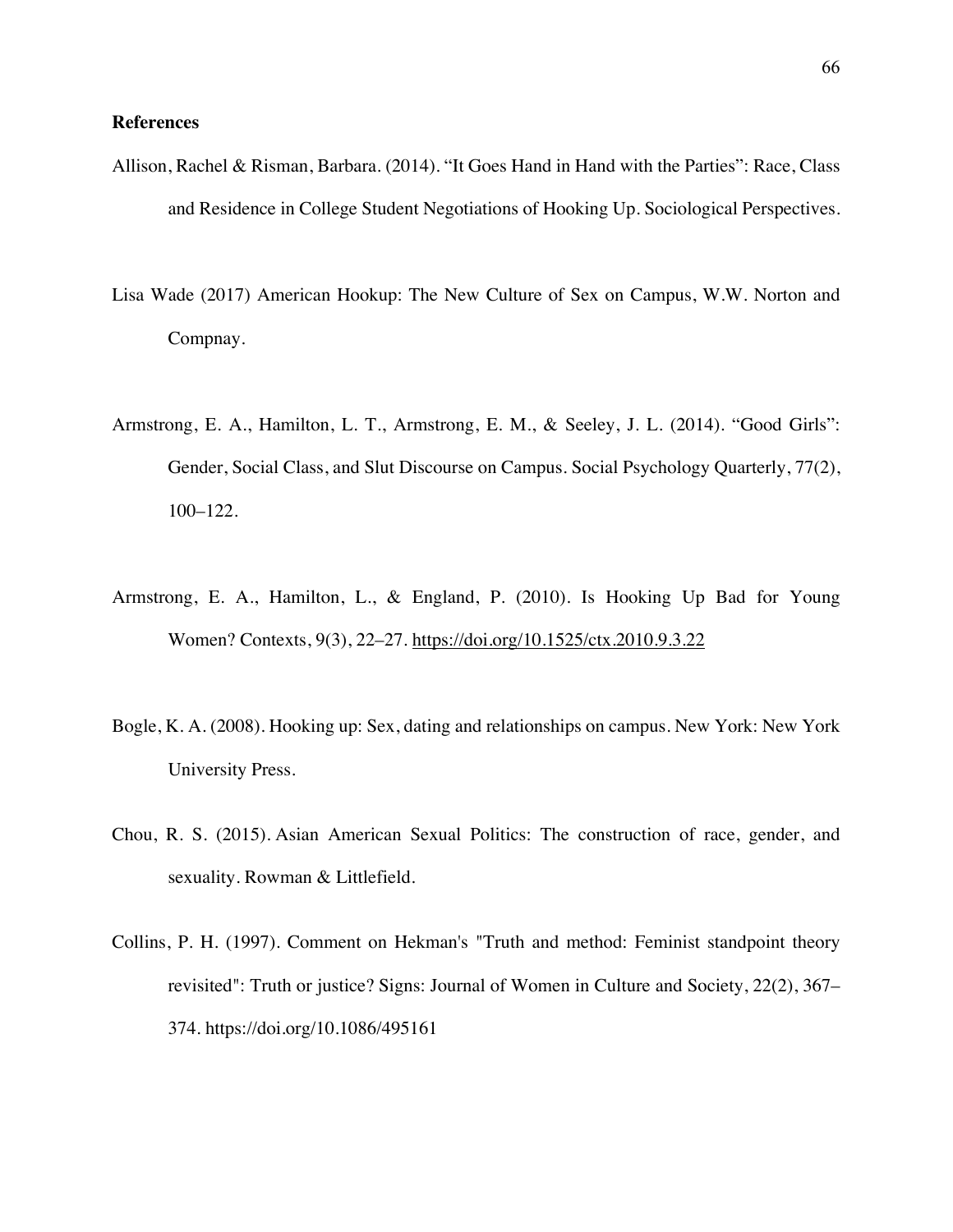- Collins, P. H. (2006). GET YOUR FREAK ON: SEX, BABIES, AND IMAGES OF BLACK FEMININITY Sex, Babies, and Images. In Black sexual politics: African Americans, gender, and the new racism. essay, Routledge.
- Combahee River Collective statement (1977). (2009). African American Studies Center. https://doi.org/10.1093/acref/9780195301731.013.78642
- Crenshaw, K. (1991). Mapping the margins: intersectionality, identity politics, and violence against women of color. Stanford Law Review, 43(6), 1241-1300.
- Hooks, B. (1992) "Eating the other: Desire and resistance." In Black Looks: Race and Representation, pp. 21–39. Boston: South End Press, 1992.
- Flores, Y. G. (2013). Latina sexuality: De(re)constructing gender and Cultural Expectations in midlife. Women, Gender, and Families of Color, 1(1), 85–101. https://doi.org/10.5406/womgenfamcol.1.1.0085
- Glenn, N.D., & Marquardt, E. (2001). Hooking up, Hanging out, and Hoping for Mr. Right: College Women on Dating and Mating Today.
- Hamilton, L., & Armstrong, E. A. (2009). Gendered Sexuality in Young Adulthood: Double Binds and Flawed Options. Gender & Society, 23(5), 589- 616.https://doi.org/10.1177/0891243209345829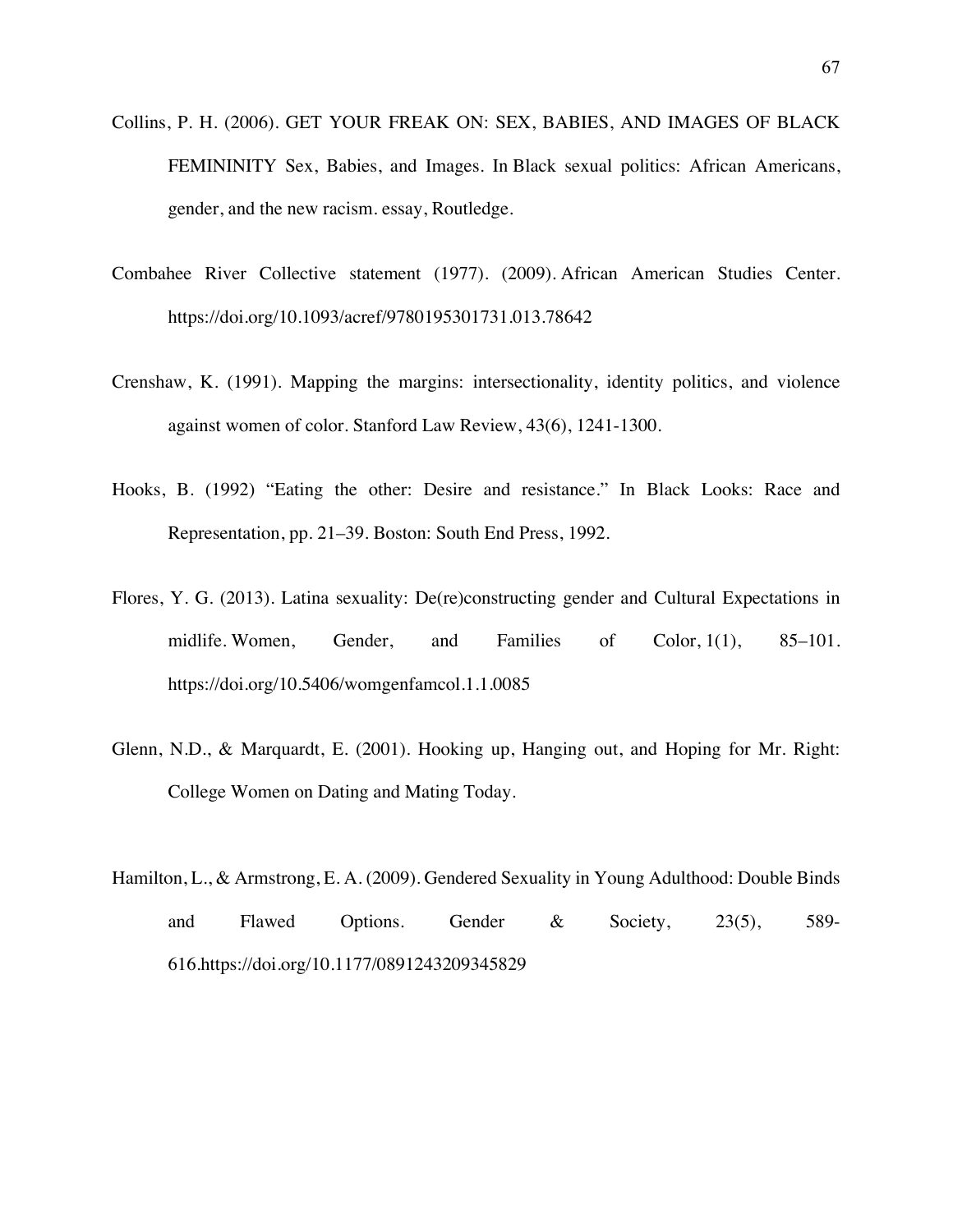- Harpalani, V. (n.d.). To be white, black, or Brown? South Asian Americans and the race-color distinction. Washington University Open Scholarship. Retrieved May 15, 2022, from https://openscholarship.wustl.edu/law\_globalstudies/vol14/iss4/9/
- Harris, J. C. (2017). Multiracial women students and racial stereotypes on the college campus. Journal of College Student Development, 58(4), 475–491. https://doi.org/10.1353/csd.2017.0038
- Jonason, Peter & Li, Norman & Cason, Margaret. (2009). The "Booty Call": A Compromise Between Men's and Women's Ideal Mating Strategies. Journal of sex research. 46. 460-70. 10.1080/00224490902775827.
- McClintock, Elizabeth. (2010). When Does Race Matter? Race, Sex, and Dating at an Elite University. Journal of Marriage and Family. 72. 45 - 72. 10.1111/j.1741- 3737.2009.00683.x.
- Paul, Elizabeth L., et al. "'Hookups': Characteristics and Correlates of College Students' Spontaneous and Anonymous Sexual Experiences." The Journal of Sex Research, vol. 37, no. 1, 2000, pp. 76–88, http://www.jstor.org/stable/3813373. Accessed 15 May 2022.
- Simon, W., & Gagnon, J. H. (1986). Sexual scripts: Permanence and change. Archives of Sexual Behavior, 15, 97–120.
- Simon, W., & Gagnon, J. H. (2003). Sexual scripts: Origins, influences and changes. Qualitative Sociology, 26, 491–497.